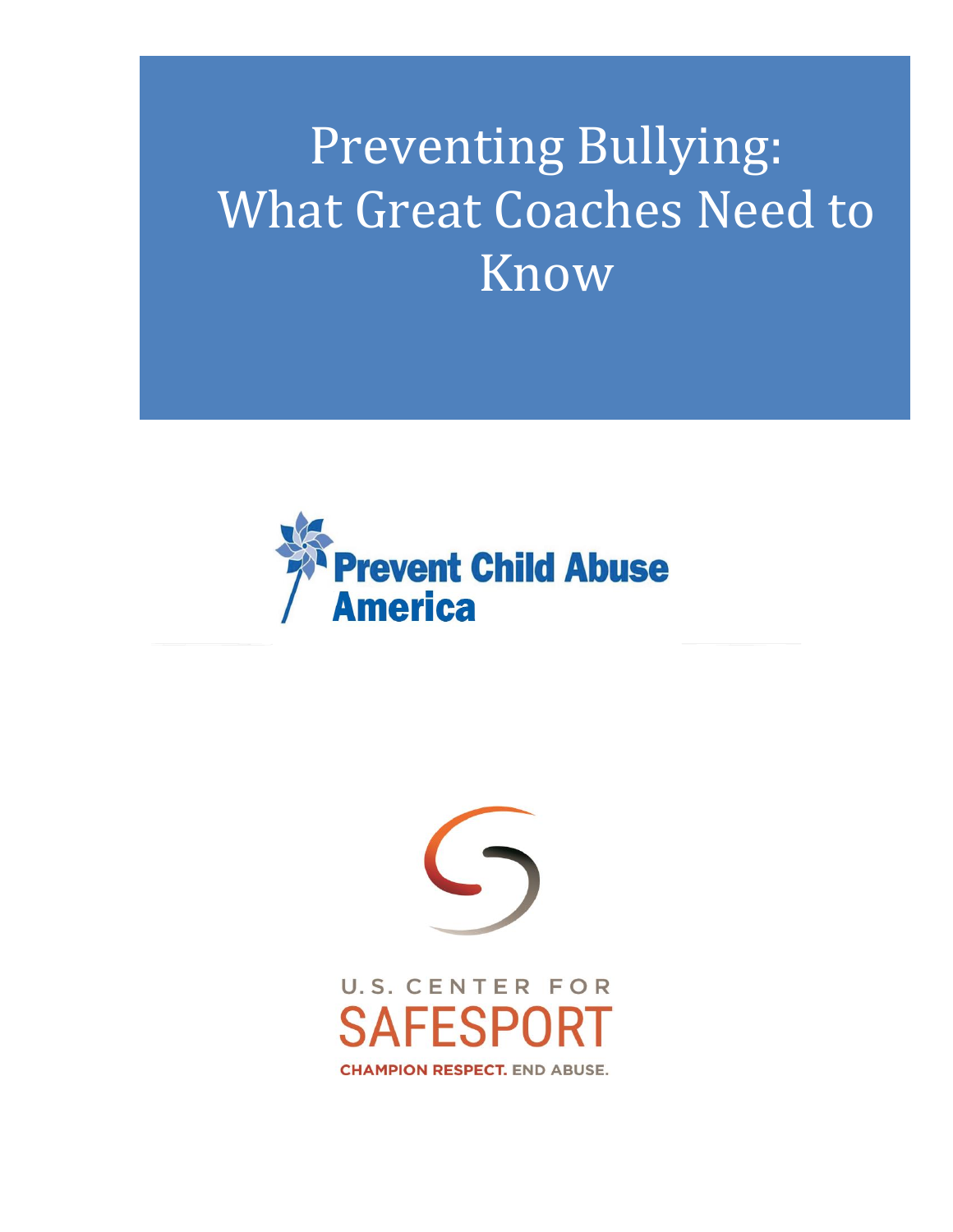### **Preventing Bullying: What Great Coaches Need to Know**

#### **Table of Contents**

| $\mathbf{1}$ . |                |                                                                   |  |
|----------------|----------------|-------------------------------------------------------------------|--|
| 2.             |                |                                                                   |  |
|                | a.             |                                                                   |  |
|                | b.             |                                                                   |  |
|                | C.             |                                                                   |  |
|                | d.             |                                                                   |  |
|                | e.             |                                                                   |  |
|                | f.             |                                                                   |  |
|                | g.             |                                                                   |  |
|                | h.             |                                                                   |  |
|                |                |                                                                   |  |
|                | a.             | Establishing Trust and Paying Attention to Athlete's Feelings17   |  |
|                | b.             |                                                                   |  |
|                | $C_{\bullet}$  |                                                                   |  |
|                | d.             | Additional Ways Coaches Can Provide Opportunities to Promote Team |  |
|                |                |                                                                   |  |
|                | e.             | Supporting Athletes to Make Responsible Decisions22               |  |
|                |                |                                                                   |  |
|                | a.             | Encouraging Athletes Who Witness Bullying to Become               |  |
|                |                |                                                                   |  |
|                | b.             | Teaching Athletes How to Intervene if They Witness                |  |
|                |                |                                                                   |  |
|                | c.             |                                                                   |  |
|                | d.             | Coaching Strategies for when Athletes Report Bullying 26          |  |
| 5.             |                |                                                                   |  |
| 6.             |                |                                                                   |  |
|                | a.             |                                                                   |  |
| 7.             |                |                                                                   |  |
|                | a <sub>z</sub> |                                                                   |  |
| 8.             |                |                                                                   |  |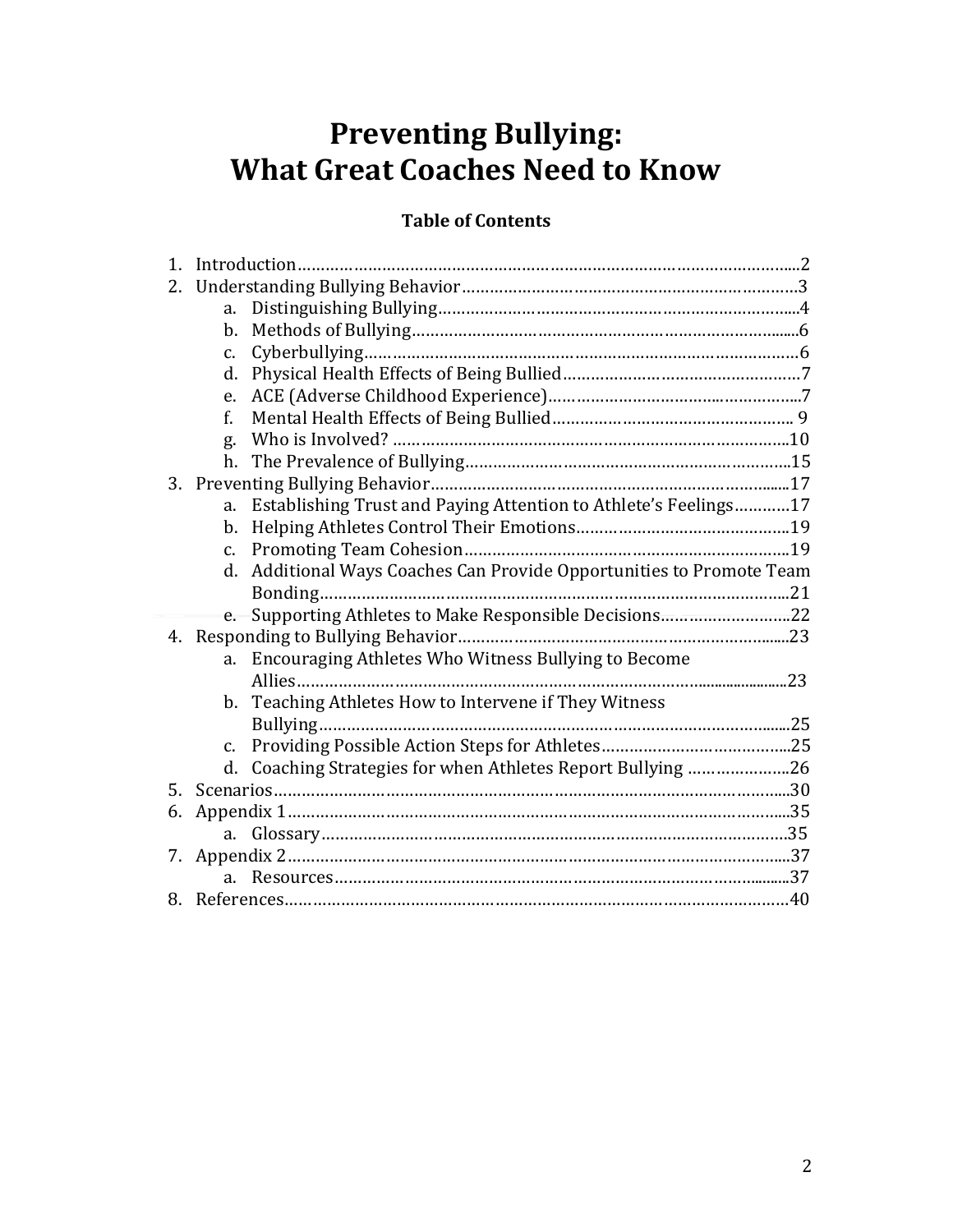### **Introduction**

Approximately 45 million children and youth participate in sports in the U.S every year. <sup>1</sup> Most young children cite "having fun" as their main reason for participating in sports. In addition to having fun and being with friends, other motivations include: improving skills, acquiring fitness, and experiencing the excitement of game play.

Participation in sports has many physical, mental and emotional benefits. In addition, playing sports positively affects personal development in areas such as self-esteem and leadership. Participation also builds character by teaching sportsmanship and discipline. Athletes who participate in sports develop a sense of belonging outside of the family and school community. Evidence shows that the quality of the coach is a large determining factor for the magnitude of these gains. 2

This handbook is designed to educate coaches on the nature of bullying and its impact on children and youth, as well as the coaches' role in preventing its occurrence on their teams. Prepared by Prevent Child Abuse America and the United States Center for Safe Sport, this handbook is intended for coaches working with athletes between the ages of 6-18.

The handbook is divided into four sections:

- 1) Understanding bullying behavior, with particular focus on vulnerable populations
- 2) Strategies to prevent bullying behavior
- 3) Strategies for responding to bullying behavior
- 4) Potential bullying scenarios to use in team discussions

A child's first "team" is their family, but throughout life they will belong to many teams, such as study groups, clubs, and work teams. As age and athletic ability increase, so does youth involvement in organized sport. To that end, highly competitive athletes are often spending more hours a week interacting with their coaches and teammates than they are with their families.

A coach's influence cannot be overemphasized. Coaches build the skills that athletes need on and off the field. Coaching offers a unique opportunity to help athletes succeed in sports while simultaneously teaching valuable life lessons.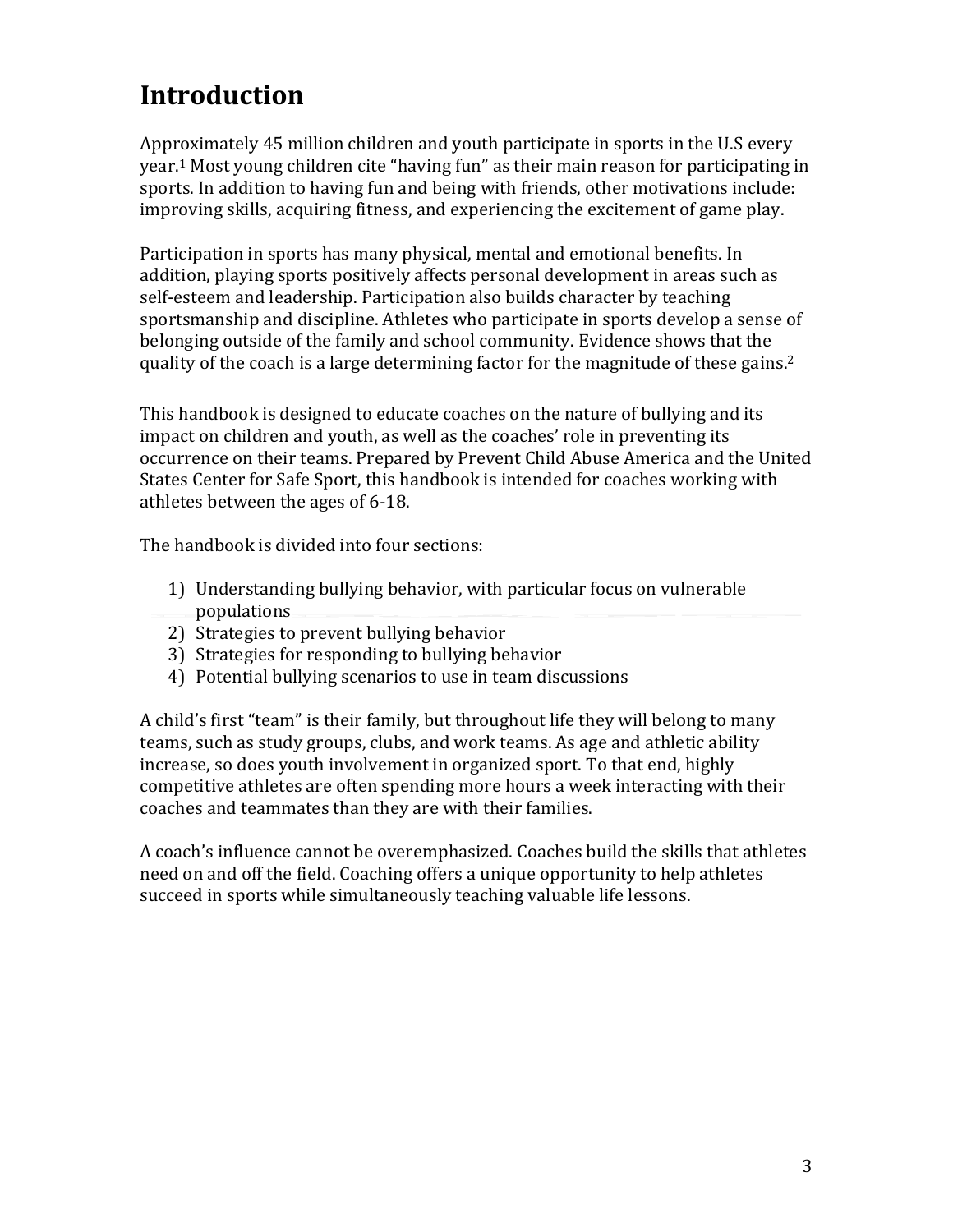### **Section One: Understanding Bullying Behavior**

Bullying is defined as unprovoked, aggressive behavior among school-aged children and youth involving a real or perceived power imbalance. A power imbalance exists when an athlete exhibiting the bullying behavior has more "power," either physically, socially, or emotionally, such as a higher social status, or is physically larger or emotionally intimidating.

For research purposes, bullying is defined as a behavior that is repeated over time. Given that youth sports require athletes to interact and work together on a frequent, if not daily, basis, a single incident may warrant cause for concern and intervention.

Anyone involved with bullying -- including **instigators, targets and witnesses** may face [serious, lasting problems](http://www.stopbullying.gov/at-risk/effects/index.html).<sup>3</sup>

| Instigator: | The athlete who initiates and engages in bullying behavior                                                                         |
|-------------|------------------------------------------------------------------------------------------------------------------------------------|
| Target:     | The athlete against whom the abuse is directed                                                                                     |
| Witness:    | The athlete(s) who sees the bullying behavior happening and either<br>observes and does nothing or acts as an ally and intervenes. |

The roles are complex and dynamic with some athletes playing multiple roles over time. The intent of the definition is to describe athlete's behaviors at a given point in time, not to define and label their character.

#### **Distinguishing bullying**

When distinguishing bullying from other behaviors, it is helpful to examine the relationship of the athletes involved. **Are they longstanding friends, taunting each other in a playful teasing manner, or do they have a history of conflict**? Pay attention to the expressions, body language and atmosphere surrounding them.

Rude Behaviors: Inadvertently saying or doing something that hurts someone else. These behaviors are typically not meant to hurt, are spontaneous, and not necessarily repeated.

*Do you think you should be eating that donut?* 

*I cannot believe you missed that pass; she was wide open.*

Mean Behaviors: Purposefully saying or doing something to hurt someone, but not as part of a pattern of behavior.

*You are only going in because I hurt my knee!* 

*I can't believe you are wearing that outfit…it's so butch/gay!*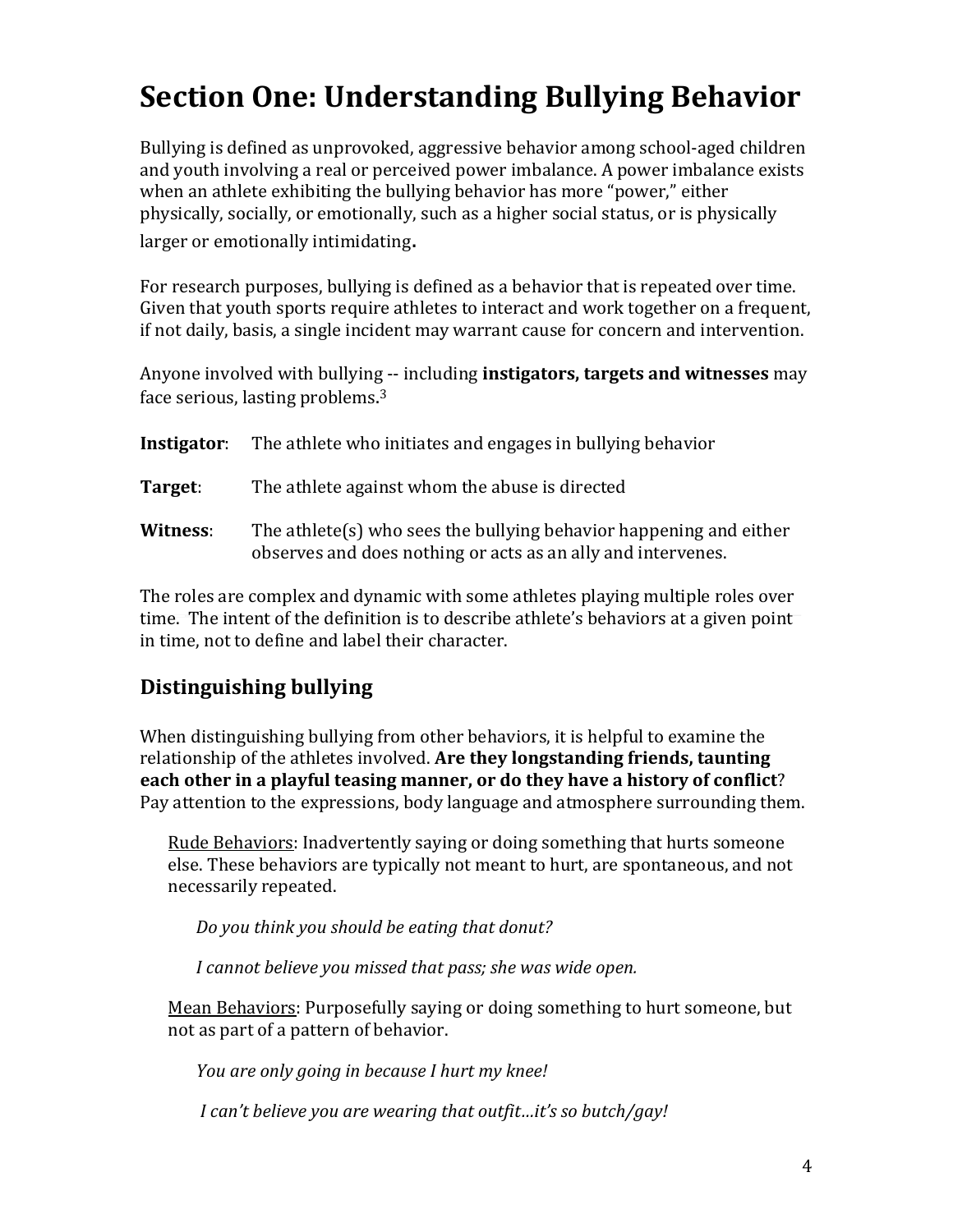Whenever a coach is unsure of the intent, a word of caution on how teammates support each other may diffuse a potential bullying situation. By intervening, coaches might prevent an isolated incident of rudeness or meanness from becoming a pattern of bullying behavior. Preventing bullying makes team sports safer and likely increases performance levels by removing fear and negativity.

Conflict**:** Unlike bullying, a conflict is a struggle between two or more people who perceive they have incompatible goals or desires. Most conflicts arise in the moment because people of the same relative amount of power see the same situation from two different points of view.

*We could have easily scored more goals if you passed the ball to your teammates every once in a while.*

*Caution: These comments might be considered playful banter if the communication is among athletes known as close friends. If a coach is unsure or teammates raise concerns, the behavior should be treated as bullying. The likelihood for repetition, the likelihood that athletes might pretend there are no issues, and the fact that a coach or teammates might not have witnessed other incidents warrants action.* 

Bullying behavior can take on a variety of different forms. According to the Centers for Disease Control and Prevention (CDC), there are **four types of bullying**: 4



#### **VERBAL**

Using words, statements, or insults in a negative way.

- · Name-calling
- Teasing
- · Intimidation
- Threatening to cause harm



#### **PHYSICAL**

Any type of unwanted physical force.

- Hitting
- Kicking
- Tripping
- Other forms of physical aggression



#### **SOCIAL**

Harming others through the manipulation and damage of their peer relationships.

- Spreading rumors
- Leaving out individuals
- Embarrassing someone
- · Ignoring a teammate



#### **DAMAGE TO PROPERTY**

Damaging or threatening to damage an individual's personal belongings.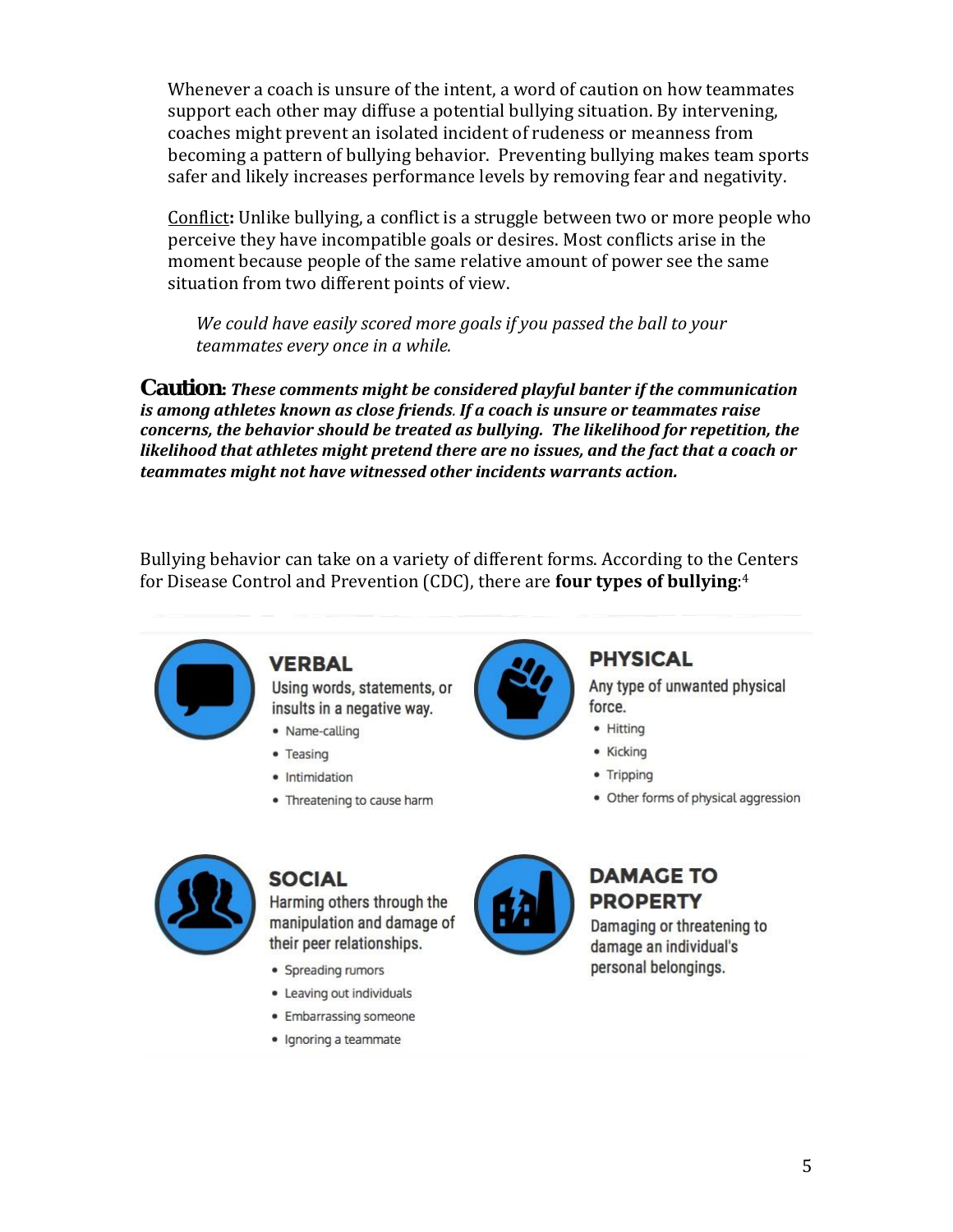#### **Methods of bullying**

**Direct**: Aggressive behavior(s) that occur in the presence of the targeted individual. Direct aggression includes forms of physical bullying, verbal bullying, and damage to property.

**Indirect**: Aggressive behavior(s) that are not directly communicated at the targeted individual. Indirect aggression includes forms of relational and social bullying.<sup>5</sup>

#### **Cyberbullying**

With the increased use of the Internet and social media by youth, reports of cyberbullying are rising. In 2014, over 25 percent of youth reported that they experienced bullying through technology. <sup>6</sup> The National Cyberbullying Research Center defines cyberbullying as: "willful and repeated harm inflicted through the use of computers, cell phones, and other electronic devices."<sup>7</sup> Unlike the forms of bullying mentioned above, cyberbullies can be anonymous and potentially gain a much wider audience. Among the various methods that cyberbullies use include:

- **1.** Sending negative messages over text, email, or a social media account
- **2.** Spreading rumors over the Internet
- **3.** Displaying hurtful messages online about another individual
- **4.** Stealing account information to post damaging material as another person
- **5.** Taking or circulating unwanted pictures of an individual

The highest reported method of cyberbullying is through spreading rumors online (19.4%), followed by mean or hurtful comments online  $(12.8\%)$ .<sup>8</sup> Research also indicates that girls are more likely to be cyberbullied than boys with 38% of girls reporting cyberbullying as compared to 26% of boys reporting these same behaviors.<sup>9</sup>

#### **Effects of being bullied**

Athletes who experience bullying do not feel safe, and athletes who do not feel safe cannot perform at the top of their game. When bullying is not addressed, athletes are at risk for physical and mental health consequences, as well as serious long-term damage.<sup>10</sup>

Victims of bullying are more likely than their peers to develop psychosomatic symptoms, or physical reactions from psychological damage. These symptoms can include, but are not limited to:11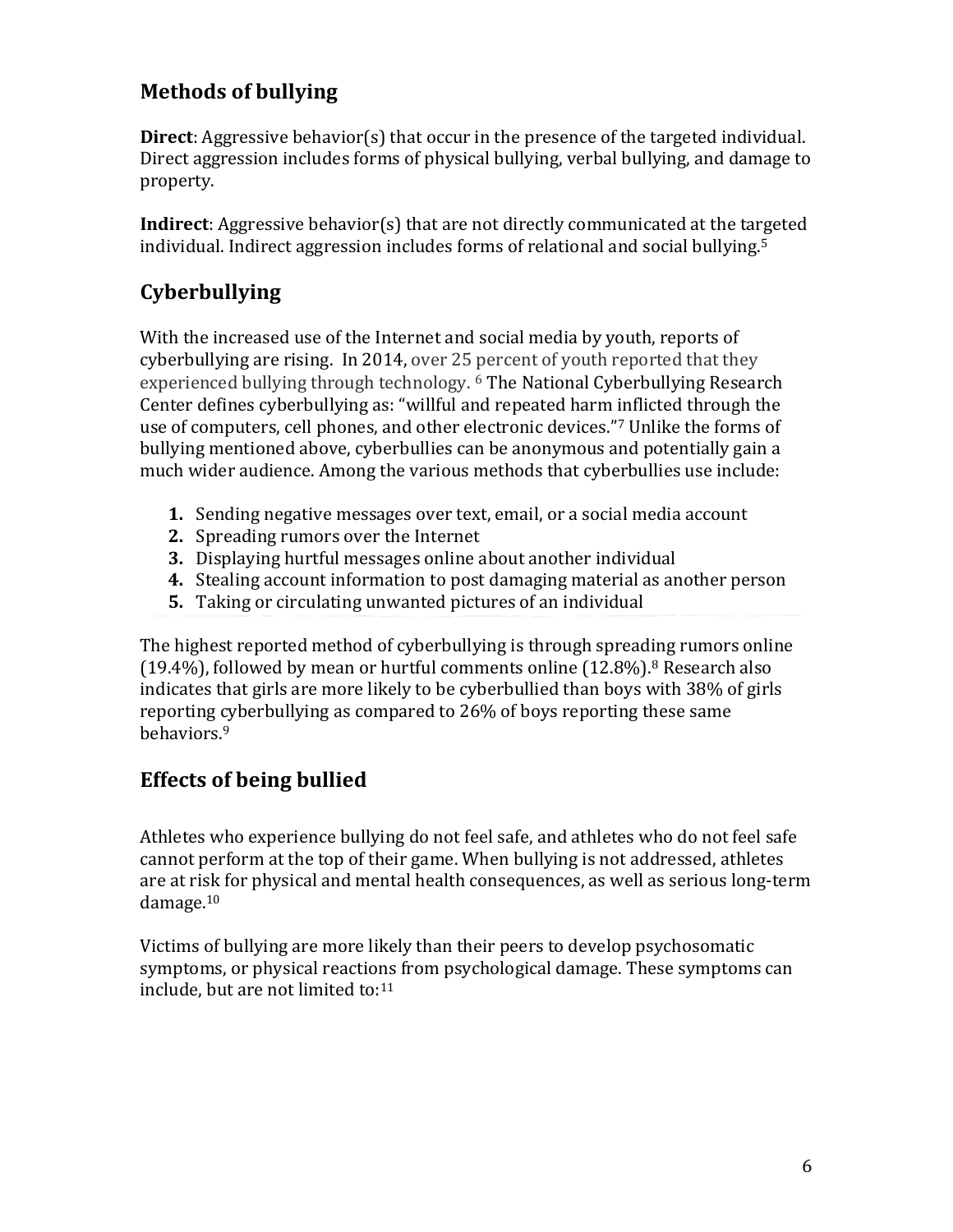### **Potential physical health effects of being bullied**



- **Stomachaches**
- **Dizziness**
- Headaches
- Exhaustion
- Muscle pain
- Digestive issues

### **Bullying is considered an Adverse Childhood Experience (ACE)<sup>12</sup>**



#### Conception

Adverse Childhood Experiences (ACEs) are specific painful experiences in childhood that have been proven to have a remarkably strong predictive effect on poor health. Bullying is considered an ACE, along with emotional, physical or sexual abuse or neglect in the home, exposure to domestic violence, hunger, loss of a parent through death, divorce or incarceration, household substance abuse or mental illness.

Recent research has found that the body responds to experiences of social pain and physical violence in a similar manner.<sup>13</sup> Being bullied creates social pain and puts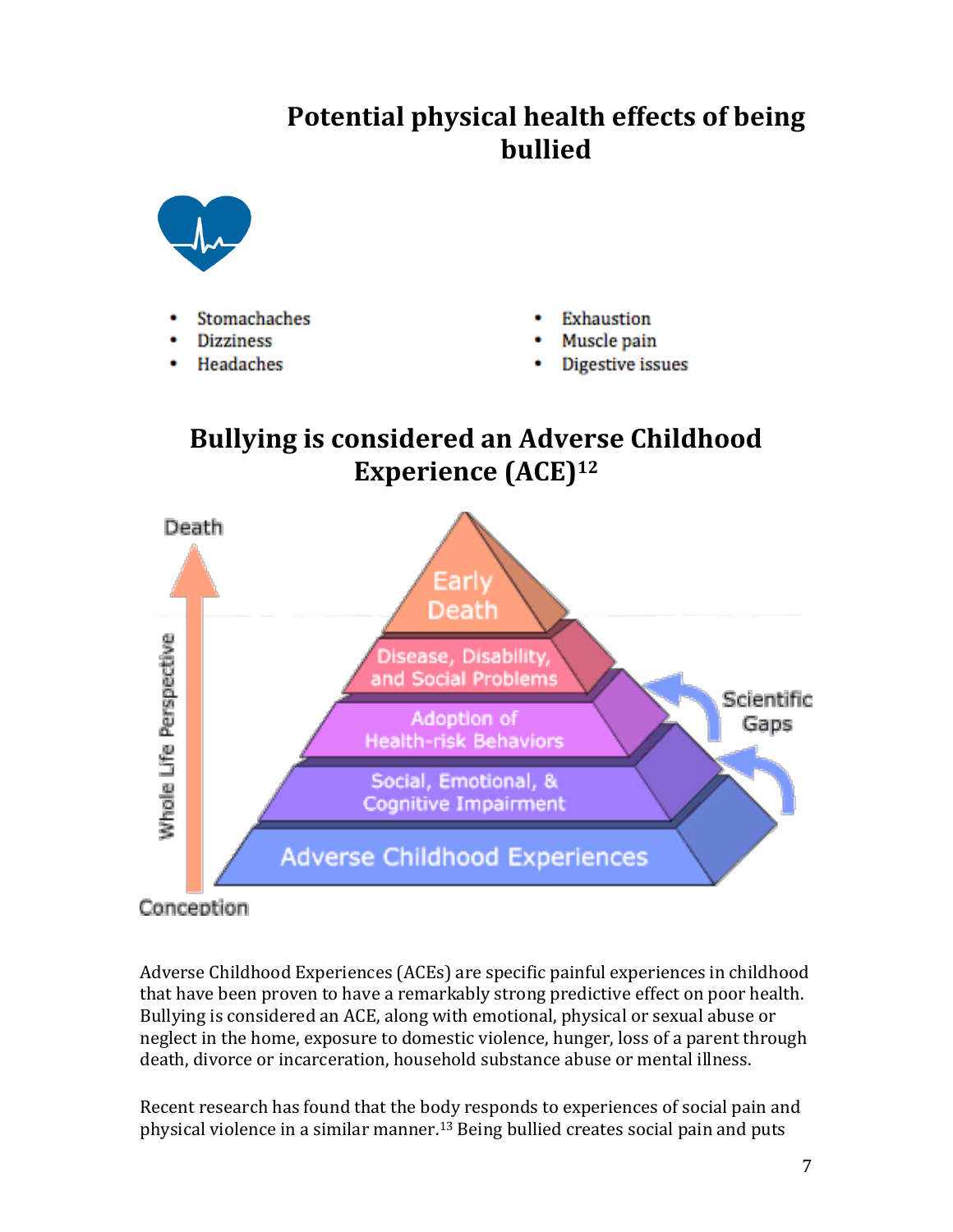the brain under significant stress. As a result, the body goes into "fight or flight" mode. When youth experience bullying regularly, the biological response, particularly the increased release of the stress hormone cortisol, can have damaging effects on the digestive, circulatory and immune systems.<sup>14</sup>



Telomeres<sup>15</sup>

Children who experience ACEs such as bullying are also at-risk for telomere erosion. Telomeres are the protective ends of DNA strands. When they erode, children are at-risk for a decreased life span and early death.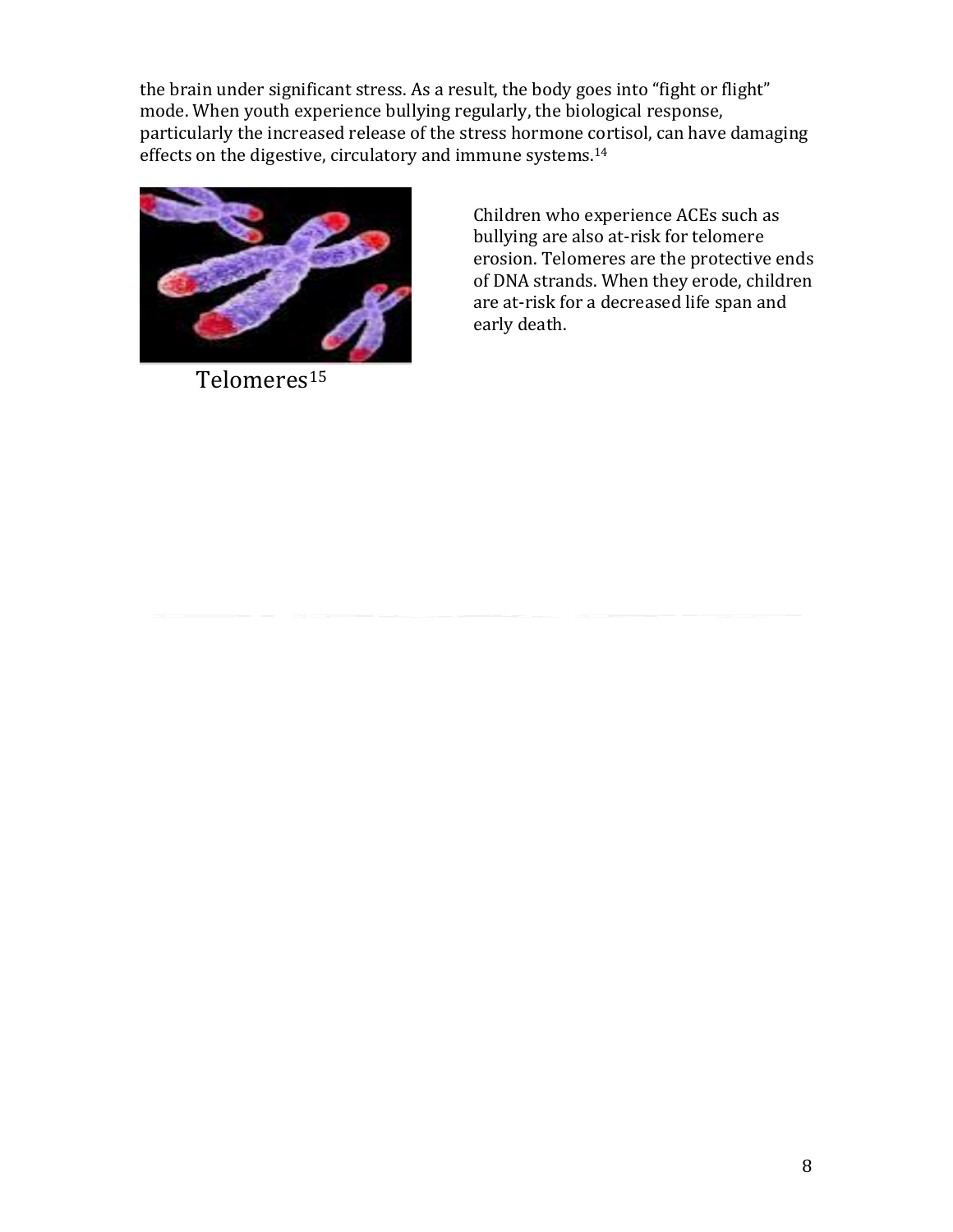### **Potential mental health effects of being bullied**



Victims of bullying may also suffer psychologically. In future years, athletes who are injured from sport might remember their cast or the hours spent at physical therapy, but they won't remember the *physical pain*. However, athletes who were excluded from a team outing or constantly criticized for their playing ability in front of their teammates, will most likely remember the *social pain*. The invisible scar bullying leaves behind gets under the skin and often lasts a lifetime.

Continuous episodes of bullying can cause a sense of learned helplessness. In other words, the person being bullied may learn to feel as if nothing they do will improve their situation, even if that is not true. As a result, unsupported victims may come to see themselves as weak with a shattered self-image. They start to believe what the bully is saying about them is true. The damage bullying does to a person's identity and self-esteem can cause a serious psychological reaction. The following is a summary of potential short- and long-term mental health effects bullied individuals might experience:

#### **Short -Term:**

- Anger
- Generalized depression
- Generalized anxiety and panic attacks
- Anxiety related to the setting where the bullying occurred/may occur
- Withdrawal from normal activities
- Insomnia or oversleeping
- Suicidal thoughts and feelings

#### **Long -Term:**

- Difficulty trusting people
- Lingering feelings of anger
- Desire for revenge
- Interpersonal difficulties
- Avoidance of social interactions
- Low self-esteem and extreme social sensitivity
- Increased occurrences of bullying and peer abuse
- Suicidal thoughts and feelings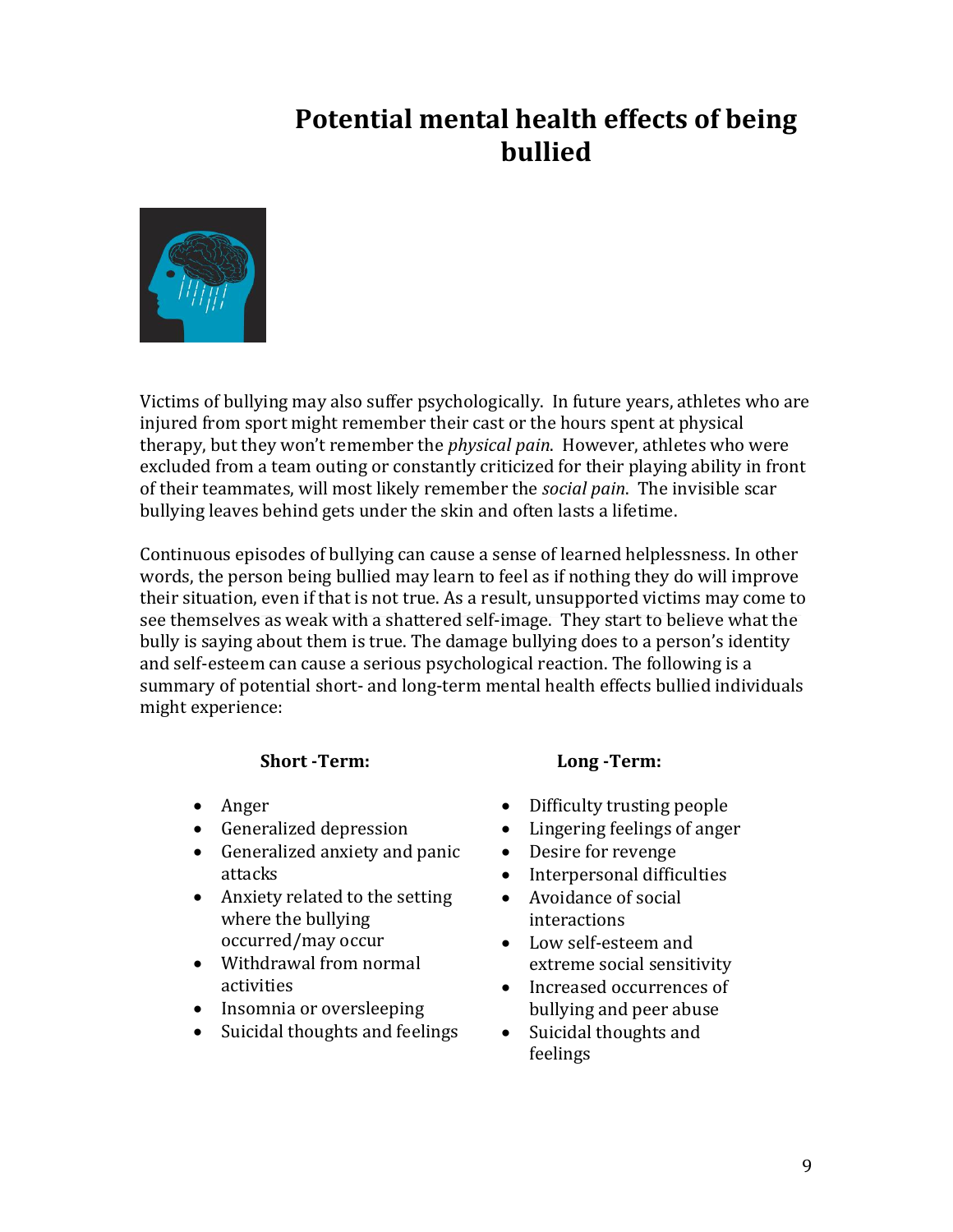#### **Who is involved?**

Bullying peaks in middle school, with a higher percentage of 6<sup>th</sup> graders reporting being bullied than  $7<sup>th</sup>$  through  $12<sup>th</sup>$  grades. A higher percentage of white students report being bullied (24%) over African American (20%), Hispanic (19%) and Asian (9%) students. 16

Boys are typically associated with physical bullying, while girls are more likely to be involved in social bullying**.** Yet, the roles played in bullying behavior are complex and dynamic, with some athletes playing multiple roles over time, and include those who encourage the behavior or perhaps join in.<sup>17</sup>

Those who engage in bullying behavior do not fit into a single profile, but there are some factors that come into play. Youth who bully are often stereotyped as marginalized kids, with low self-esteem who feel pressured by their peers and have trouble relating to other's feelings. Often, however, children who participate in bullying are well connected to their peers, considered "popular" and like to be in control of others. These "high-status" youth might be the best athletes on the team who have social capital to spare.

There is no single predictor of bullying behavior. Bullying can happen for any reason and to any person. However, there are certain characteristics that are often targeted:

- Individuals who are very talented
- Individuals with vulnerable or introverted personalities
- Individuals who have few or no friends
- Individuals who are popular and have many friends
- Individuals with physical features that attract attention or are considered outside the norm
- Individuals who have an illness, physical disability, or mental disability
- Individuals who identify as lesbian, gay, bisexual, transgender, or questioning
- Individuals with different religious or cultural beliefs
- Individuals who belong to a different racial group<sup>18</sup>

Any athlete with perceived differences is at-risk for becoming a target of bullying behavior. As coach, the most important question for you to ask is: **Is there someone on your team who is perceived different from the majority?** Once you know that, the goal is to prevent the "different" athletes from becoming victimized; what we can predict, we can prevent. Among the particularly vulnerable populations are:

#### *LGBTQ (lesbian, gay, bisexual, transgender, and questioning) youth*

LGBTQ youth remain less likely than their non-LGBTQ peers to join an athletic team, which means that these young people miss out on an important developmental experience, and teams miss out on their talent!<sup>19</sup>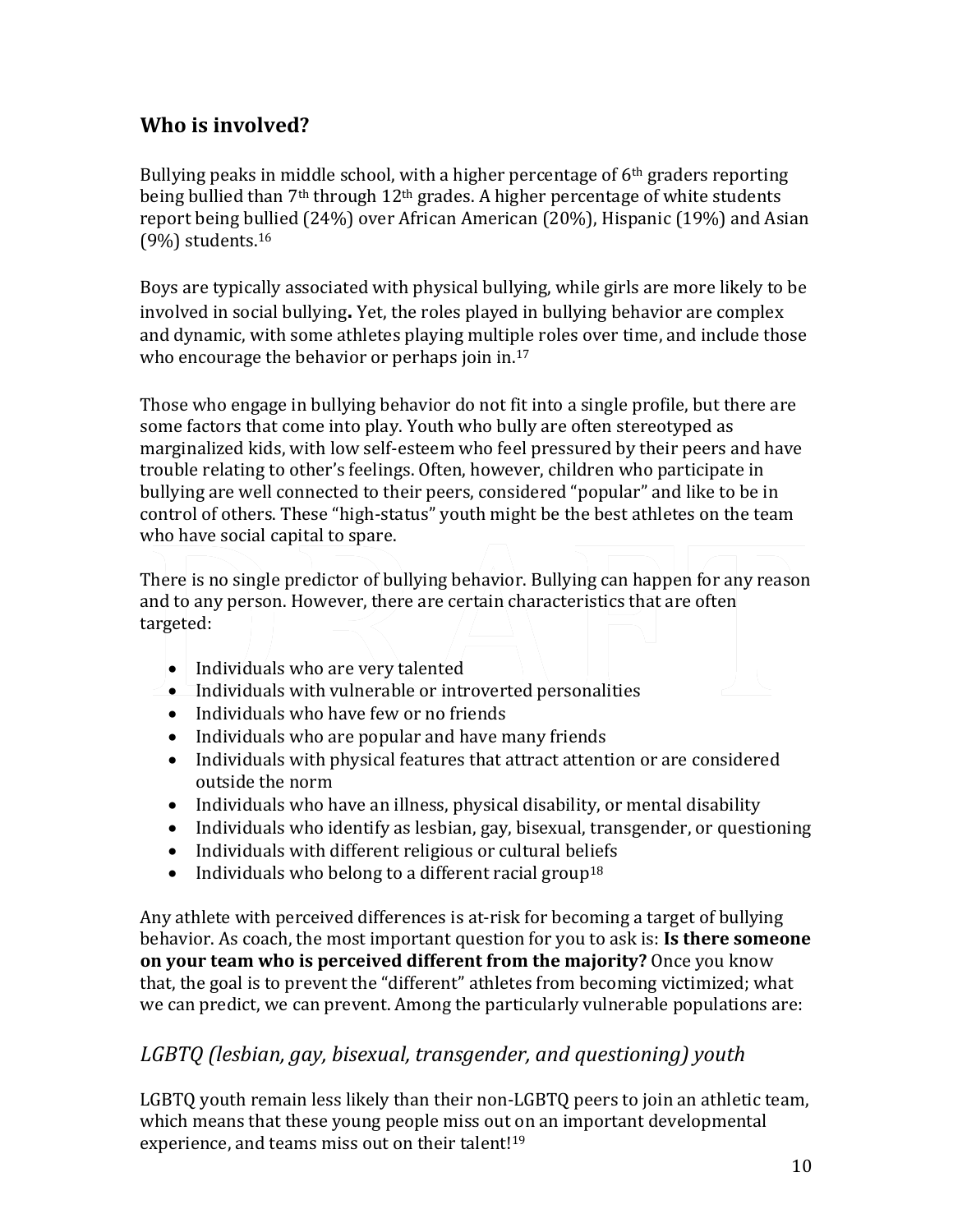According to Changing the Game, a project of the GLSEN (Gay, Lesbian & Straight Education Network), there are a number of strategies coaches might adopt to create safe teams for LGBTQ athletes.<sup>20</sup> These include:

- Evaluate your own assumptions about LGBTQ individuals and promise to restrict your assessment to the content of their character and athletic ability rather on sexual orientation or gender identity/expression.
- Familiarize yourself and your staff with the definition of sexual harassment and the sexual harassment law.
- Assume that there are both athletes and coaching staff on your team who identify as LGBTQ.
- Communicate to athletes and parents that anti-LGBTQ actions and offensive comments will not be tolerated. When not explicitly prohibited and monitored, LGBT athletes have been known to go along with derogatory comments, and even make their own, as a coping strategy,
- Assure that locker rooms, athletic fields, and courts are understood to be safe spaces, and have procedures in place to ensure that they are.
- Include gender-neutral references in your remarks. As one former high school lacrosse player stated, "nothing means more than when a coach or teammate says '**whomever girl or boy you go out with**', they just take the extra to step to passively include an alternate sexual orientation in the conversation."

Former NFL player Wade Davis said, "If one of my coaches had the courage to say the words 'gay athlete' or 'LGBT' in a positive context, that would have changed my life. Saying those words creates an environment where athletes know they can trust their coach. This support would have made me a better player and affirmed me as a person."<sup>21</sup>



**MY TEAMMATE IS LESBIAN GAY BI TRANSGENER** ... AN ATHLETE

Language is important. When athletes are defined and judged by their sexual orientation or their sexual identity, it can hurt. It is important to teach your athletes not to let their opinions of their fellow teammate be clouded by characteristics irrelevant to playing and enjoying sports.

It is common for LGBT athletes to feel as if every conversation leads to mentioning or somehow discussing the fact that they are gay which becomes exhausting and distracts from the sport. When athletes are self-aware and secure they can tolerate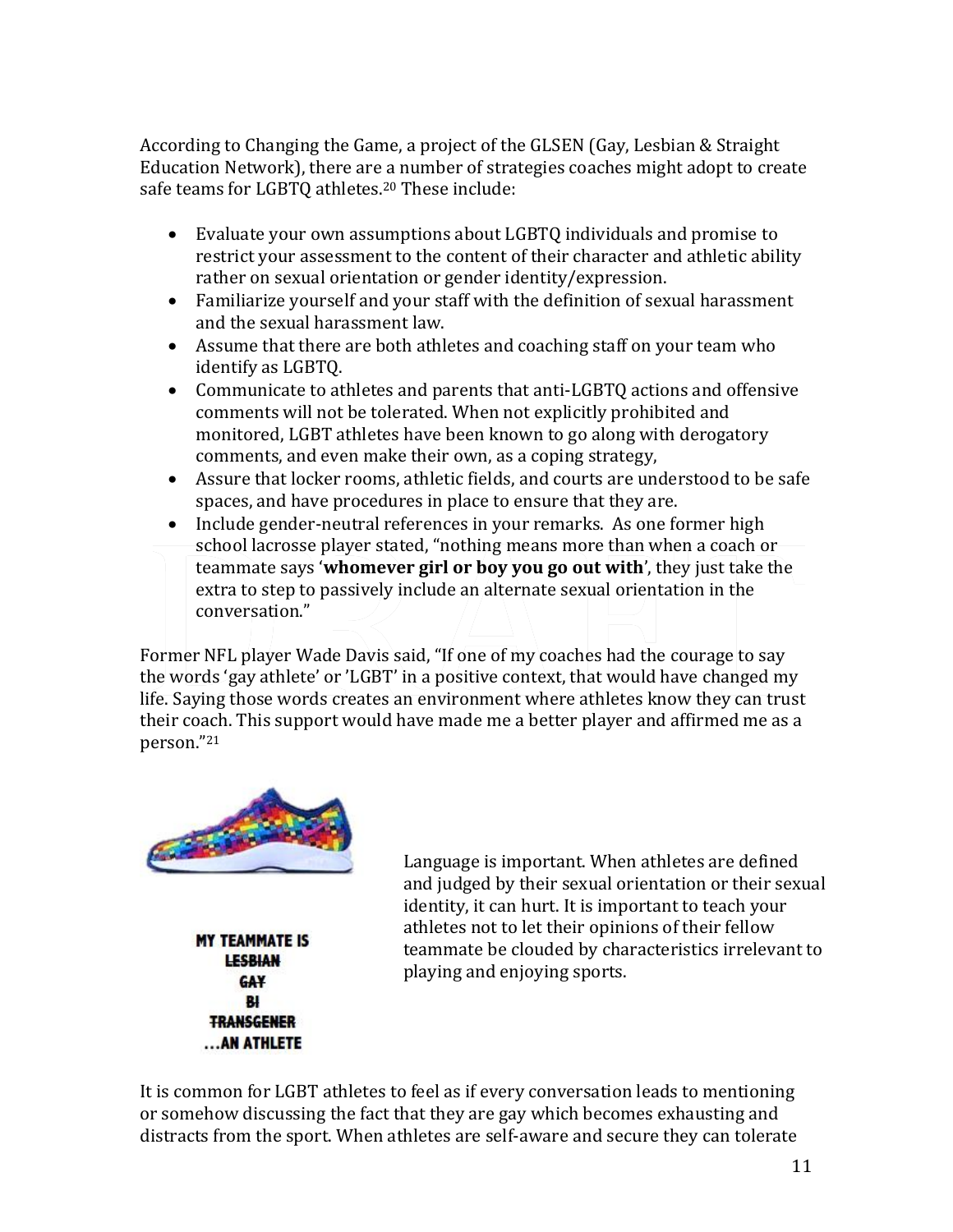the comments, but for those not yet comfortable in their skin, the constant attention becomes offensive. And, for those still questioning their orientation, sport the constant dialog is overwhelming, especially at a time when sport could provide a healthy diversion. While the presence of LGBTQ athletes on a team can provide valuable lessons to their non-LGBTQ teammates, they are there to play just like the rest of the team and should not have to bear the responsibility of educating as well.



*[http://www.bystanderrevolution.org/v/Jason+Collins+%7C+Homophobia+in+Sports/](http://www.bystanderrevolution.org/v/Jason+Collins+%7C+Homophobia+in+Sports/WF6A59WlDvM) [WF6A59WlDvM](http://www.bystanderrevolution.org/v/Jason+Collins+%7C+Homophobia+in+Sports/WF6A59WlDvM)*

**Homophobia in Sports**: NBA player Jason Collins shares his experiences as a gay professional athlete. He also discusses LGBT slurs and stereotypes in the professional sports industry, and the way they are handled.

#### *Overweight or underweight youth*

Overweight or underweight youth are often targets for bullying behavior. To prevent weight-based victimization, it is crucial to build a safe environment where all athletes are welcomed, regardless of their weight and body type. Meeting weight requirements should remain a discussion between coach and athlete, limiting opportunities for athletes to call attention to their teammates body weight.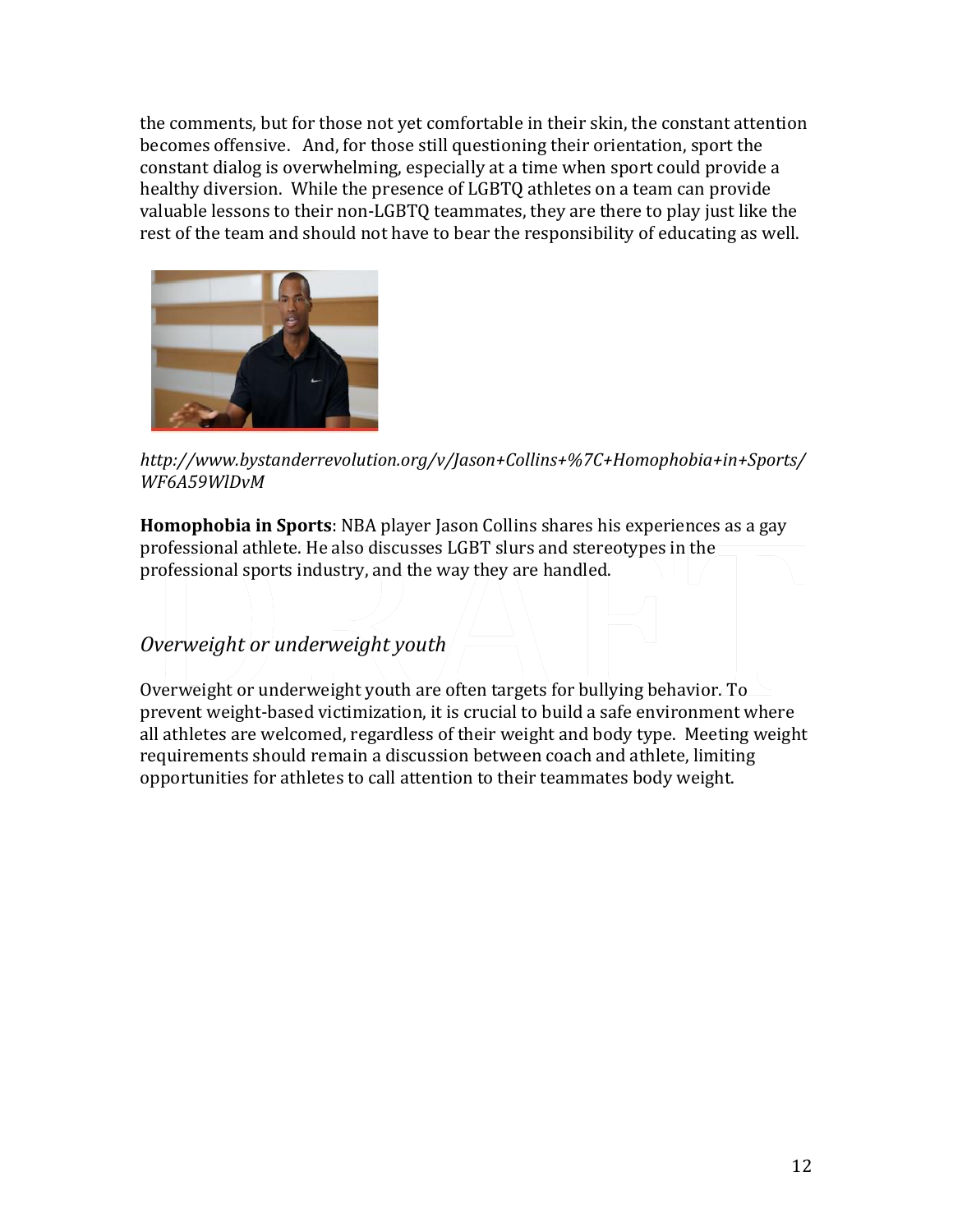

Perpetrators of Weight-Based Victimization:

http://pediatrics.aappublications.org/content/early/2012/12/19/peds.2012-1106

In the sports environment, athletes are at-risk for developing body image problems, unhealthy eating habits or eating disorders. The pressure to bulk up or slim down for certain sports can cause athletes to harm their body. While most athletes demonstrating attitudes or symptoms of disordered eating are female, males may be at-risk as well. Sports with assigned weight-classes, such as wrestling and rowing, as well as aesthetic sports such as swimming, diving, and gymnastics, represent the most at-risk athletes with an estimated 33% of males and 62% of females affected.<sup>22</sup>

Risk Factors for Athletes include:<sup>23</sup>

- Sports with assigned weight-classes (wrestling and rowing)
- Aesthetic sports (swimming, diving, and gymnastics)
- Sports that focus on the individual as opposed to the entire team (gymnastics, running, figure skating, dance, or diving)
- Endurance sports (track and field, swimming)
- Overvalued belief that lower body weight will improve performance
- Training for a sport since childhood or being an elite athlete
- Low self-esteem
- Family dysfunction (eating disorders, history of physical or sexual abuse)
- Other traumatic experiences
- Coaches who focus on performance rather than on the athlete as a whole person

Former Olympic gymnast Cathy Rigby shares, "It was too difficult for me to deny myself or restrict what I ate (anorexia), so bulimia was quite easy for me. It became an addiction through the 1972 Olympics. I got worse after I retired because I never learned responsibility. I never learned to think for myself. My coach did my thinking for me. Then I became a wife and mother and I was thrown into a whole new way of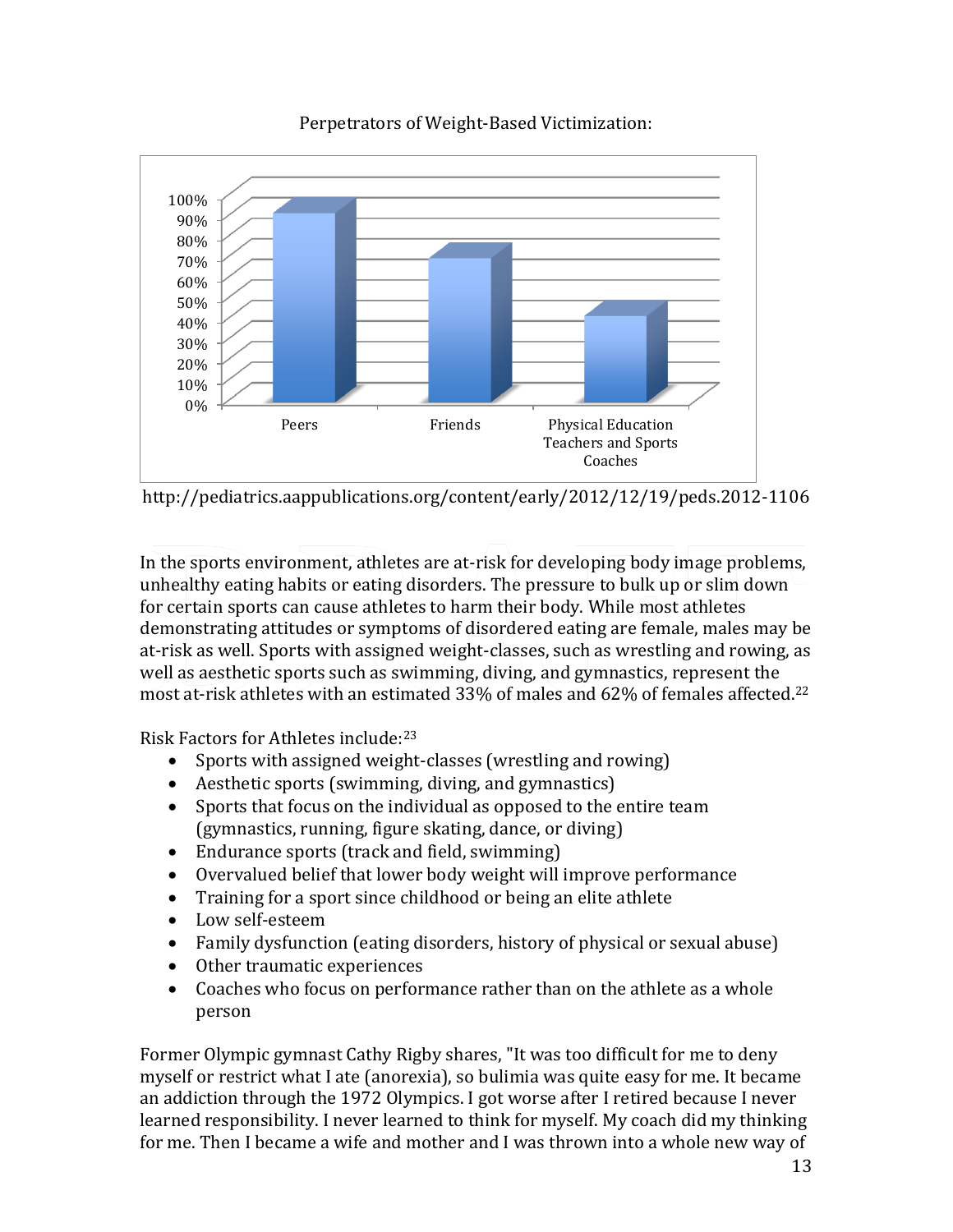life. Well, I got down to 79 pounds." <sup>24</sup> Dr. Kate Ackerman, former national team rower, recalls typical lightweight rower behaviors, " I didn't get my period for four months and I still sucked seven pounds off for Canadian Henley" or, "I once binged on 10 vending machine candy bars at a rest stop when driving back from U.S. Nationals my first summer of being a lightweight."<sup>25</sup>

To help athletes maintain healthy eating habits, great coaches might begin by exploring your own values about weight, dieting, and overall body image. Consider how your beliefs influence the athletes with whom you work. Understand the importance of promoting positive self-image and self-esteem. Coaches should also:

- Provide their athletes with accurate information about weight in relation to their sport. It is important they know about body composition, nutrition, and unhealthy practices. Research suggests that when athletes expend more energy than they consume, the body adjusts by conserving energy and thereby reducing optimal performance.<sup>26</sup>
- Refrain from overemphasizing their athletes' weight. This is especially crucial in sports such as wrestling and rowing when weight requirements are a part of competition and in gymnastics, swimming, and diving where participation favors a lean body type.
- Understand why weight is such a sensitive topic for so many athletes and a personal issue for many young girls. Comments about athletes' weight, even when intended to be positive, could reinforce unhealthy weight loss habits.
- Reinforce how dangerous it is to be underweight, especially for female athletes. Give examples: underweight women are at a higher risk for low bone density and decreased immunity.<sup>27</sup>
- Learn to recognize the signs of common eating disorders, and take them seriously. Use your best judgment when deciding how to approach your athlete. If a coach believes that parents should be informed, they should do so in a way that will be most beneficial to the athlete's health and include a professional referral that specializes in eating disorders. (See Appendix 2 Resources)

#### *Youth with physical and developmental disabilities*

For youth with **physical disabilities**, there are opportunities to participate in adaptive sports teams. For example, Disabled Sport USA provides sports and recreational opportunities to both youth and adults with physical disabilities. These disabilities include visual impairments, amputations, spinal cord injuries, multiple sclerosis, head injuries, cerebral palsy, neuromuscular or orthopedic conditions, autism, and related intellectual disabilities.<sup>28</sup> In addition, the Paralympics gives opportunities to athletes with physical disabilities. The goal of these games is to showcase the achievements of athletes with an impairment to a global audience. This way, the games can act as a vehicle to change societal perceptions of those with disabilities.29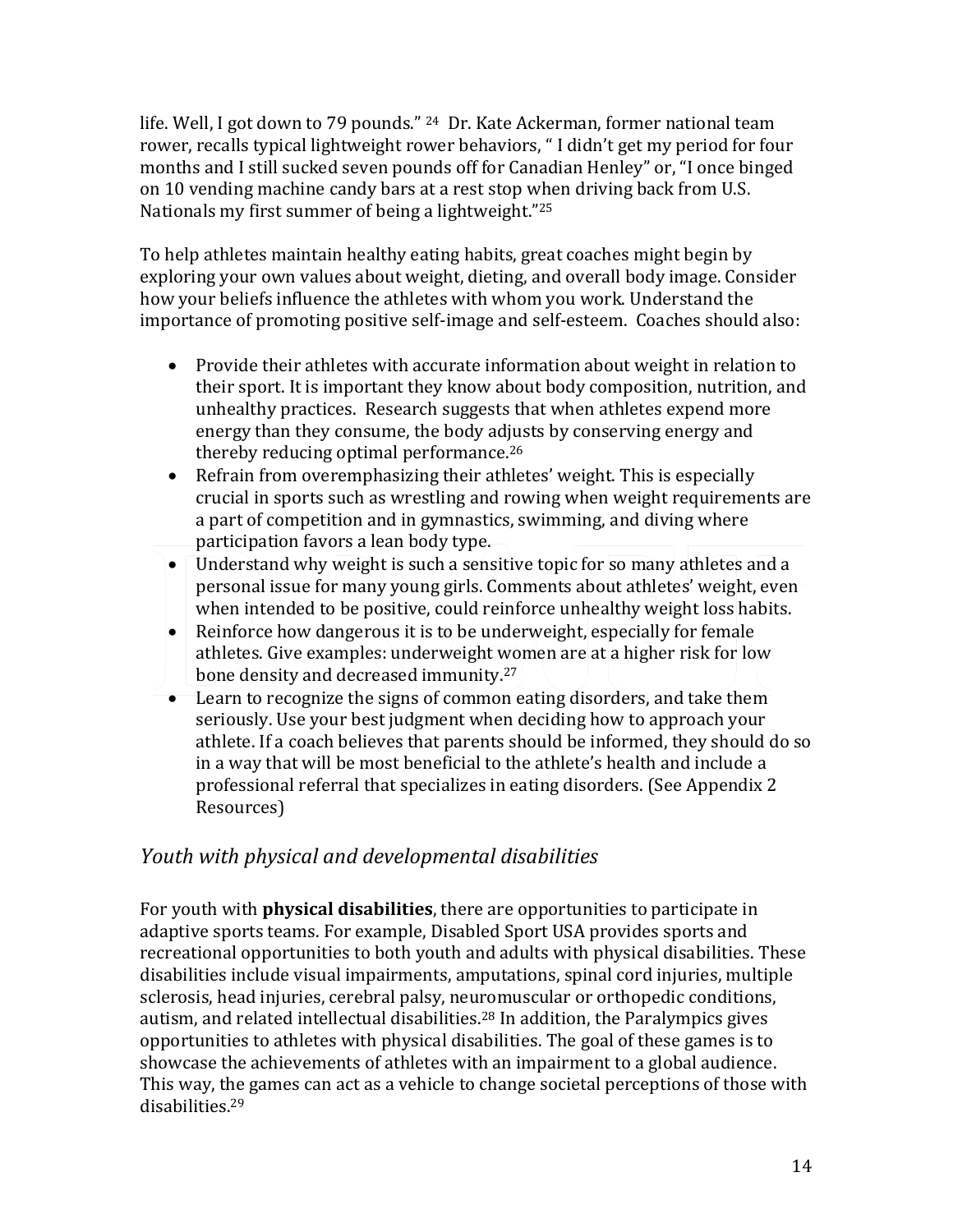If youth with physical disabilities wish to participate on sports teams that are not adaptive, they should be welcomed with open arms. As stipulated in the American with Disabilities Act, children with disabilities have the right to participate.<sup>30</sup> The United States Department of Education released a guidance that clarifies the existing legal obligation for schools to provide students with disabilities equal opportunities to participate in after school sports.<sup>31</sup> It is important that these students are included and respected on their sports teams. Coaches should:

- Learn the accommodations based on the rules and guidelines of the sport.
- Ask parents at the beginning of the season for any input or advice on the most successful strategies for accommodating their child.
- Learn more about your athlete's disability by talking to them, however, make sure they are comfortable discussing it.
- Research your player's disability, but focus on the person, rather than the disability.
- Collaborate with your player to modify their technique based on the sport, such as writing daily drills on a board for deaf athletes.
- Demonstrate your confidence in the athlete by providing opportunities for your athlete to be a leader.<sup>32</sup>

For athletes with **cognitive or social disabilities** such, as ADHD (Attention Deficit Hyperactivity Disorder) and Asperger's Syndrome, participation on mainstream athletic teams can be successful with the right coaching attitude and techniques. Suggestions include:

- Ask parents at the beginning of the season for any clinical input that will help provide instruction to their children, and offer your promise of confidentiality.
- Offer individualized attention/coaching; children with ADHD may not be able to focus well in a large group.
- Ask athletes to repeat back instructions. If one athlete did not pay attention or understand the first time, this gives them another opportunity to understand what you've said without singling them out.
- Assign younger athletes team buddies and make sure to partner a highly selfaware and empathic child with an athlete who has difficulty with social interactions.
- Offer sideline stretches or exercises to keep children with ADHD active  $^{33}$  as they have difficulty sitting still when it is their turn to sit on the bench.

Youth with life threatening allergies, immigrants, and youth whose socioeconomic status or ethnicity differs from the majority are also at increased risk for experiencing bullying behavior. The same concepts of promoting empathy and inclusion apply.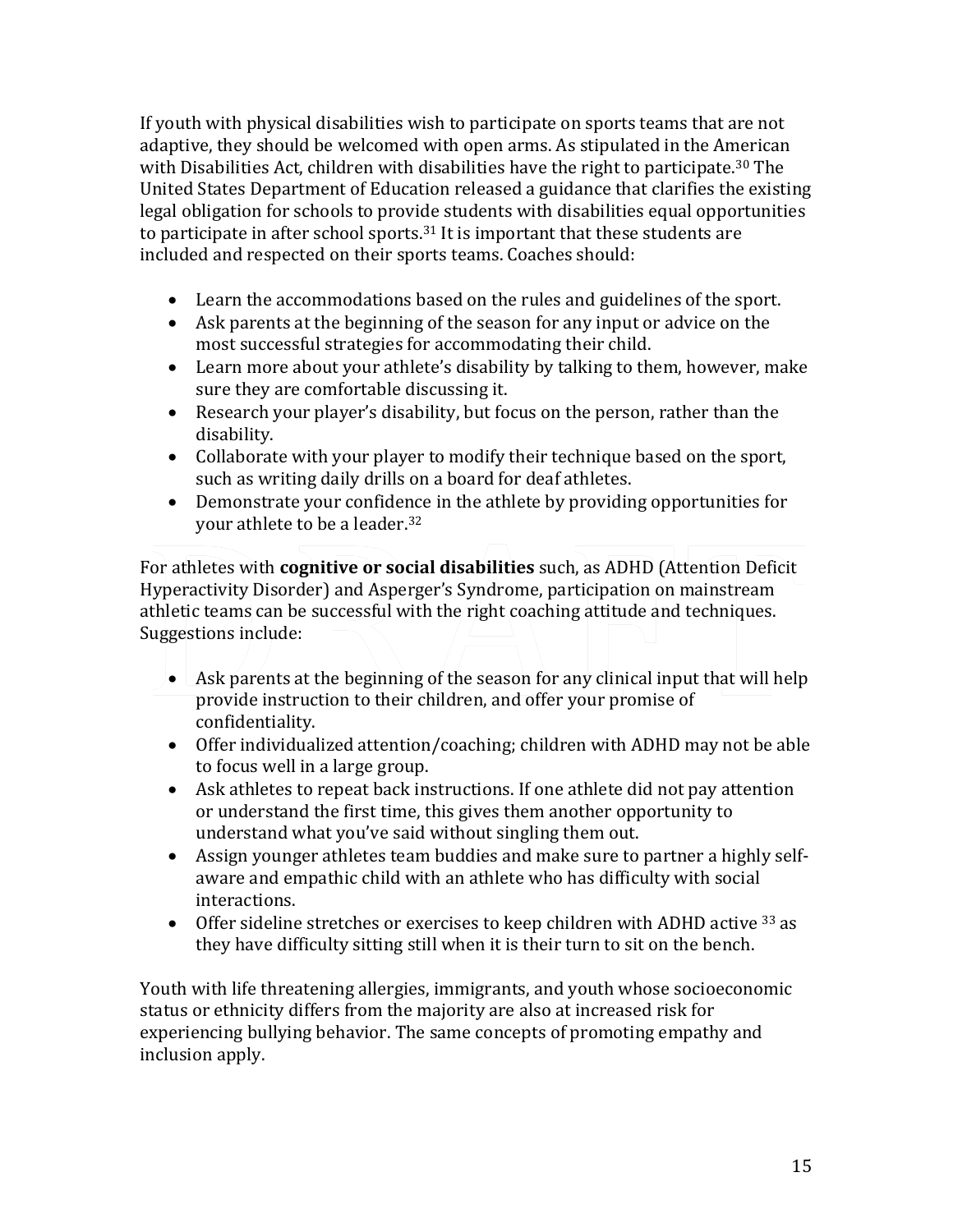#### **The prevalence of bullying**

Research on bullying gives us insight into the scope of the problem. Abuse can occur in all sports, regardless of age, socioeconomic status, and other characteristics of the athletes. Data on bullying reports:

- 40-50% of athletes have experienced some form of abuse in their sport of choice (including mild harassment) <sup>34</sup>
- The reasons for being bullied reported most often by adolescents are looks (55%), body shape (37%), and race (16%)<sup>35</sup>
- $\bullet$  8% of adolescents are bullied every day<sup>36</sup>

It is important to note that among the students reporting being bullied, only 40% notified an adult, with students in grades 6-9 reporting a higher notification rate than  $10<sup>th</sup>$  through  $12<sup>th</sup>$  grades.<sup>37</sup> Section two addresses actions coaches might take to build trust and increase the probability that athletes will confide in them.

The National Crime Victimization Survey is a nationwide survey with a representative sample of students ages 12-18. According to this study:

- 14% of students were made fun of or verbally insulted
- 13% of students have had rumors spread about them
- 6% of students have been pushed, shoved, tripped, or spit on
- 5% of students have been purposely excluded from activities
- 5% of students have been excluded from activities on purpose
- 4% of students have been threatened in some way
- $\bullet$  2% of students have had their property destroyed<sup>38</sup>

Note: Students could have experienced more than one type of bullying.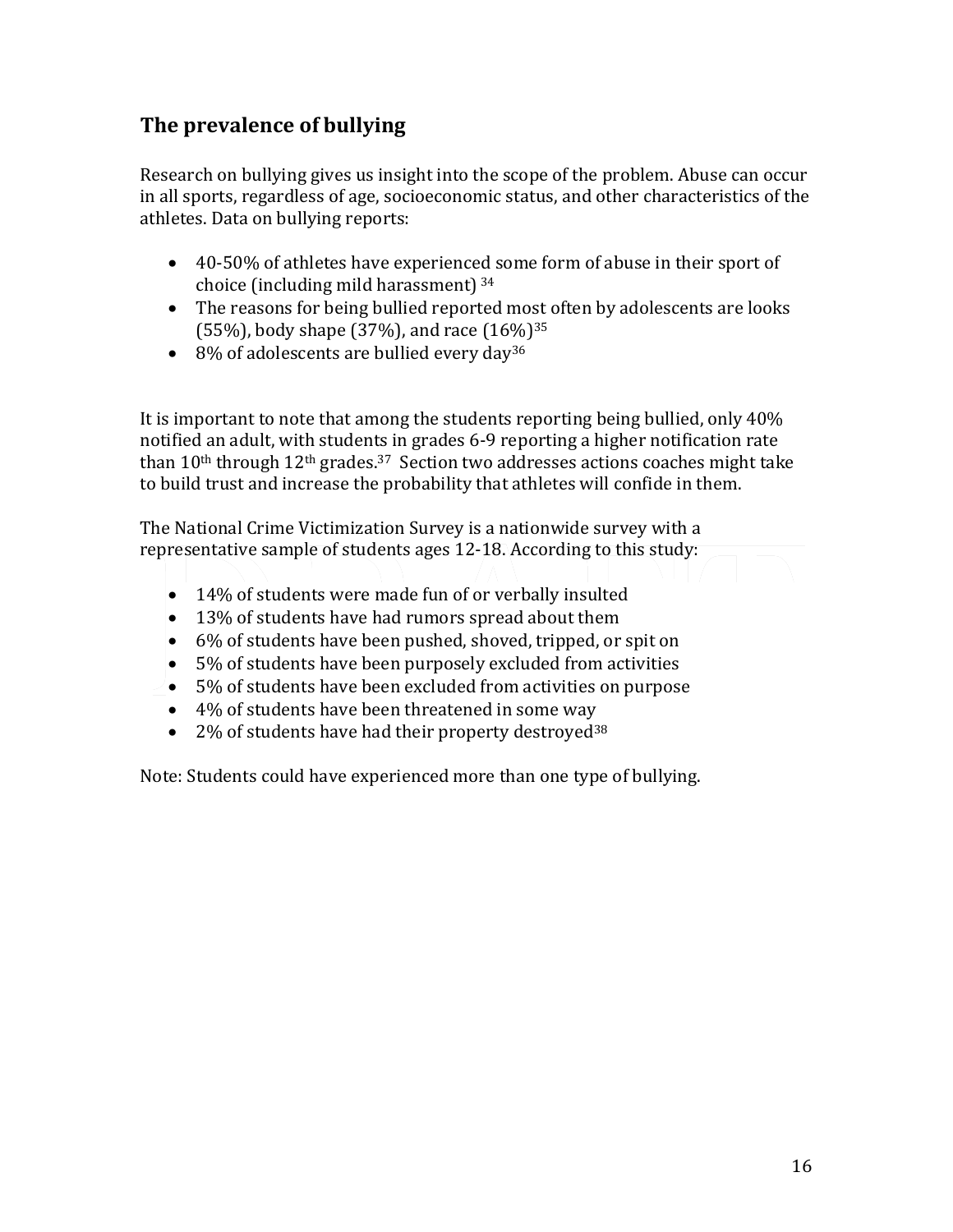### **Section Two: Preventing Bullying Behavior**

Bullying is not a rite of passage. It is not inevitable and it does not have to be part of growing up. Bullying is a learned behavior that adults can help end. **Emotional intelligence** is also a learned behavior and one that coaches can work on – both for themselves and their athletes - to prevent bullying on athletic teams.

Emotions are the driving force in our ability to learn, pay attention and make sound decisions. Whether in school, on the court or the field or in a professional setting, emotional intelligence plays a significant role in relationships and achievement. People with a high emotional intelligence are better able to recognize how they are feeling, "read" or sense emotions in others, know how to motivate themselves and build productive relationships.<sup>39</sup>



Coaches who work to strengthen six skills above will be better able to teach them to their athletes, helping to prevent bullying behaviors from starting in the first place. In order to do this most effectively, coaches need to develop their athletes' **social and emotional skills**.

By building social and emotional capabilities, coaches and athletes are better equipped to resolve conflict, calm themselves when frustrated, initiate and sustain relationships, and make ethical and safe choices. (See glossary) Mastery in each of these skills improves the likelihood of preventing bullying and promoting team cohesion.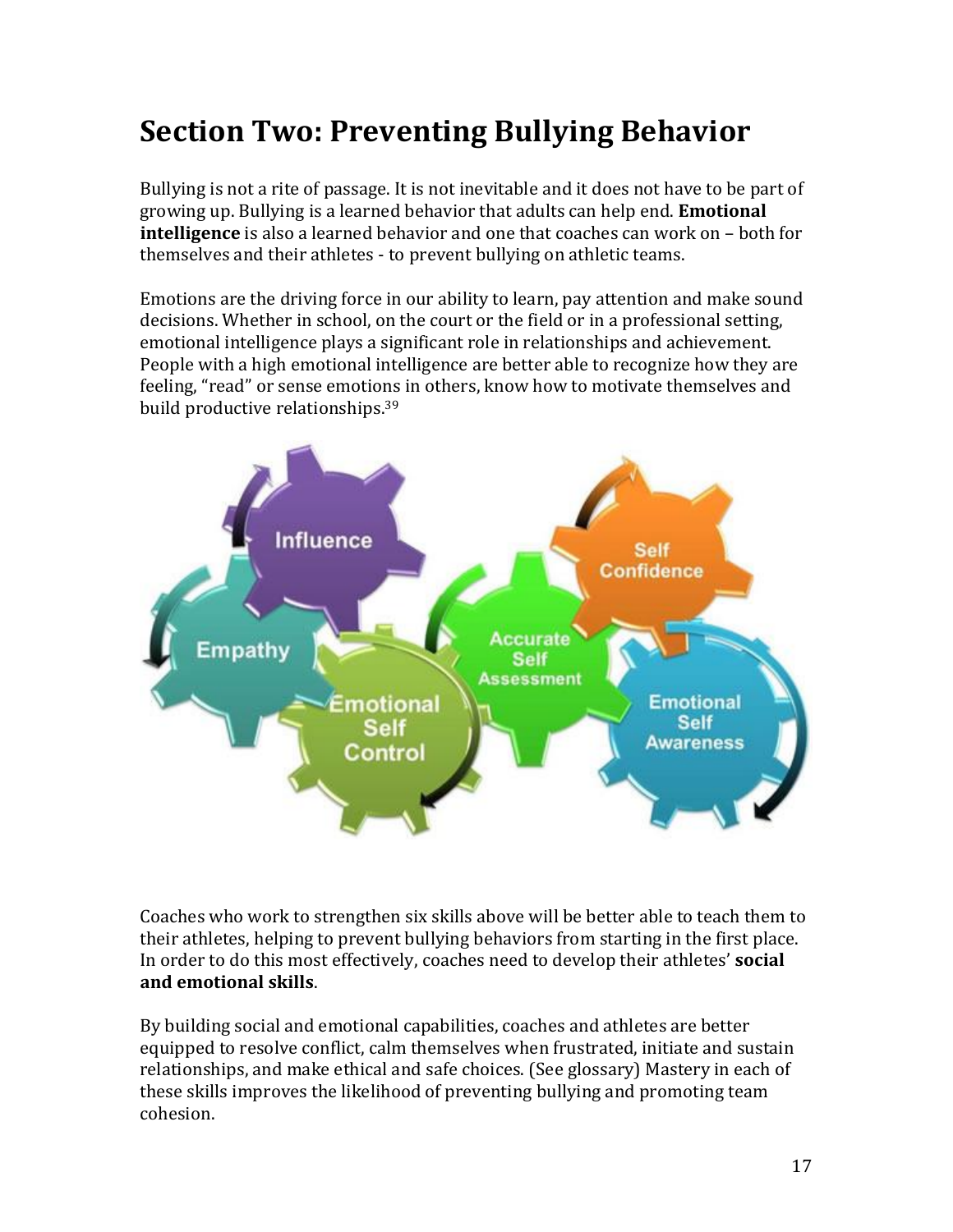Coaches can get their team off to a fast start at the very beginning of the season by setting clear behavior expectations for their athletes. Just like conditioning or strength training, social and emotional learning is a core component of team building and will have the greatest effect by beginning as early as possible. Establishing norms for how athletes behave and treat each other can greatly reduce the risk that they will turn to bullying behaviors as the season progresses.

These expectations might include:

- Respect your coach by listening and following directions.
- Respect your teammates by treating them as you wish to be treated.
- Act responsibly, not impulsively.
- Demonstrate care, concern, and compassion for your teammates.
- Maintain honesty.
- Practice and play fair according to the rules.

In addition to outlining their expectations, coaches need to clarify the behaviors that will not be tolerated. It is important to set aside time to review the definition of bullying with their athletes so that everyone on the team understands that bullying behaviors are considered "out-of-bounds" on the field, on the sidelines, and in the bus or locker room. Perhaps most importantly, by sharing team rules with parents, coaches help to assure that parents understand the expectations and can reinforce them at home.

When coaches present potential bullying scenarios to their team and discuss what the athletes and coaches might do in each situation, (See **Section 4** for sample scenarios.) they help athletes understand how bullying behavior can affect both the players individually and the team as a whole. Coaches could acknowledge if there was a time they might have bullied someone or been bullied when they were children. Athletes will learn a very powerful lesson from the fact that a coach made a mistake and learned from it.

### **1) Establishing trust and paying attention to athletes' feelings**

Great coaches balance a command of the strategy of sport with an ability to understand their players and relate to them. If coaches connect with their players as individuals, they develop trust and are better able to recognize when personal or interpersonal issues might interfere with an athlete's performance. When coaches pay attention to each athlete's unique needs, they help athletes feel valued and foster trusting relationships. Athletes who feel valued and important are more likely to engage and listen to their coaches. Trusting relationships allow coaches to influence, rather than control, athlete's behavior, as they will choose to follow the positive behavior their coach role models. In essence they will take ownership over their actions.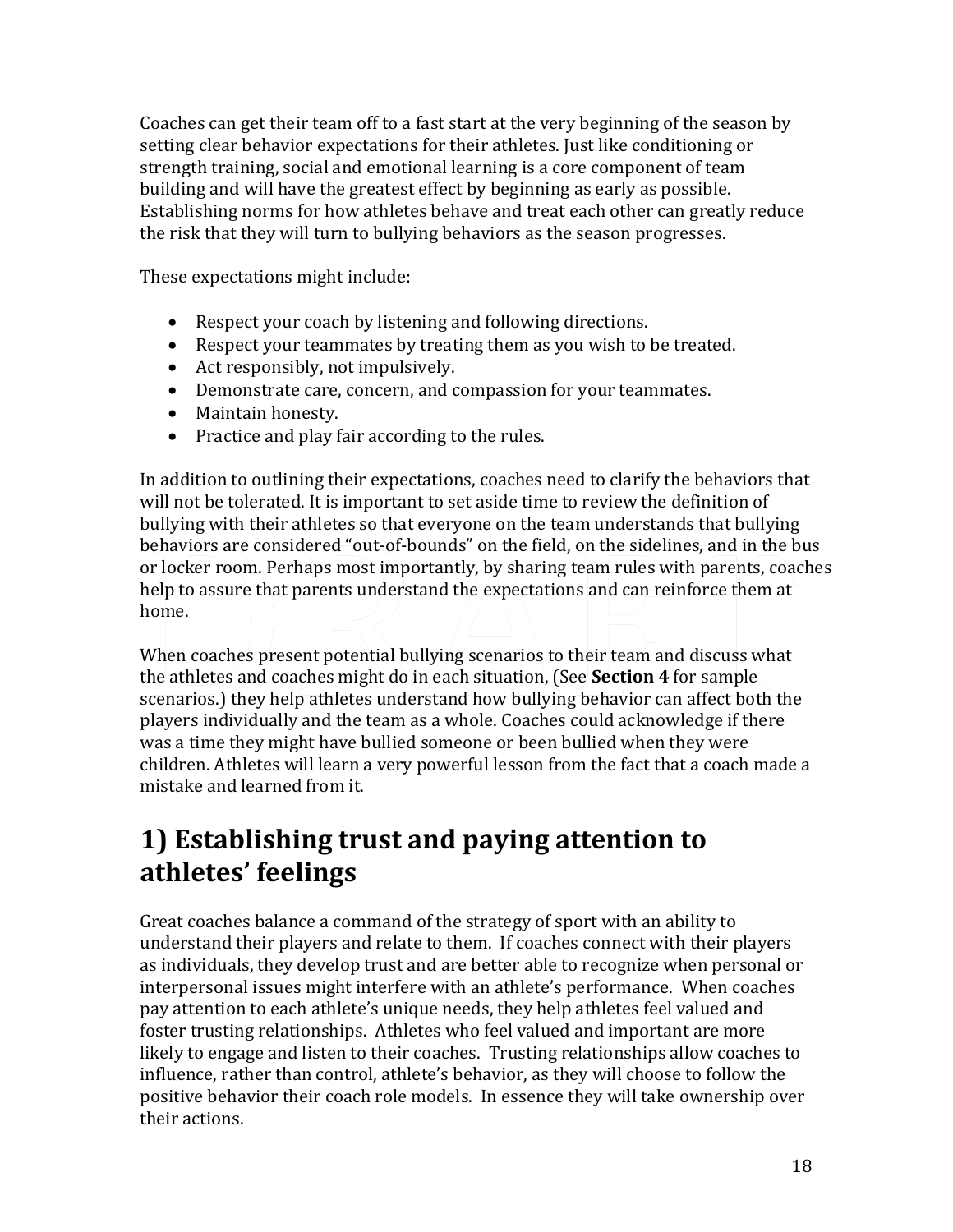Suggestions include: making eye contact, using a warm, professional tone and actively listening --- a way of listening and responding that demonstrates a shared understanding. Active listeners focus on the speaker, listen to the entire message without interrupting, and respond in a way that is both honest and unbiased.<sup>40</sup>

"Such seemingly straightforward techniques are actually based on hard science. In contrast to the fight-or-flight response triggered by perceived threats, seemingly minor acts of kindness, such as a few caring words from a teacher or a quick hug, can activate a cascade of Oxytocin, sometimes called the "love hormone." In highly traumatized kids, such simple acts can have an outsized impact."<sup>41</sup>

When athletes have off days or performance drops, great coaches check-in with them to see what is wrong, including if they are experiencing bullying.

Great coaches help athletes become more "self-aware" by asking questions that help them recognize and acknowledge their feelings:

*"You don't seem like yourself today, anything you want to share with me? I'm here if you want to talk."*

*"I can see that something is bothering you today, would you like to talk to me about it or would you prefer we get in touch with your parents?"*

*"It must be hard joining a team that has been together for a while."*

If coaches reach out when something seems "off," they offer an opportunity for athletes to check–in. Often, athletes who need support the most might be the ones who put on airs of "I'm OK". If coaches keep reaching out, athletes will know that their coach will be available to them if a problem escalates and bullying occurs.

More than showing they understand how athletes feel, when coaches demonstrate empathy -- the ability to feel with them, they truly make the connection. When coaches accept athletes for who they are and what they are, they validate their individuality and model that validation for the other athletes inherently making them better teammates.

### **2) Helping athletes control their emotions**

In addition to helping athletes recognize their feelings, great coaches can help athletes manage their emotions. To prevent athlete-to-athlete bullying, there are a number of strategies coaches might implement to help athletes bounce back after they make a mistake or to remain calm when a teammate makes a mistake.

1. Ask parents when the season starts if they have any confidential insights to share with you on the most effective strategies to help their children maintain control of their emotions and motivate them to succeed.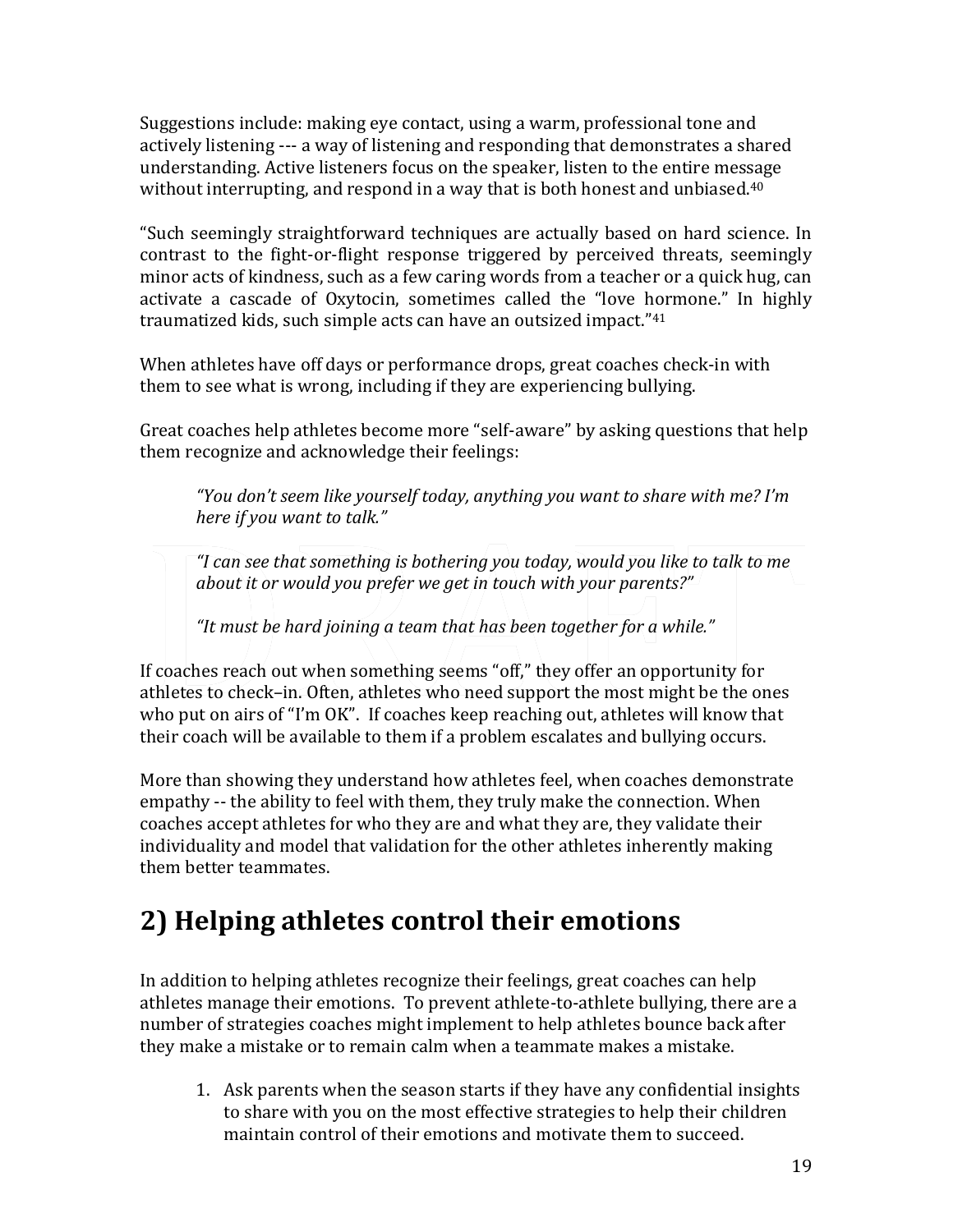- 2. Include athletes in on the conversation. Find out what motivates them as athletes and as teammates.
- 3. Regulate your own emotions, demonstrating respect toward athletes, coaches, and referees, particularly when athletes ignore directions or commit errors.
- 4. Offer support after mistakes or losses, making them teachable moments for the athlete and his or her teammates. If coaches do not "blame" athletes for mistakes or losses, teammates will understand that it is unacceptable.

*"I'm sorry you were out-run on that play, but I'm glad you are the kind of teammate who recovers after a mistake."* 

- 5. Encourage optimistic self-talk, a confident self-image, and strong selfesteem.
- 6. Celebrate both individual and team success. This will further promote team cohesion and a drive to perform well.
- 7. Be specific with your compliments. When athletes hear what they or others are doing well, they will want to follow.
- 8. Keep players' attention focused on the game and limit unstructured time during practice. Research shows that most bullying in sports occurs during unstructured time when players are less focused.

### **3) Promoting team cohesion**

To succeed on a team, athletes need to feel safe, supported, and respected. According to Pat Summit, "You win in life with people…It's all about the people you surround yourself with and what they bring to the court, the game and to the understanding that it is a team concept and they have to do it together. Look in the mirror and see yourself and challenge yourself to be the very best and to always do the right thing and again never compromise your principles, never lower your standards."

Generations of coaches have shared the messages: *there is no "I " in team*; *we win and lose as a team*. At the end of games, make sure that all athletes share responsibility for the outcome. History suggests that teams that function as cohesive units often succeed more than teams that have superior talent, because of their tight connection. In addition to preventing bullying, improved camaraderie will promote winning.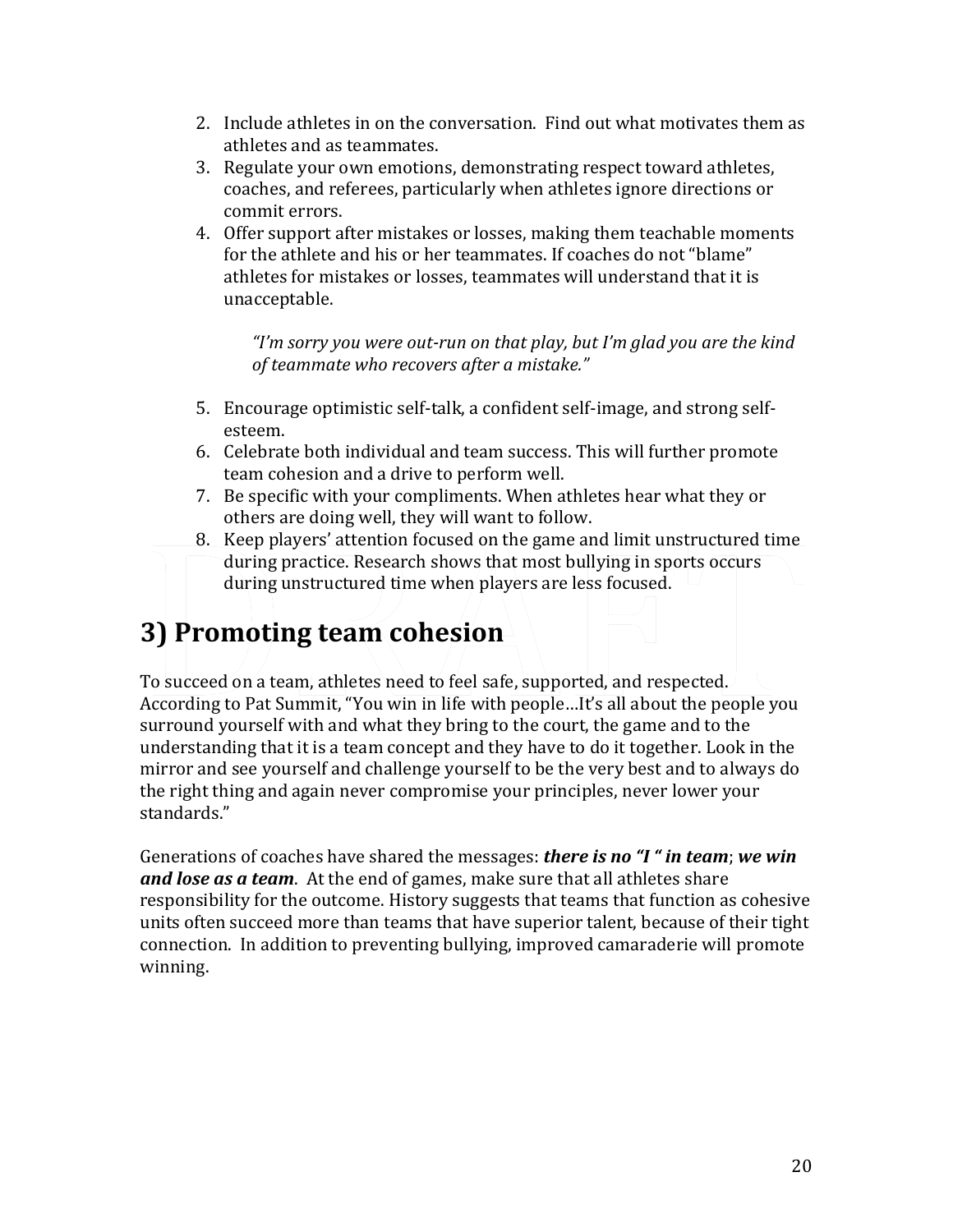Coaches can boost team cohesion by modeling appropriate ways to:

- Encourage team members
- Provide positive and critical feedback
- Work together toward a common goal
- Cope with failure and disappointment
- Teach new skills



Coaches might **use praise as a "teachable moment**" – an opportunity to recognize one athlete while at the same time educating the rest of the team. When congratulating an athlete on an athletic accomplishment, make your comments specific so that their teammates hear and learn from the praise.

*Excellent choice to pass to…you paid attention to who was open and the other team was not expecting that move.*

*Great goal! That was clearly a team effort all the way down the field.*

It is as critical to **recognize athletes for their interpersonal efforts** as teammates as it is to acknowledge physical effort or goals. Competitive sports offer frequent occasions for "teachable moments" to do just that:

*"I like how you comforted Andre after he missed that goal. That will help him perform in the rest of the game."*

*"Thanks for including Jordan in your post-game dinner plans, that's how you make a new teammate feel included."*

*"I understand that you are working hard to improve and I appreciate your letting me coach your teammates to do the same.*

In late childhood and adolescence, peers play a much more influential role than adults in driving behavior. The need to fit in often takes precedence over sound reasoning with teens sacrificing morals for membership. Great coaches tap into the teammates with the most social capital, i.e., those who are well-liked and respected, to serve as role models for the team. Non-verbal acknowledgements such as highfives, fist bumps, and smiles from coaches and teammates can have as much impact as verbal praise.

#### **Additional ways coaches can provide opportunities to promote team bonding are:**

• Begin the season with **paired teammate interviews.**<sup>42</sup> Select pairing based on those individuals who are less familiar with one another. The more they get to know their teammates and their backgrounds, the more they will care for them and understand the impetus for their behaviors. Pick five or so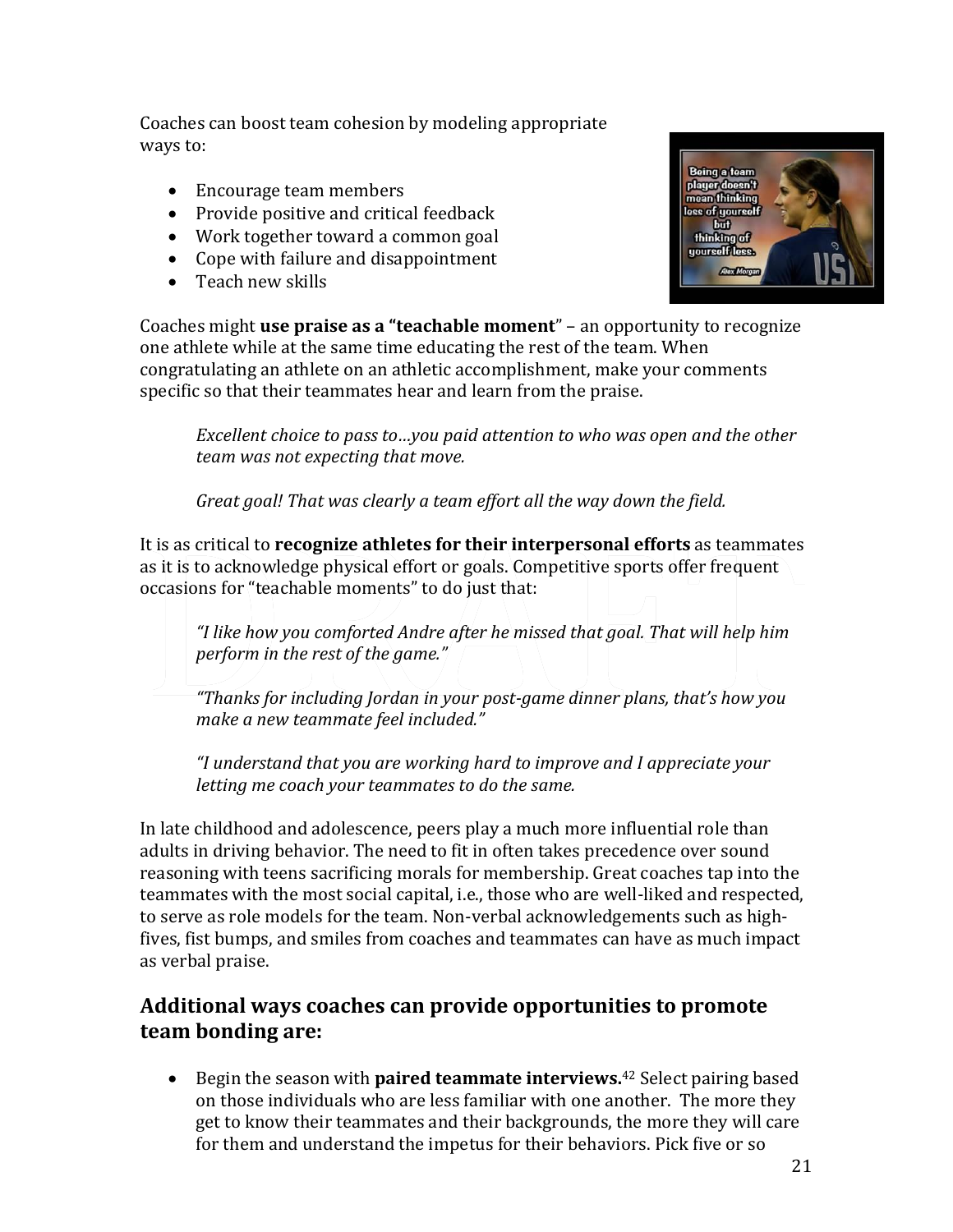questions ranging form favorite foods, to best day of life so far, to one thing they wish they could change about life to personal hero. It will take time to have team members share what they learned about their partners but you can spread the reporting back over multiple practices.

- Establish a **big brother/big sister** program, with upperclassmen or longstanding teammates assigned to mentor younger or newer teammates.
- Incorporate fun into practice and pre-game rituals.
- Encourage team-building activities outside of practice time, such as team dinners or social outings. These help athletes get to know more about one another and find commonalities other than their sport.
- Use charity events or food drives which strengthen confidence and commitment to teamwork while contributing to a larger goal of social responsibility.
- Enlist the captain(s) of the team to serve as role models. They command respect because of their position on the team so they have the social capital to expend. If they use their status to show acceptance of the most vulnerable team members, they increase the likelihood that others will follow. These peer influencers make it "cool to care."
- For younger children participating on "everyone plays" teams, make sure to rotate positions so that everyone has a chance to learn and improve different skills and feel as if they are making an equal contribution.
- Monitor athletes' social interactions. Emphasize the entire team rather than individual players. When cliques start to form, feelings of superiority or inferiority can arise based on inclusion, resulting in increased likelihood of bullying.<sup>43</sup>

By implementing strategies that appear directed at promoting team bonding, coaches also are reducing the likelihood of bullying and increasing the team's chances for success. Many of the principles that apply to creating successful teams in the business world apply to creating successful athletic teams.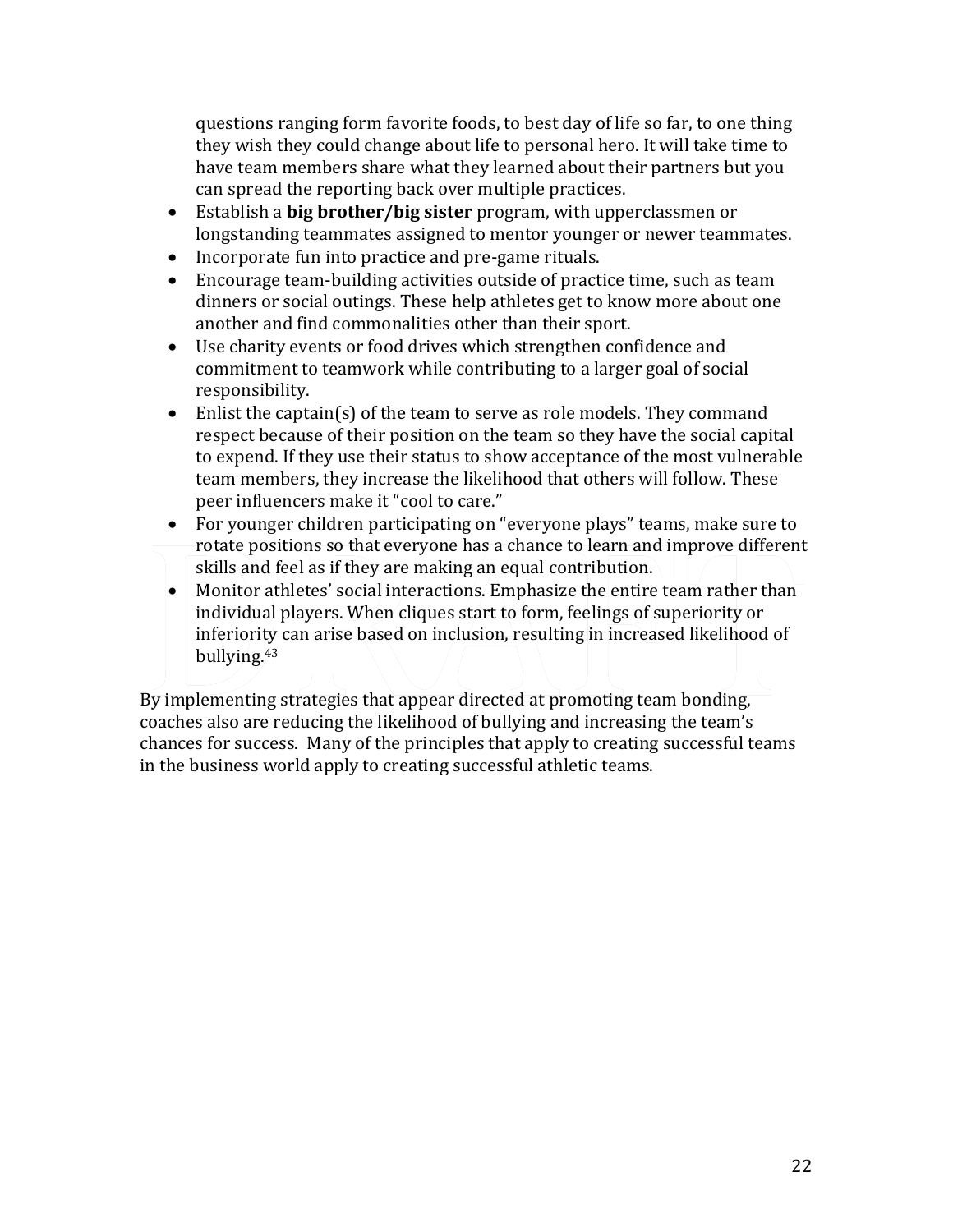

### **4) Supporting athletes to make responsible decisions**

The critical areas of the brain that govern decision-making are not fully developed until age 25. Children make mistakes and teens, in particular, take risks, but coaches can help them learn from them.

Great coaches help athletes to make constructive behavior choices by teaching them that **Bullying Behavior Will NOT:**

- Increase a teammate's psychological toughness.
- Enhance a teammate's performance in high stress situations.
- Weed out the week individuals on a team.
- Send a message that the team's success is more important than the individual or their accomplishments.
- Help them cope with feelings of jealousy or inadequacy regarding a teammate.
- Deal with anger and frustration if a teammate is not performing well.
- Damage the performances of individuals on the team they views as a threat.<sup>45</sup>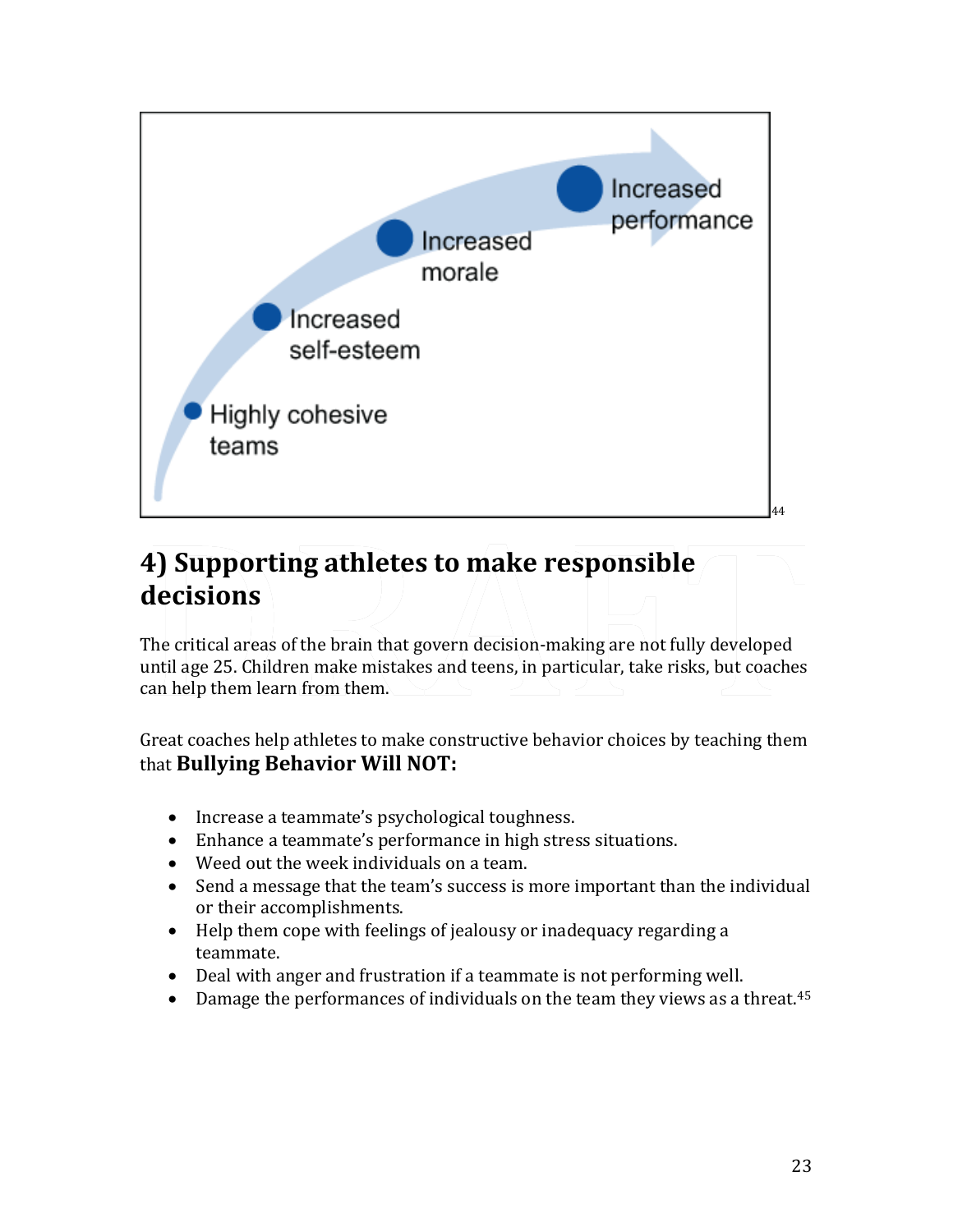## **Section Three: Responding to Bullying Behavior**

As more and more researchers are studying what can be done to mitigate the harmful effects of trauma to the brain, they are learning that the brain is a lot more malleable than originally thought. While the first few years of life are critically important for developing some very specific abilities, we now know that brain's evolve over time so the right support from caring adults can assure that the damaging effects of bullying are not life altering. Brain development is strongly influenced by an individuals life experiences. Supportive environments can enhance development and functioning. The **presence of a caring, engaged, and responsible coach can dramatically reduce the impact bullying behavior can have on an athlete**.

#### **Encouraging athletes who witness bullying to become allies.**

One witness can make a difference by standing up and taking the power away from those involved in the bullying behavior. Research shows that when peers intervene in a bullying incident, the bullying stops nearly 60% of the time.<sup>46</sup>

#### **One person can make a difference**



*[http://www.bystanderrevolution.org/v/Tiffany+%7C+It+Only+Takes+One/vzERmuTg](http://www.bystanderrevolution.org/v/Tiffany+%7C+It+Only+Takes+One/vzERmuTgEMc) [EMc](http://www.bystanderrevolution.org/v/Tiffany+%7C+It+Only+Takes+One/vzERmuTgEMc)*

**It Only Takes One:** Tiffany, who is currently an educator, shares a story about her 5th grade gym class. When she stands up for a girl who is being bullied, her actions make a big impact.

Among the barriers that might prevent witnesses from acting are:

- They believe the behavior is not "their business"
- They fear becoming a target
- They feel like intervening will not help or will make things worse
- They believe the target deserves to be bullied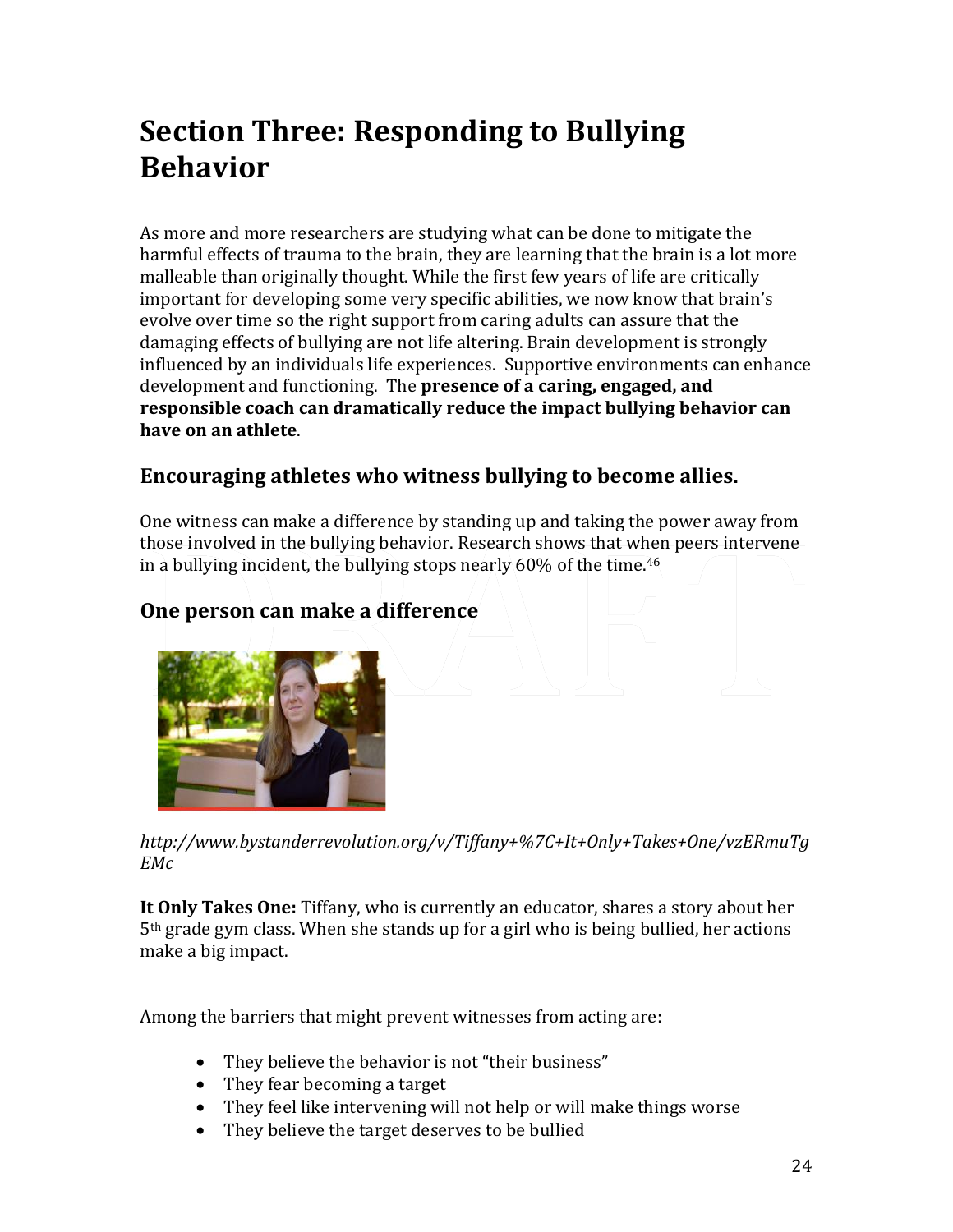- They think someone else will help
- They do not know what to  $do^{47}$

#### **Teaching athletes how to intervene if they witness bullying**

Often, children and youth bully when there is no adult present because they are less likely to get caught. Great coaches explain to their athletes that if they witness a teammate experiencing bullying, there are several actions they can take to reduce the harmful effects of the behavior and prevent it from happening again. Their actions may vary depending on the particular situation, how well they know the people involved, and whether they are older or younger, etc. Great coaches reinforce that although taking a stand might be the more difficult than doing nothing, it is the responsible decision to make.

### **Providing possible action steps for athletes:**

#### **Confront the Instigator(s) in Action**

- If they feel safe, athletes can tell the instigator that his/her behavior is not okay.
- When athletes are friends with the individual(s) involved, they might ask if them if they realize their words or actions are hurtful.



*http://www.bystanderrevolution.org/v/Shereen+%7C+Keep+the+Athletes+In+Check/ opLugXo87bY*

**Keep the Athletes in Check**: Shereen, a high school sophomore, has friends on the football team who are very competitive. Sometimes, they bully less athletic students. Shereen discusses ways that she helps those involved.

#### **Walk away**

- When athletes do not feel comfortable or safe directly intervening, they can walk away.
- By walking away, athletes prevent the instigator from having an audience and implicitly encouraging the bullying behavior to continue.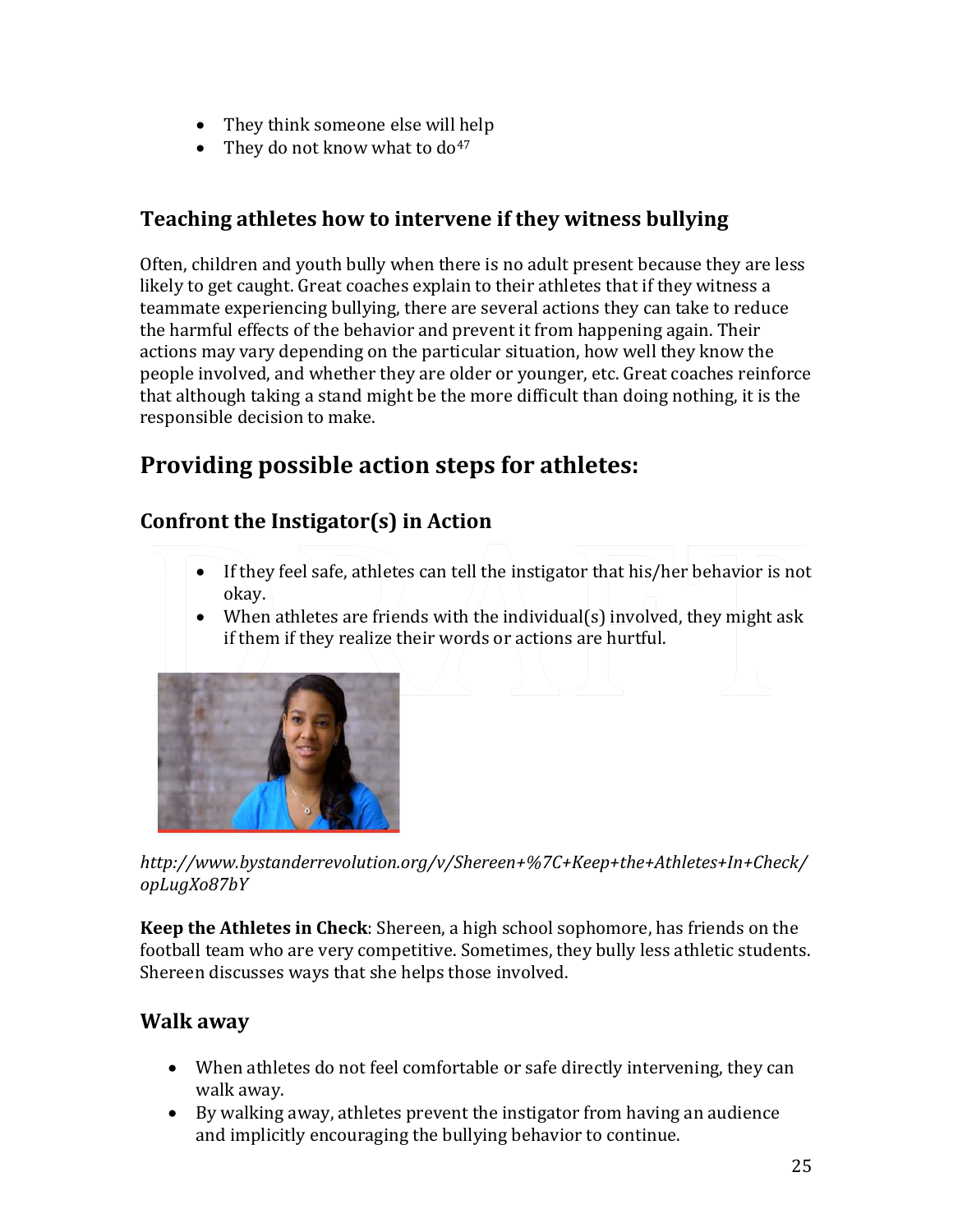

*https://www.youtube.com/watch?v=994jKQEj3X8*

**#JustStandUp:** In this video, a student is being bullied and socially isolated over a group chat. Another girl in the conversation shows how meaningful it is to just stand up and be an ally.

#### **Intervene on behalf of the target of the bullying**

- Athletes can tell others to stop observing and walk away.
- Athletes might help the target get away.
- Athletes will minimize the impact of the incident by standing up for their teammate



*<http://www.bystanderrevolution.org/v/Jesse+%7C+Just+One+Word/ebZOQEPiCbg>*

**Just One Word**: Jesse is an 11<sup>th</sup> grader on his school's crew team. When the coaches are not around, kids on the team get singled out and harassed. Jesse explains how standing up for those kids can make an impact.

#### **Reach out and talk to the target in private**

Athletes will lessen the impact of the bullying if they make sure their teammate knows it was not their fault.

They might:

- Encourage their teammate to talk to the coach or another trusted adult.
- Offer to go with their teammate when they tell an adult.
- Help their teammate overcome the incident by using social media to make a positive impact and including him/her in a future activity they plan to do.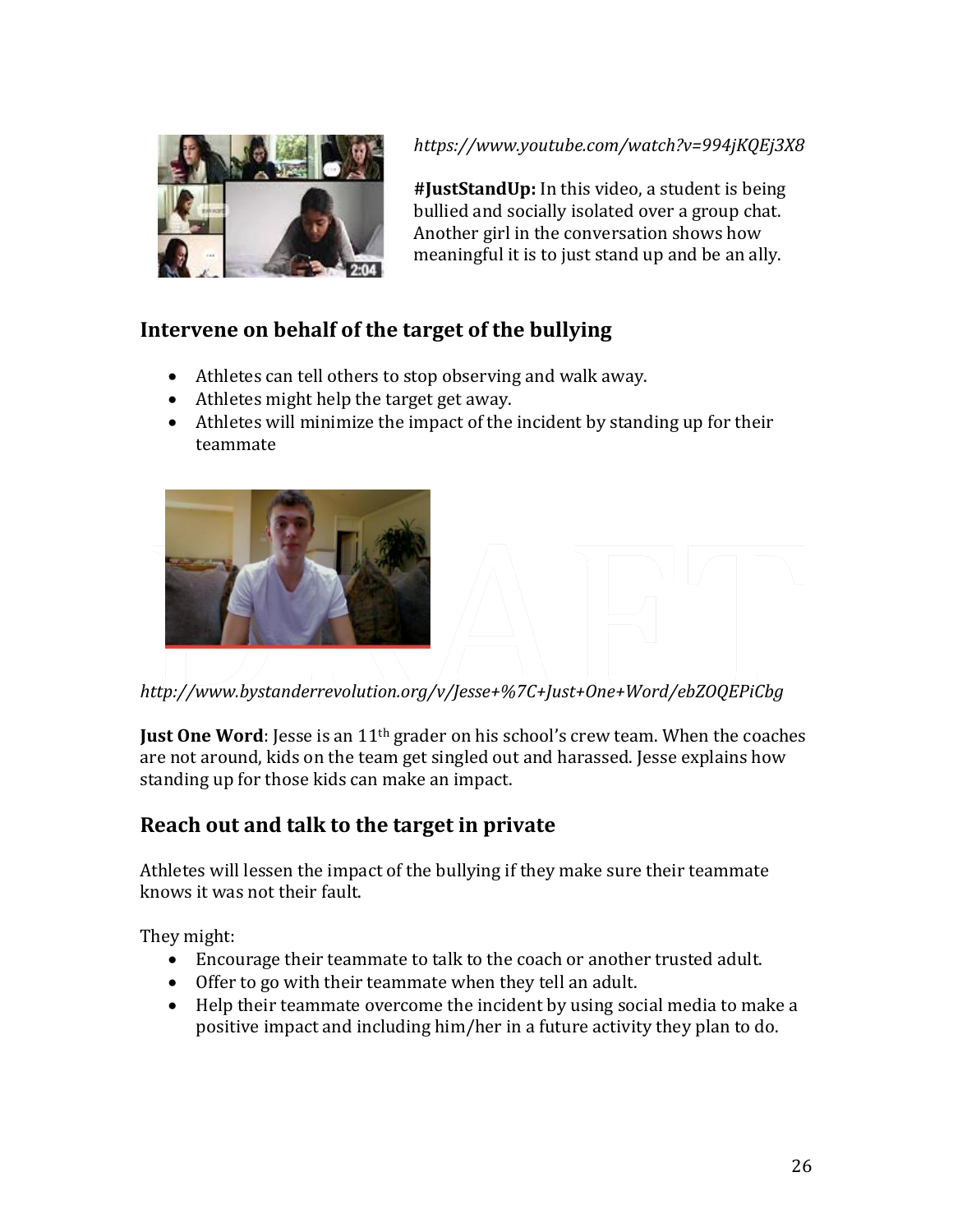

*<http://www.bystanderrevolution.org/v/Bella+%7C+Facebook+Story/ChIimw3gcCg>*

**Facebook Story:** Bella, a college sophomore, talks about bullying on social media. When one of her classmates is being harassed on Facebook, she decides to create a social-wide effort to support him.

#### **Seek help from the coach or other trusted adult**

• When athletes are unsure of what to, they might approach the coach discreetly to avoid confrontation and further conflict.<sup>48</sup>

#### **Strategies for coaches when athletes report bullying behavior**

In order to prevent bullying and protect children, laws and policies have been put into place, both at the state and local levels. Laws are in the state education codes, and model policies provide guidance to districts and schools. Each state addresses bullying differently. **Stopbullying.gov** provides an interactive map, with the antibullying laws and policies each state uses: **http://www.stopbullying.gov/laws/.** Coaches working outside of the school environment should refer to their club's or organization's policies and regulations.

Responding quickly, consistently and respectfully to bullying sends the message that bullying of any kind is not to be tolerated. Among the key steps to follow in response to witnessing bullying behavior are:

- 1. Make sure that everyone is safe and not in need of medical attention.
- 2. Listen and assure the athlete that any information reported will be treated seriously.
- 3. Intervene immediately by removing those involved from the situation. Ask for the help of another coach or adult if necessary.
- 4. Remain calm and model respectful behavior.
- 5. Talk with each athlete separately, as well as witnesses. This way, you can evaluate what happened with the least amount of bias.
- 6. Re-visit a team discussion on the definitions of bullying behavior and what to do in different witness scenarios. 49
- 7. Reinforce the discussion by praising teammates for standing up to unacceptable behavior and reporting it to you**.**
- 8. Check-in over time to make sure the behavior has stopped.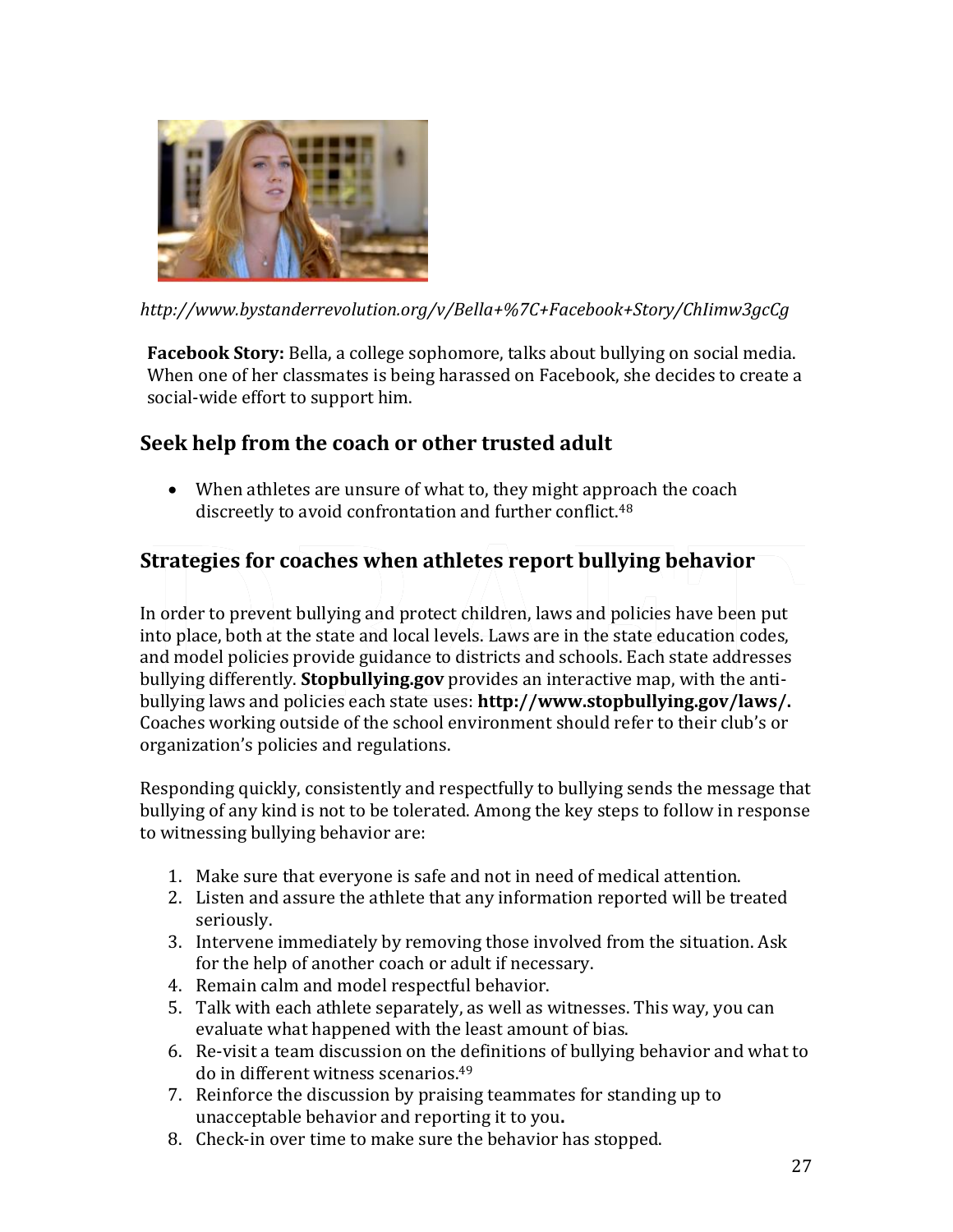9. If you need additional support, seek help from a professional. A nurse, counselor, social worker, school psychologist, or other professional may have more expertise on bullying.<sup>50</sup>

#### **Actions that support the target**

- Listening to the target and assuring them that you'll do everything you can to get them the help they need and relieve them from a painful situation.
- Giving the target advice on what to do in the future. This could involve role playing or talking about how to handle bullying situations if they occur again.
- Working together with the target and their parents to come up with a solution to protect them.<sup>51</sup>

#### **Actions that address the situation with the instigator**

- Explaining how their behavior is considered bullying and why it is a problem for the target as well as the other athletes on the team.
- Reminding them that bullying is taken seriously and will not be tolerated.
- Working with the instigator to understand some of the reasons why he or she may have bullied. Try to get to the root of what caused the behavior:
	- $\circ$  Often, individuals act out because of issues at home. If this is the case, try to address with the parents or suggest a referral for professional help for the athlete.
	- $\circ$  Other reasons for bullying include: wanting to fit in, copying friends, or a feeling of superiority over the target. Many of these reasons stem from deeper issues. Those who demonstrate bullying behavior for these reasons should seek the help of a mental health professional as well. Listen to Justin reflecting on how a coach's intervention could have made a difference in his behavior:



*http://www.bystanderrevolution.org/v/Justin+%7C+We+All+Can+Change/srfzimYPPiA*

**We All Can Change:** Justin discusses his past football experiences, and how he regrets bullying a teammate. Justin also talks about what could have helped him in order to change.

• Asking the instigator to make amends and repair the situation with the victim.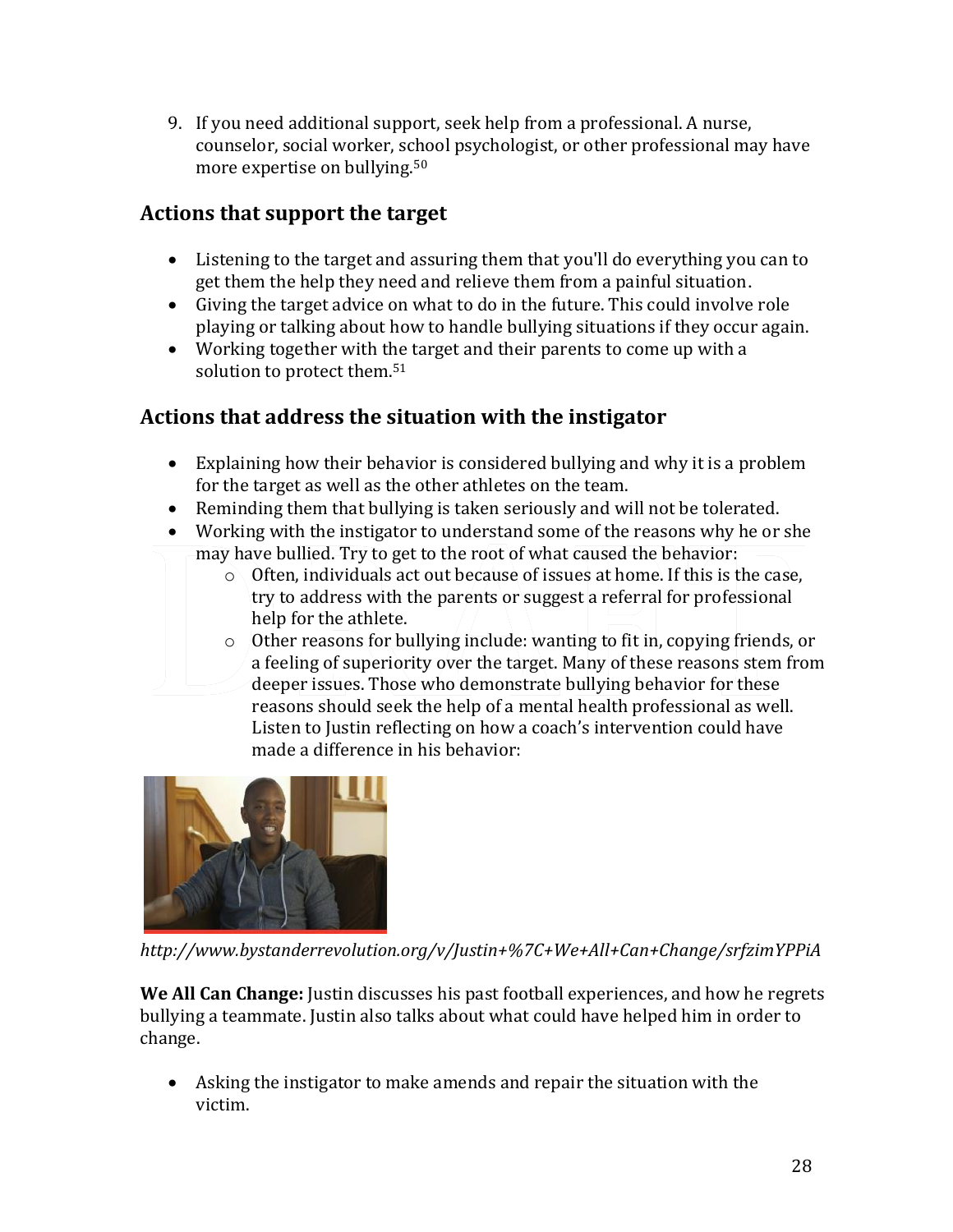• Reconsidering their position on the team, if the instigator is not willing to comply.<sup>52</sup>

#### **Actions that are not helpful**

- 1. Asking athletes to apologize on the spot. It is important to understand exactly what happened before making decisions about next steps.
- 2. Forgetting about the witnesses. Often times they encourage the bullying. Talk to them about what happened, and let them know that encouraging bullying behavior is not tolerated.
- 3. Making assumptions about those involved in the bullying. You may find that the perpetrator was actually retaliating.<sup>53</sup>

Recognizing bullying and taking action can greatly reduce the risk of individuals developing physical and mental health complications. Research confirms that brains develop over time and are influenced by an individual's life experiences. Early intervention by a concerned coach can mitigate the harmful effects of bullying behavior.

#### **Strategies for coaches who witness bullying behavior**

- If coaches remain calm and refrain from raising their voices, they show that they can control their emotions and teach athletes to do the same.
- Find a place to talk to the instigator in private.
- When confronting an athlete directly, coaches "I" messages are the most effective. "I" messages allow a coach to take ownership for their own feelings without putting the athlete on the defensive; they invite conversation rather than stop it.

*"Hey – that's not cool." "I'm certain he does not want to be called that name."* 

*"I'm telling you that is not how we speak to our teammates…are we clear?"*

*"I don't find that funny, I'm surprised to hear you say that."*

*"I understand that you are (frustrated, angry…) but it is not OK for you to (push, shove, threaten, verbally abuse) your teammates.*

- Consider what might be beneath the surface that is driving the negative behavior and assess the best way to address it. Is something happening at home? Did another athlete take over the starting position in his or her place? Rather than assigning blame, getting to the root of the problem remains the key to its prevention.
- Refrain from labeling a child as a "bully." The roles are complex and dynamic, with athletes potentially acting as targets, instigators and witnesses over the course of a given season. Labels have a tendency to endure and disregard the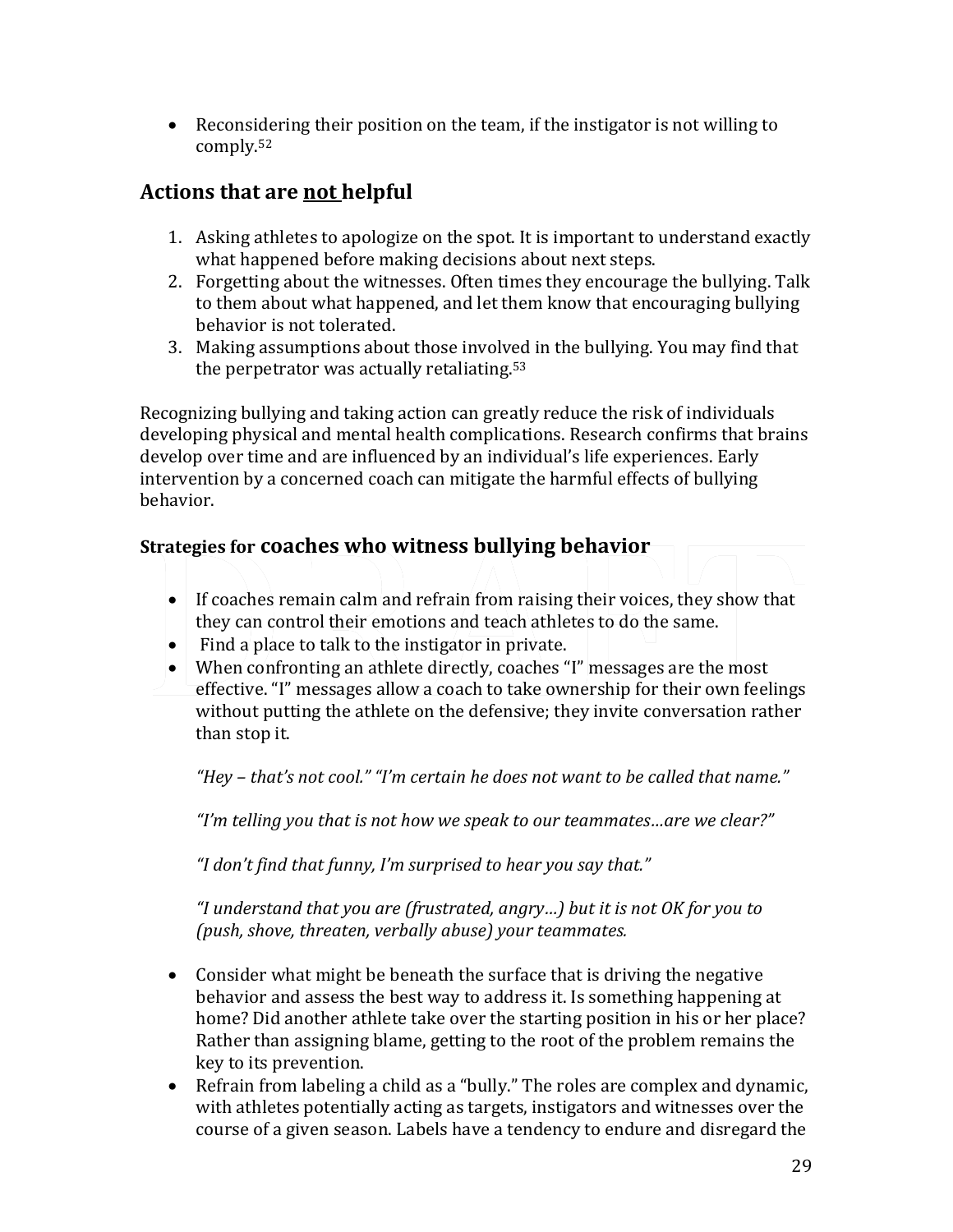fact that **all children have the potential to learn and grow into responsible, caring citizens.**

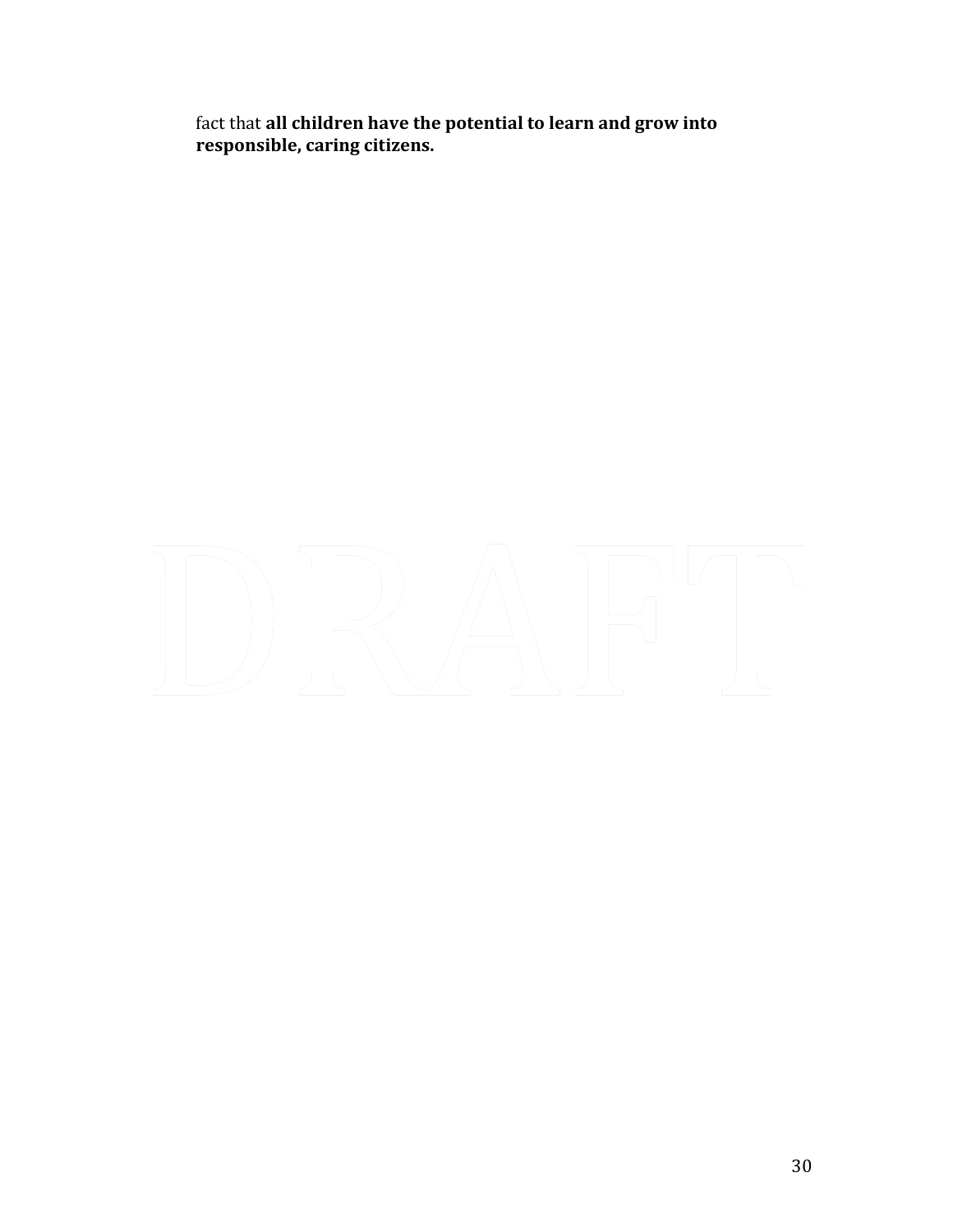### **Section Four: Scenarios**

After reviewing the definition of bullying with athletes at the beginning of each season, initiate a discussion with potential scenarios to make sure they truly understand the definition and have an opportunity to reflect on how they might behave under a variety of circumstances.

#### *Bullying is any unwanted, aggressive behavior. Bullying occurs when there is a power imbalance between the perpetrator and the victim. Bullying is repeated or has the potential to be repeated.*

Present the following examples to your athletes. Ask them if each is considered bullying. Help your athletes to realize that each scenario is a different form of bullying (physical, verbal, social, and harm to property).

1. Tom has a special brace to help him run. When he goes to the locker room before practice, the boys consistently try to steal it and push him into the locker. (Physical)

*Individuals who have physical or cognitive disabilities have the right to participate in athletics and to be treated as equal team members. Bullying often happens in locker rooms when athletes think coaches might not notice. Make sure your team understands that this physical bullying will not be tolerated.*

2. Kate just got new glasses. When she puts on her goggles over the glasses before the softball game, the girls on the team start making comments about her appearance. Kate's teammates tell her that she looks like ugly.

*If this only happened once, one might define it as mean behavior due to a lapse in judgment. More often than not, however, these types of insults evolve into a pattern of behavior defined as verbal bullying. Remind your athletes that even if you only observe or learn about a single incident, you will intervene and address it as bullying behavior so that you prevent it from happening again.*

3. Jessica is on the swim team. After swim practice, the entire team always gets ice cream. The past few practices, Jessica has not been invited to get ice cream with her team. When she asks her teammates why she was not included, they pretend they cannot hear her and run away laughing.

*When an entire team regularly excludes one member that is social bullying. Make sure your athletes understand that even if an outing is not a required team event, when one individual is intentionally excluded and publicly mocked that is unacceptable.*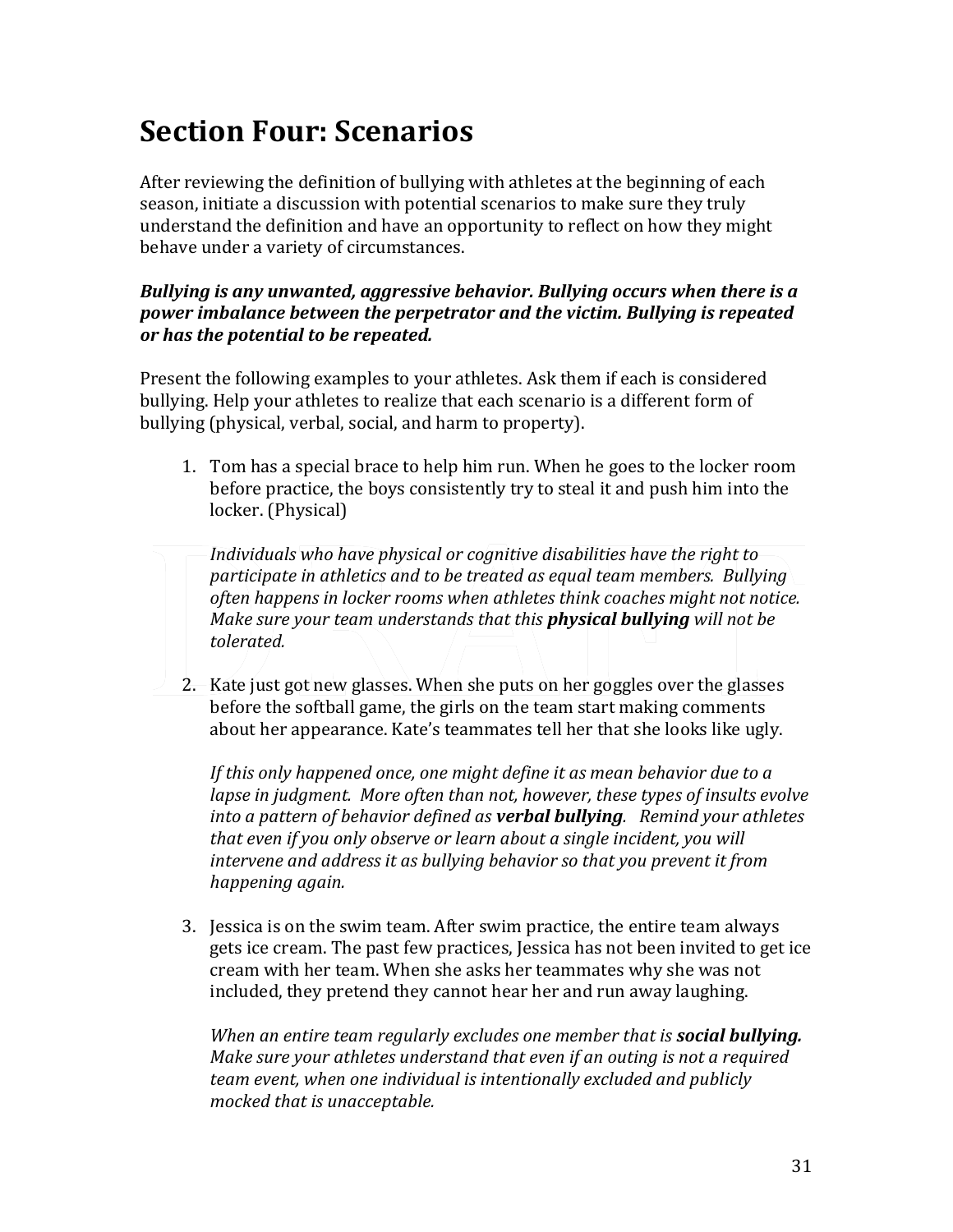4. Jake is the goalie on his school's soccer team. During their last game, he let in three goals and his team ended up losing. When Jake goes to school the next day he discovers his locker was opened and his textbooks ripped apart.

*If Jake reports this discovery to his coach, the coach needs to intervene. Even if this is the first time this type of behavior has occurred, it should not continue. With regular practices and a season of games, the likelihood that this behavior could be repeated remains high. The best way to prevent bullying behavior is to make sure all team members understand that harm to property will not be tolerated.* 

5. The football team arrives at the carb fest and Zach gets to the front of the line. He loads up his plate with three meatball sandwiches and piles garlic bread and brownies on top of that. Zach's teammates and buddies, Luke and Alex, mock the quantity of his food and tell him his fat ass is too big for the chairs.

*Since Luke and Alex are close friends of Zach's, this kind of teasing is not bullying behavior. Zach is the center on the football team, a position known for heavy set individuals. Zach is strong and comfortable with his body weight. He knows his friends are joking with him and so does the rest of the team.* 

Once you feel your team has an understanding of bullying, present the following scenarios and ask the athletes to think about how they might respond in these situations. You might assign "parts" and ask a few teammates to role-play. Consult the sample answers below to support the discussion. Consider introducing a different scenario every few days at the beginning of the season. That way, the importance of social behavior will stay fresh in their minds.

*Sarah is sitting at the lunch table eating a sandwich and a bag of chips. Some of the other girls on her gymnastics team sit down at the table next to her. Immediately, they begin harassing Sarah. "Are you sure you should be eating all of that the day before a meet? You do realize that we have a big competition tomorrow and you will be wearing a leotard?" says her teammate Rachel. Rachel continues to make comments about Sarah's weight, and gets the other teammates to laugh at her comments.* 

1) Is this Bullying?

Even though this may be the first time a teammate or coach has witnessed these behaviors, it might not be the first time they occurred among these or any other teammates. Without a strong reminder that talking to other athletes about their weight and body image is unacceptable, there is also a good chance that it could happen again. By intervening as if the incident is bullying, the coach may be able to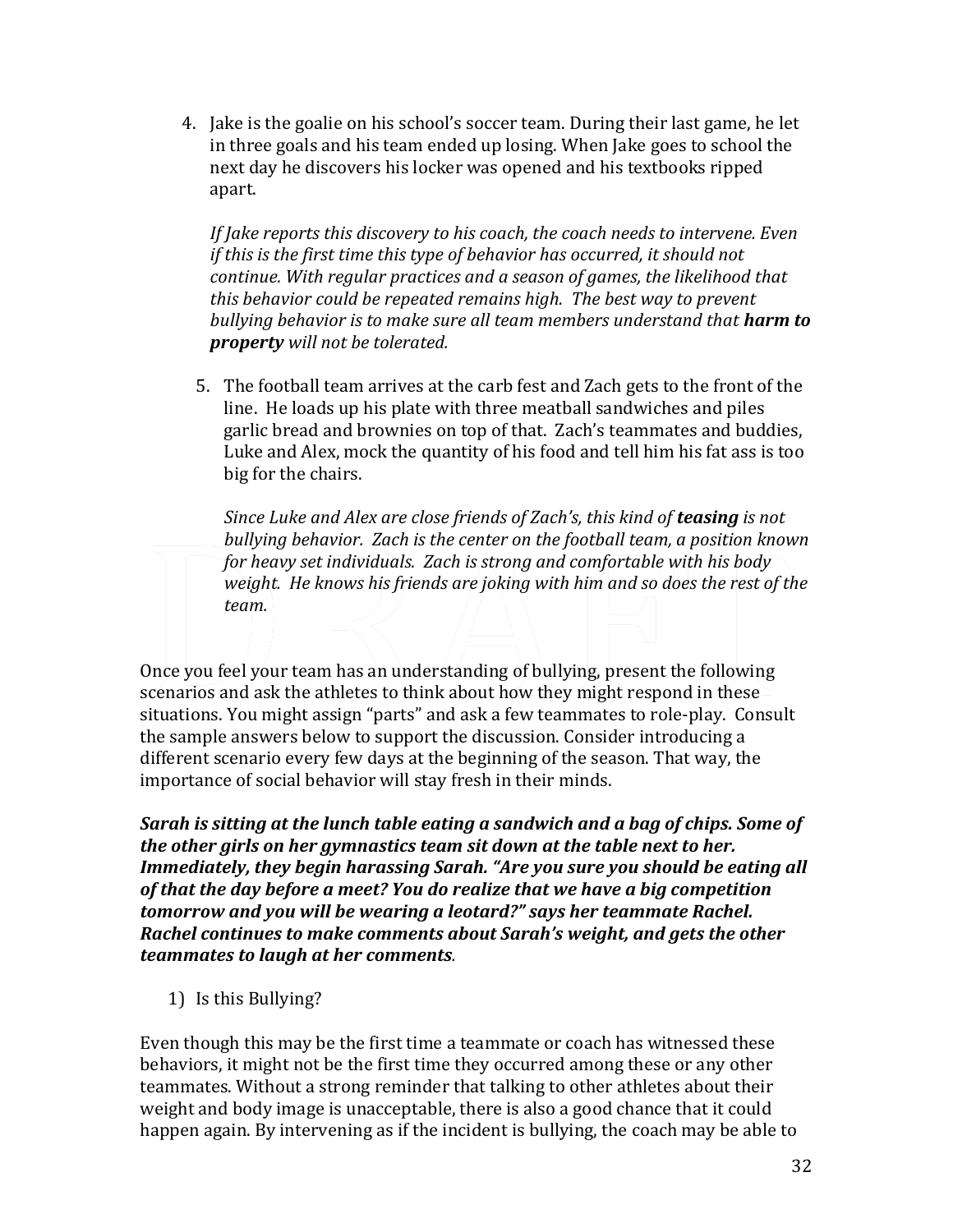prevent repeat behavior.

2) What would you do as her teammate to help Sarah?

There are a couple of ways to take action in this situation. You can call out Rachel on the spot, saying something like, "hey, that's not cool. She can eat what she wants". If you are uncomfortable saying something in the moment, you should wait and confront her after the fact, saying something similar. You might also remind Rachel that many athletes struggle with weight and when others make judgments it could inadvertently contribute to disordered eating. Teammates should be encouraged to reach out to Sarah and let her know that Rachel was out of line.

3) What could your coach do in this situation?

It is the coach's job to step in and say, "hey, that's not okay". When coaches remind athletes about behavior expectations and explain that judging others food choices and body weight might be considered bullying behavior, they reinforce lessons about acceptable and unacceptable conduct. Athletes do not feel as if their teammates are judging their food choices remain less likely to engage in disordered eating behaviors.

#### *Fatima is a freshman trying out for the volleyball team. She is extremely tall and was a standout volleyball player at her middle school. Kelsie, feeling that her starting position is in jeopardy, responds by pulling off Fatima's hijab during practice.*

1) Is this bullying?

Even if this may be the first time this has happened, unwanted physical aggression is a form of bullying and has the potential to be repeated. Given that Fatima is a freshman, there is "imbalance of power" as Fatima likely already feels intimidated by Kelsie who has status and seniority on the team.

What would you do if you witnessed this happening to Fatima? What if you were good friends with Kelsie?

Even if you are good friends with Kelsie, you will help minimize the impact on Fatima if you step in and tell Kelsie that her actions are not okay. Ideally you intervene on the spot, but if you are uncomfortable doing so, it is important that you confront her in a timely fashion and that you tell your coach. Explain to Kelsie that you understand she is stressed about her position on the team, but that is never an excuse to hurt someone else. By supporting Fatima, you let her know that you will not ignore bullying behavior.

2) What could your coach do in this situation?

To emphasize that Kelsie's actions were not okay, your coach might want to re-read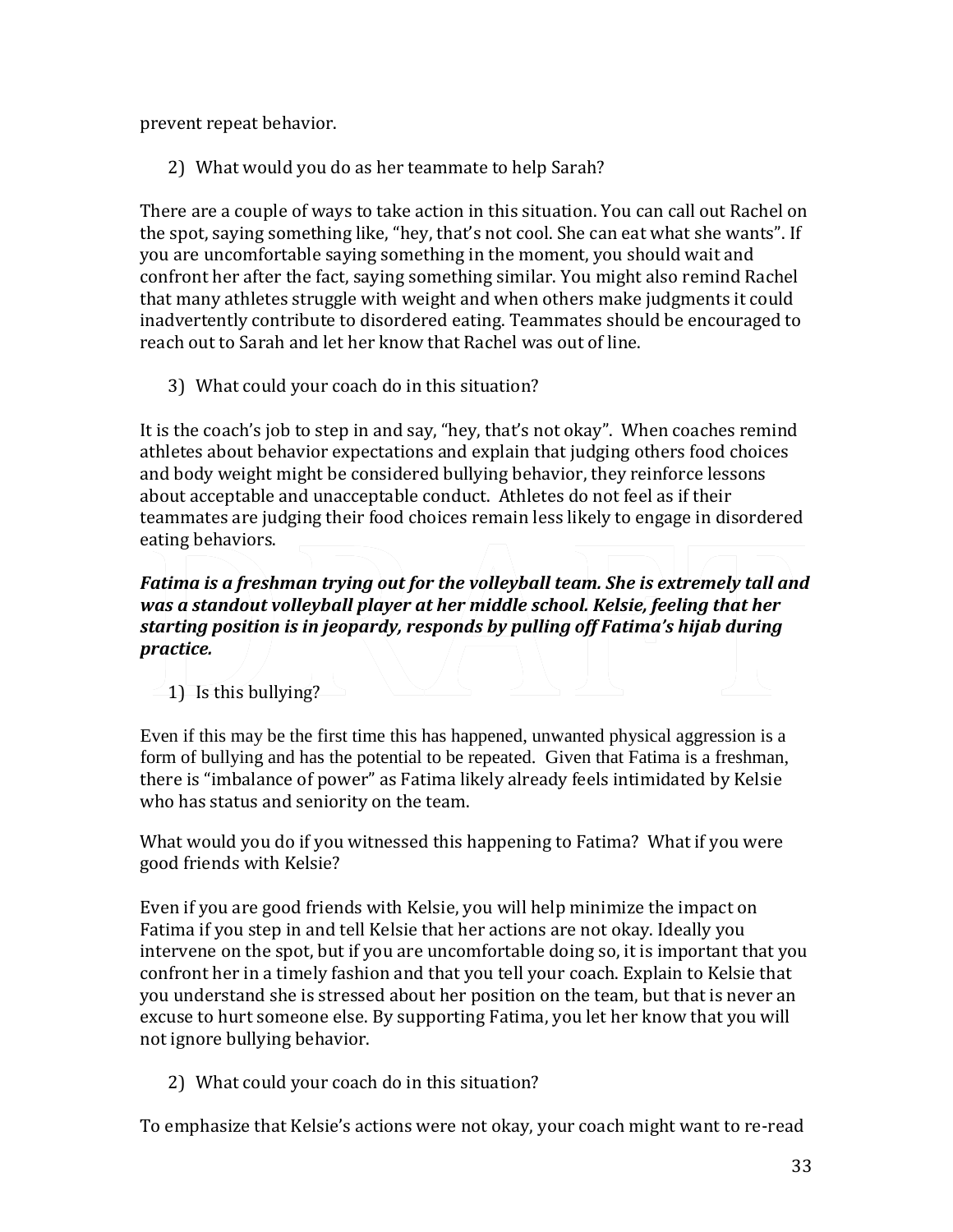the code of conduct to all players and suggest that they not return to tryouts unless they intend to adhere to it. All athletes need to feel safe in the gym and on the team. If the coach intervenes early, he will minimize the negative effects on Fatima and reduce the potential for the behavior to re-occur.

*Justin is a transgender athlete on the baseball team. The other boys on Justin's team constantly harass him, saying that girls cannot play on a boy's team. One day on Justin's walk home, his teammates attack him from behind. Some of the players punch and kick Justin, while others steal his baseball glove and rip it apart. His teammates tell him he needs to quit playing baseball.*

1) Is this bullying?

The pattern of verbal abuse, combined with an unprovoked physical force is considered bullying behavior. Even if this is the first time someone has witnessed the physical abuse, it may not be not the first time it has happened. Without immediate intervention, there is a good chance that it could happen again and both the coach and team need to make sure they prevent repeat behavior.

2) What would you do if you witnessed this behavior?

Step in and stop the other boys from hurting Justin. Tell them that by hurting another teammate, their actions are detrimental to the entire team. As always, if you are uncomfortable getting involved in the moment, it is imperative to tell your coach about what happened. Also, reassure Justin that he belongs on the team and let him know that you support him.

3) What could your coach do in this situation?

Your coach should check on Justin and make sure he's okay. Your coach should also talk to athletes about team rules and remind them that such behaviors will not be tolerated. It is also important for coaches to acknowledge the athlete(s) who stepped in to stop the other boys. Your coach might consider suspending the boys from a game or two, or issuing an alternate penalty in accordance with team rules. Your coach should follow the organization's policies as to the appropriate consequence and as to when they should contact the parents of the boys involved.

#### *Ryan is a 13-year-old competitive swimmer who has just made your club team. He has an above knee amputation and is not permitted to wear his prosthetic leg in the water. After practice, two of his teammates have hidden his prosthetic.*

1) Is this bullying?

Damaging or threatening to damage and individuals property is considered bullying. Ryan has the right to participate on the team and be accepted as an equal team member. Hiding his prosthetic was an unprovoked act of physical aggression and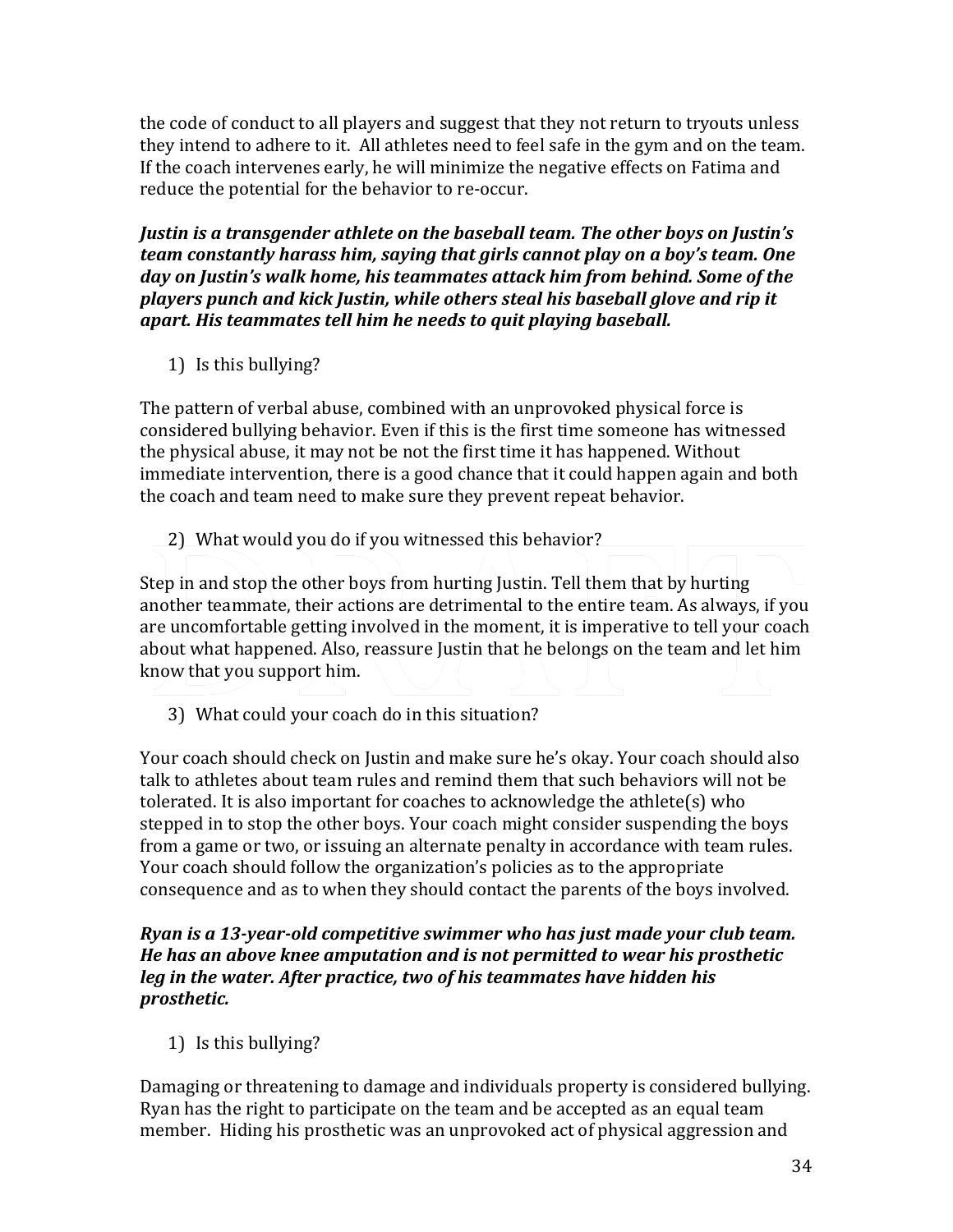could potentially damage a personal belonging essential to Ryan's well-being. Even is the prosthetic remains intact, the fear of it missing is damaging to Ryan's emotional state.

#### 2) What would you do if you witnessed this behavior?

As soon as it feels safe and comfortable for you to intervene, return the prosthetic to Ryan and let him know he is a valued member of the team and has your support. Tell your coach what happened so that he or she can address the situation with the instigators and work to prevent subsequent incidences.

3) What should your coach do in this situation?

By intervening, the coach will reinforce the message that any unprovoked interference with personal belongings will not be tolerated. Without the coach's involvement, a one-time occurrence could turn into routine behavior. To emphasize that the boys' actions were not acceptable, a coach might want to bench them for the next meet or issue an alternate penalty in accordance with team rules. Your Organization policies often dictate the procedures for coaches to follow and consequences to implement.

*Brianna is a starting forward on the soccer team. She is strong, fast and a leading scorer on the team. While a cooperative teammate, she is a not close friend with the girls outside of practice. After Brianna shares with one teammate, what she thinks in a confidential story about an experience at a recent party, she learns that the teammate twisted her words and shared an alternate version though a group text to the rest of the team*.

1) Is this bullying?

Harming others by spreading rumors is a form of social bullying. Even if the teammate only sent one text, the text was transmitted to an entire group and that group has the potential to extend the rumor to an even wider audience.

2) What would you do if you witnessed this behavior?

Tell the teammate who initiated the text that it is hurtful. Show the message to your coach so he or she has evidence and then delete the conversation and tell your teammates to do the same. Tell Brianna what you did so she knows she has support.

3) What should your coach do in this situation?

If your coach checks on Brianna to make sure she is okay and demonstrate support, he or she will likely lessen the impact of the rumor. Your coach should also talk to athletes about cyberbullying and remind them that such behaviors will not be tolerated. Your coach might consider suspending the teammates from a game or two, or issuing an alternate penalty in accordance with team rules. Coaches should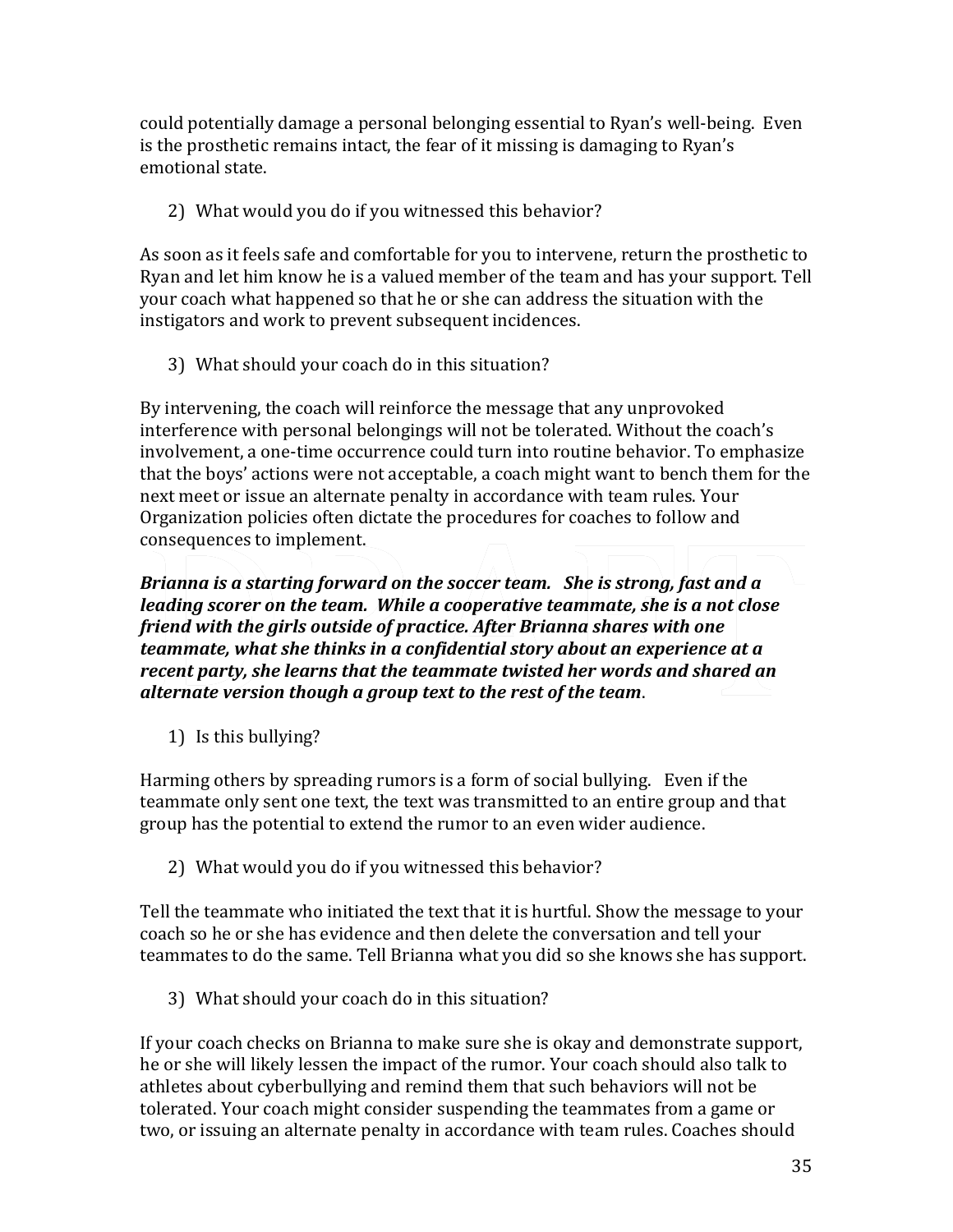follow the organization's policies as to the appropriate consequence and as to when they should contact the parents of the teammates involved.

#### *Basketball practice just ended and Patrick, Julian and Kevin, all starters and cocaptains, leave together for dinner and a movie. Anthony, also a starter, was not invited to join them. He watches as they all get into Patrick's car and leave together.*

1) Is this bullying?

Going out to dinner with only a few friends is not bullying. If the entire team had been invited, and Anthony was the only one left out, then it would have been considered bullying behavior. When boys who are friends outside of their team also happen to be co-captains, they are free to socialize with whom they want when it is not during official team time.

2) What would you do if you witnessed this behavior?

If you are comfortable, you could tell the co-captains that they might try to be a little more discrete when they have social plans as you think some teammates also considered themselves friends and felt left out. If you are friends with Anthony, you could ask him if he wants to go to dinner.

3) What should your coach do in this situation?

While your coach wants to make sure that all athletes get along on team, he or she is not responsible for intervening in personal friendships.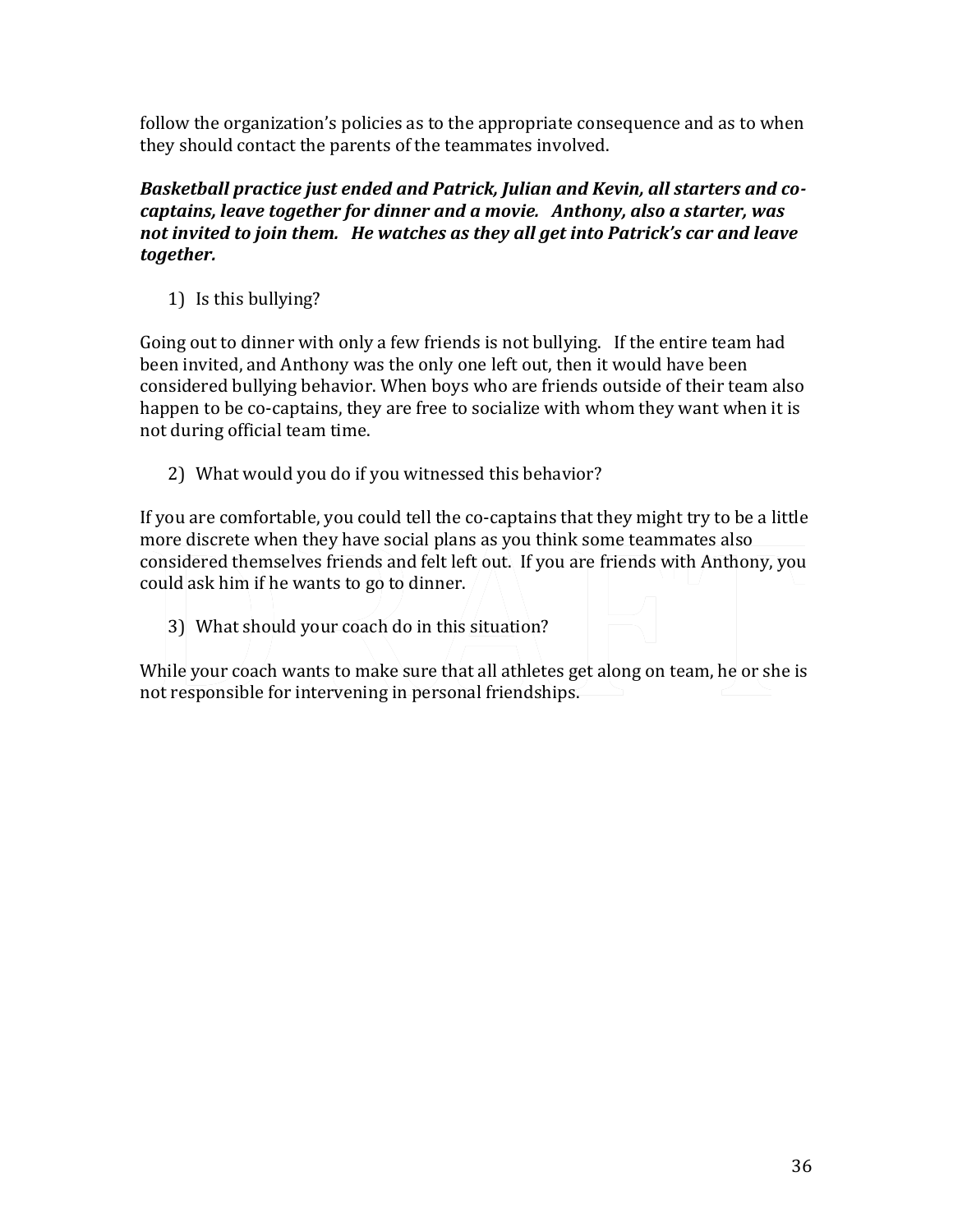### **APPENDIX 1 Glossary**

### **Bullying**

The Centers for Disease Control and Prevention (CDC), the Department of Education (ED), and the Health Resources and Services Administration (HRSA) partnered with bullying experts to develop a uniform definition of bullying. In January of 2014, they agreed on the following definition: "**Bullying is any unwanted aggressive behavior(s) by another youth or group of youths who are not siblings or current dating partners that involves a real or perceived power imbalance and is repeated multiple times or is highly likely to be repeated. Bullying may inflict harm or distress on the targeted youth including physical, psychological, social, or educational harm.**" <sup>54</sup>

NOTE: Given that youth sports require athletes to interact and work together on a frequent, if not daily, basis, a single incident may warrant cause for concern and intervention.

### **Sexual Harassment**

Bullying and sexual harassment differ under the law. Although there are various anti-bullying laws in each state, they are not uniform in defining bullying or in the consequences for violating the laws. There are no federal bullying laws in place. In contrast, sexual harassment of any kind is illegal under federal law. Sexual harassment is a form of sex discrimination that violates Title VII of the Civil Rights Act of 1964. This law prohibits sex discrimination. It also prohibits discrimination based on gender, race, color, national origin, and religion.<sup>55</sup>

### **Social and Emotional Learning (SEL)**

The process through which children and adults acquire and effectively apply the knowledge, attitudes, and skills necessary to understand and mange emotions, set and achieve positive goals, feel and show empathy for others, establish and maintain positive relationships, and make responsible decisions. 56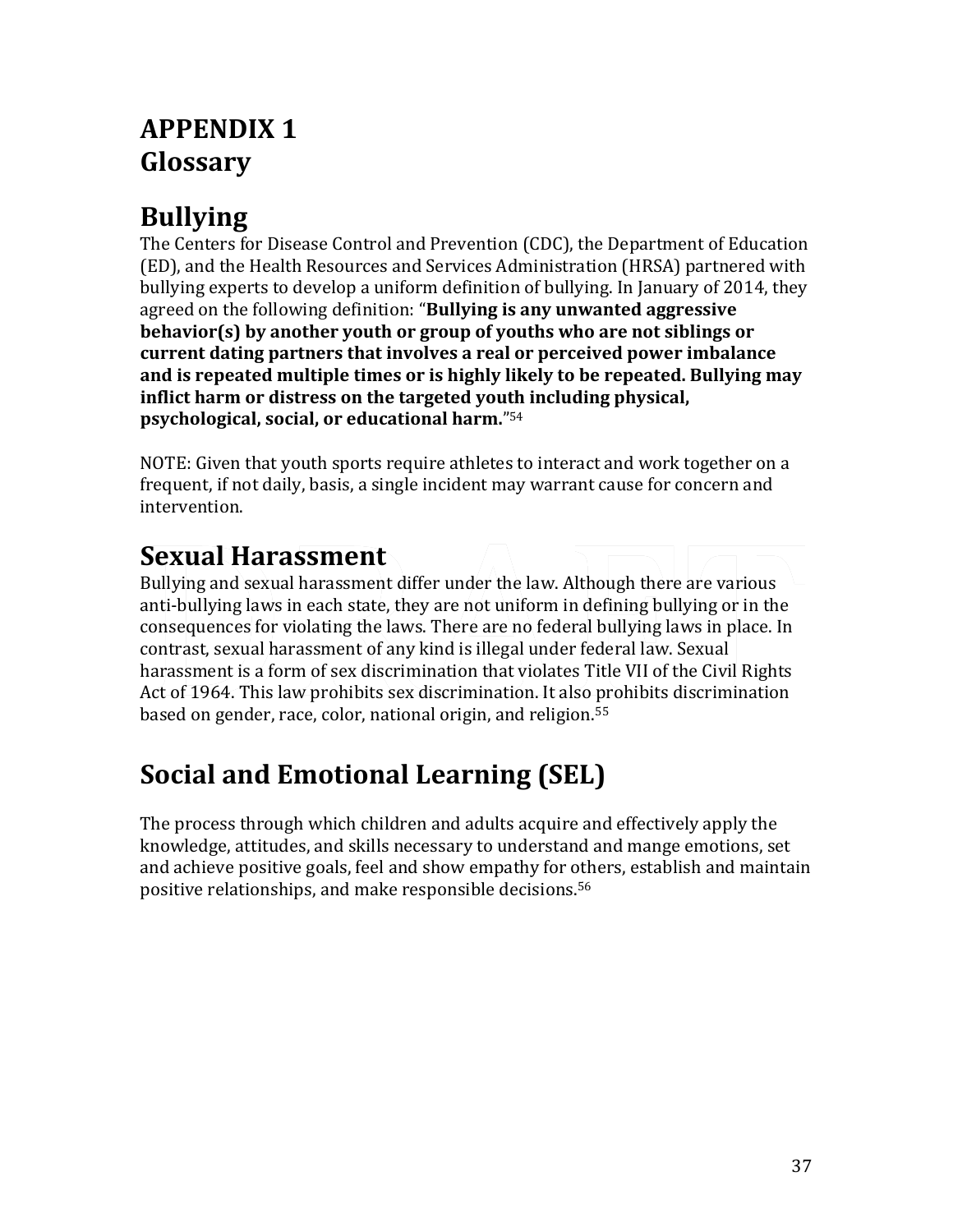1. **Self-awareness:** The ability to accurately recognize one's emotions and thoughts and their influence on behavior. This includes accurately assessing one's strengths and limitations and possessing a well-grounded sense of confidence and optimism 2. **Self-management:** The ability to regulate one's emotions, thoughts, and behaviors effectively in different situations. This includes managing stress, controlling impulses, motivating oneself, and setting and working toward achieving personal and academic goals.



3. **Social awareness:** The ability to take the perspective of and empathize with others from diverse backgrounds and cultures, to

understand social and ethical norms for behavior, and to recognize family, school, and community resources and supports.

4. **Relationship skills:** The ability to establish and maintain healthy and rewarding relationships with diverse individuals and groups. This includes communicating clearly, listening actively, cooperating, resisting inappropriate social pressure, negotiating conflict constructively, and seeking and offering help when needed.

5. **Responsible decision making:** The ability to make constructive and respectful choices about personal behavior and social interactions based on consideration of ethical standards, safety concerns, social norms, the realistic evaluation of consequences of various actions, and the well-being of self and others.57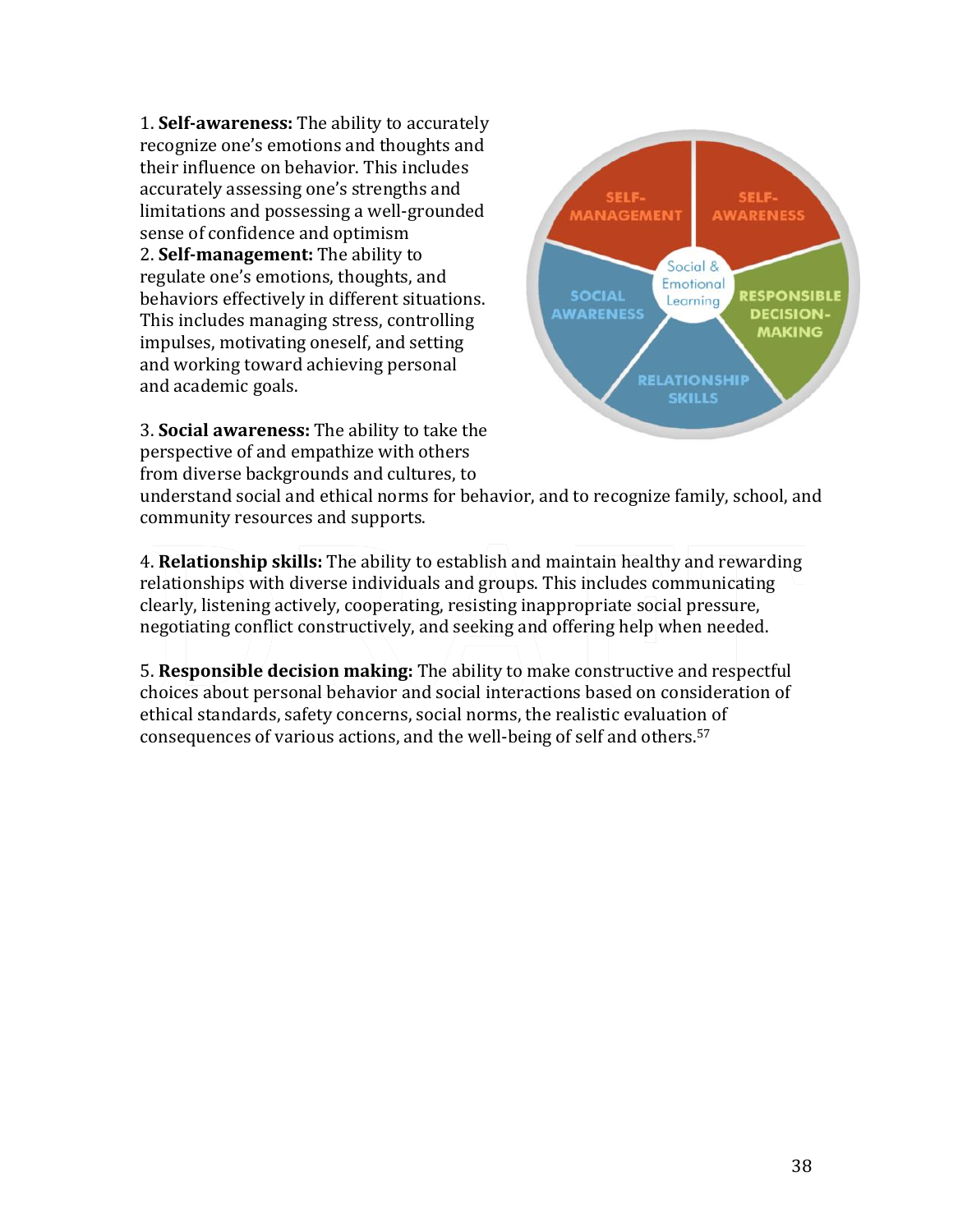### **Appendix 2 Resources**

### **CASEL**

[www.casel.org](http://www.casel.org/)

Collaborative for Academic, Social, and Emotional Learning (CASEL) is the leading organization dedicated to integrating social and emotional learning (SEL) into education. CASEL delivers detailed research, practice, and policy dedicated to SEL

### **Cyberbullying Research Center**

www.cyberbullying.org/resources/teens

The Cyberbullying Research Center provides information about the nature, extent, causes, and consequences of cyberbullying among adolescents. The website serves as a clearinghouse for parents, educators, law enforcement officers, counselors, and others who work with youth.

### **Disabled Sports USA**

[www.disabledsportsusa.org](http://www.disabledsportsusa.org/)

Disabled Sports USA provides adaptive sports opportunities for people with disabilities to develop independence, confidence, and fitness through sports. Each year through its nationwide network, Disabled Sports USA serves over 60,000 youth and adults each year. Browse its website to learn more about these incredible programs, or search its national network of over 100 community-based chapters in 37 states on over 30 different sports.

### **GLSEN (Gay, Lesbian and Straight Education Network)**

[www.glsen.org](http://www.glsen.org/)

GLSEN's mission is to ensure that every member of the school community is valued and respected regardless of sexual orientation, gender identity, or gender expression. GLSEN provides policies and research supporting LGBTQ issues in education. The GLSEN website shares resources and programs implemented locally.

### **National Eating Disorders Association (NEDA)**

[http://www.nationaleatingdisorders.org](http://www.nationaleatingdisorders.org/)

NEDA supports individuals and families affected by eating disorders, and serves as a catalyst for prevention, cures, and access to quality care. NEDA has created a Coaches and Trainers Toolkit offering information about eating disorders as well as prevention and early intervention tips.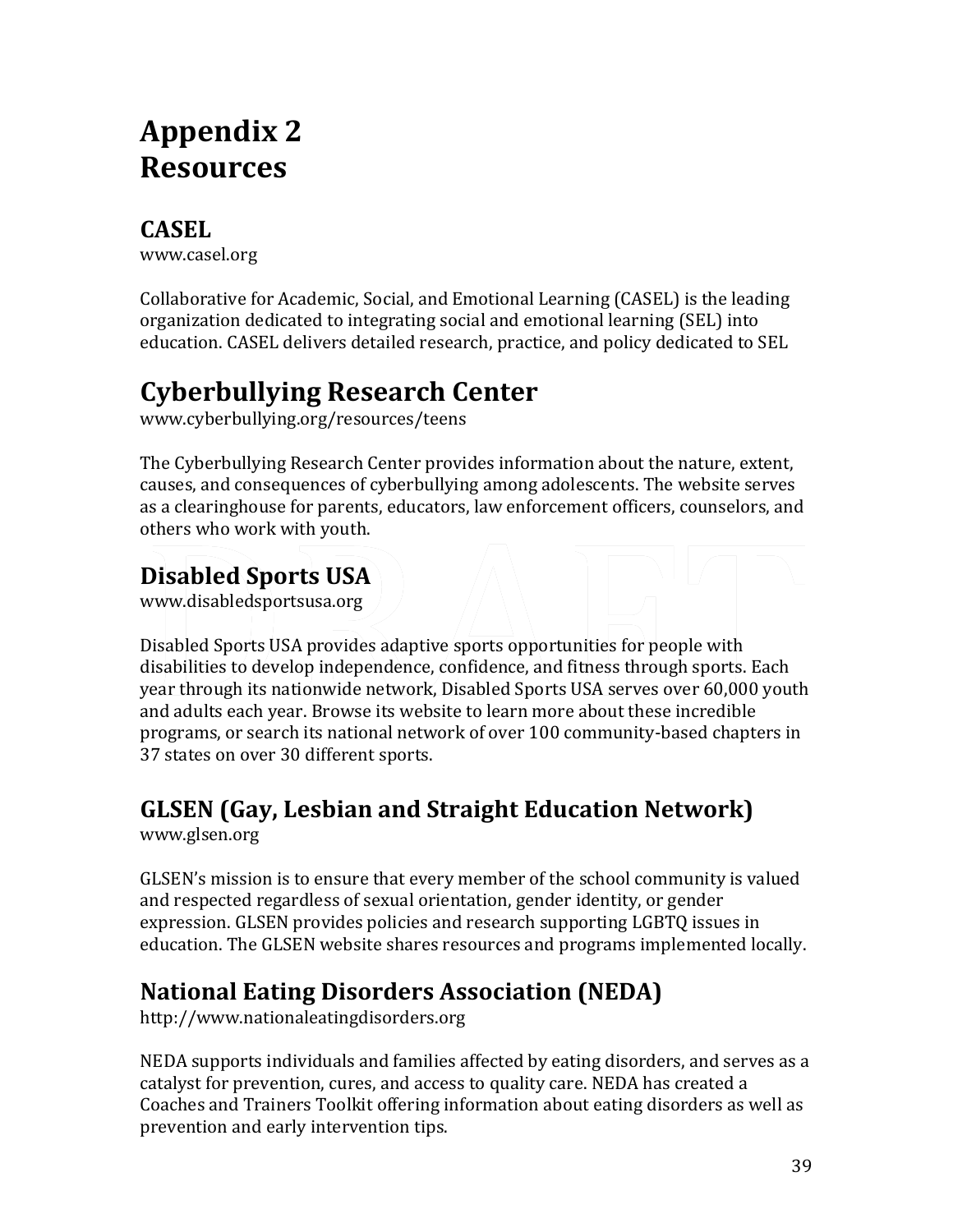#### **PACER'S National Bullying Prevention Center**

[www.pacer.org/bullying](http://www.pacer.org/bullying)

Pacer's National Bullying Prevent Center aims to lead a social change so bullying is no longer accepted as a rite of passage for children. PACER provides children, parents, and educators with resources and information on bullying. Its website also contains videos, stories, news, campaigns, and other ways to get involved in antibullying efforts.

#### **StopBullying.gov**

[www.stopbullying.gov](http://www.stopbullying.gov/)

StopBullying.gov is a federal government website with information on all types of bullying, including cyberbullying and who is at risk. StopBullying.gov also suggests ways to prevent and respond to bullying for parents, educators and youth.

### **You Can Play Project**

www.youcanplayproject.org

The You Can Play Project works to ensure the safety and inclusion of everyone in sports, including LGBT athletes, coaches, and fans. Visit its website to learn more about its cause, partners, and how to take a stand.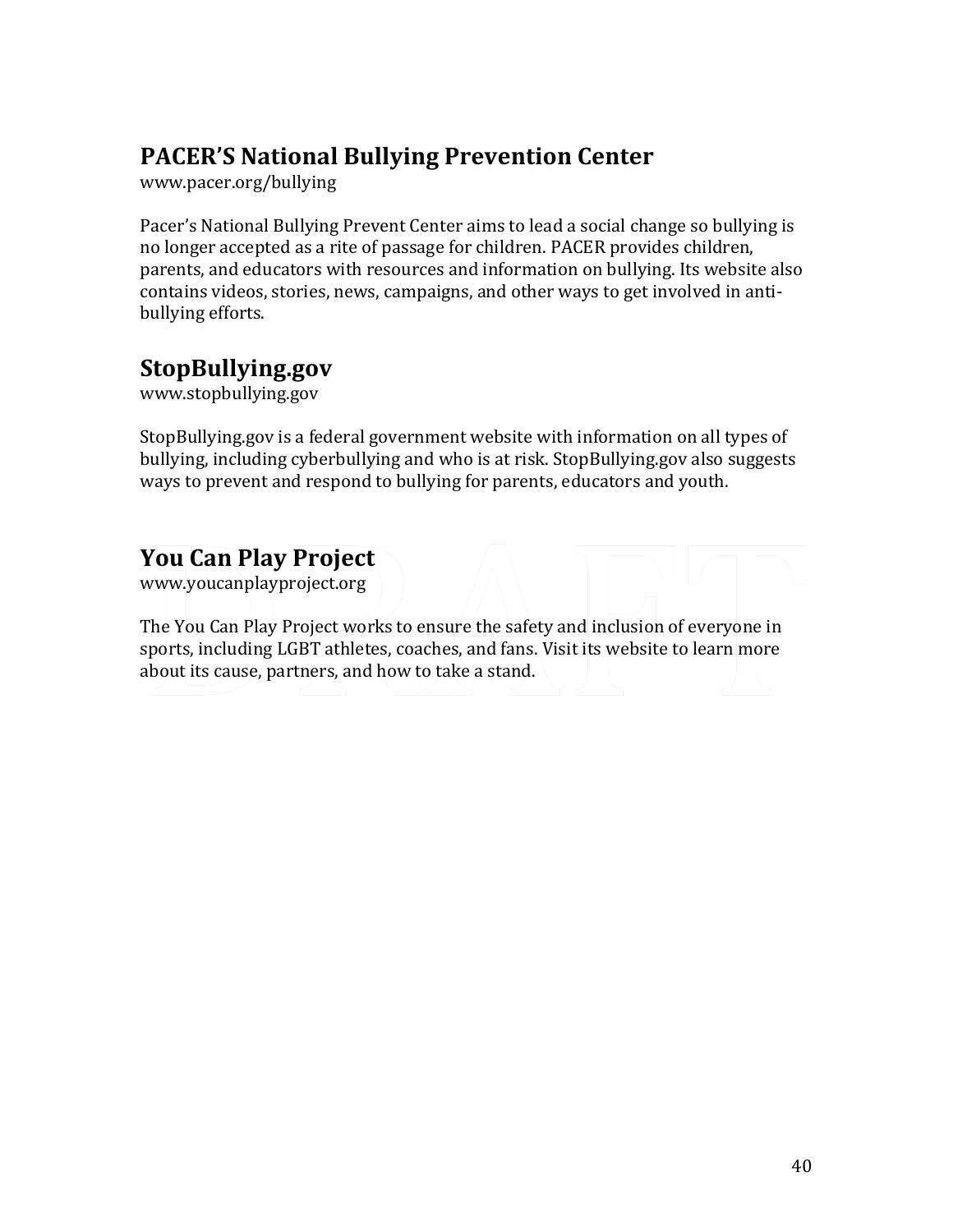<sup>4</sup> Forms of Bullying. (n.d.). Retrieved from

 $\overline{a}$ 

http://www.stompoutbullying.org/index.php/information-and-resources/aboutbullying-and-cyberbullying/forms-bullying/

<sup>5</sup> Gladden, R.M., Vivolo-Kantor, A.M., Hamburger, M.E., & Lumpkin, C.D. Bullying Surveillance Among Youths: Uniform Definitions for Public Health and Recommended Data Elements, Version 1.0. Atlanta, GA; National Center for Injury

Prevention and Control, Centers for Disease Control and Prevention and U.S. Department of Education; 2014. Retrieved from

http://www.cdc.gov/violenceprevention/pdf/bullying-definitions-final-a.pdf <sup>6</sup> Cyber Bullying Statistics. (2015, July 07). Retrieved from

http://www.bullyingstatistics.org/content/cyber-bullying-statistics.html <sup>7</sup>Hinduja, S. & Patchin, J. W. (2014). Cyberbullying Identification, Prevention, and Response. Cyberbullying Research Center. Retrieved from

http://www.cyberbullying.us/Cyberbullying\_Identification\_Prevention\_Response.p df

<sup>8</sup> 2015 Cyberbullying Data. (May 1, 2015). Retrieved from

http://cyberbullying.org/2015-data/cyberbullying-victimization-2015-2/

<sup>9</sup>Lenhart, Amanda. Cyberbullying. (June 27, 2007). Retrieved from

[http://www.pewinternet.org/2007/06/27/cyberbullying/?utm\\_expid=53098246-](http://www.pewinternet.org/2007/06/27/cyberbullying/?utm_expid=53098246-2.Lly4CFSVQG2lphsgKopIg.0&utm_referrer=http%3A%2F%2Fwww.pewinternet.org%2F2007%2F06%2F27%2Fmethodology-106%2F) [2.Lly4CFSVQG2lphsgKopIg.0&utm\\_referrer=http%3A%2F%2Fwww.pewinternet.or](http://www.pewinternet.org/2007/06/27/cyberbullying/?utm_expid=53098246-2.Lly4CFSVQG2lphsgKopIg.0&utm_referrer=http%3A%2F%2Fwww.pewinternet.org%2F2007%2F06%2F27%2Fmethodology-106%2F) [g%2F2007%2F06%2F27%2Fmethodology-106%2F](http://www.pewinternet.org/2007/06/27/cyberbullying/?utm_expid=53098246-2.Lly4CFSVQG2lphsgKopIg.0&utm_referrer=http%3A%2F%2Fwww.pewinternet.org%2F2007%2F06%2F27%2Fmethodology-106%2F)

<sup>10</sup>Gini, G., & Pozzoli, T. (2009, March 01). Association Between Bullying and Psychosomatic Problems: A Meta-analysis. Retrieved from

http://pediatrics.aappublications.org/content/123/3/1059?sso=1&sso\_redirect\_co unt=1&nfstatus=401&nftoken=00000000-0000-0000-0000-

000000000000&nfstatusdescription=ERROR%3A%2BNo%2Blocal%2Btoken <sup>11</sup> http://americanspcc.org/physical-effects-bullying/

<sup>12</sup>Felitti MD, FACP, Robert F Anda MD, MS, Dale Nordenberg MD, David F Williamson MS, PhD, Alison M Spitz MS, MPH, Valerie Edwards BA, Mary P Koss PhD, James S Marks MD, MPH. Relationship of Childhood Abuse and Household Dysfunction to Many of the Leading Causes of Death in Adults. ([May 1998\)](http://www.ajpmonline.org/issue/S0749-3797(00)X0004-9). Volume 14, Issue 4, Pages 245–258.

<sup>13</sup> Vaillancourt, T., Hymel, S., McDougall, P., (2013). The Biological Underpinnings of Peer Victimization: Understanding Why and How the Effects of Bullying Can Last a Lifetime. Theory Into Practice, 52:241-248.

<sup>14</sup> Knack, J.M., Jensen-Campbell, L.A. & Baum, A. (2011). Worse than sticks and stones? Bullying is linked with altered HPA axis functioning and poorer health. Brain and cognition, 77, 183-190; Vaillancourt, T., Duku, E., Becker, S. Schmidt, L., Nicol, J., Muir, C. & MacMillian, H (2011), Peer Victimization, depressive symptoms, and high salivary cortisol predict poor memory in children, Brain and Cognition, 77, 191-199.

<sup>1</sup> Open Access Journal of Sports Medicine 2013 4:151-160. May 31, 2013.

<sup>2</sup> Kids Sports Facts. (n.d.). Retrieved from http://www.aspenprojectplay.org/thefacts

<sup>3</sup> What Is Bullying. (n.d.). Retrieved from http://www.stopbullying.gov/what-isbullying/definition/index.html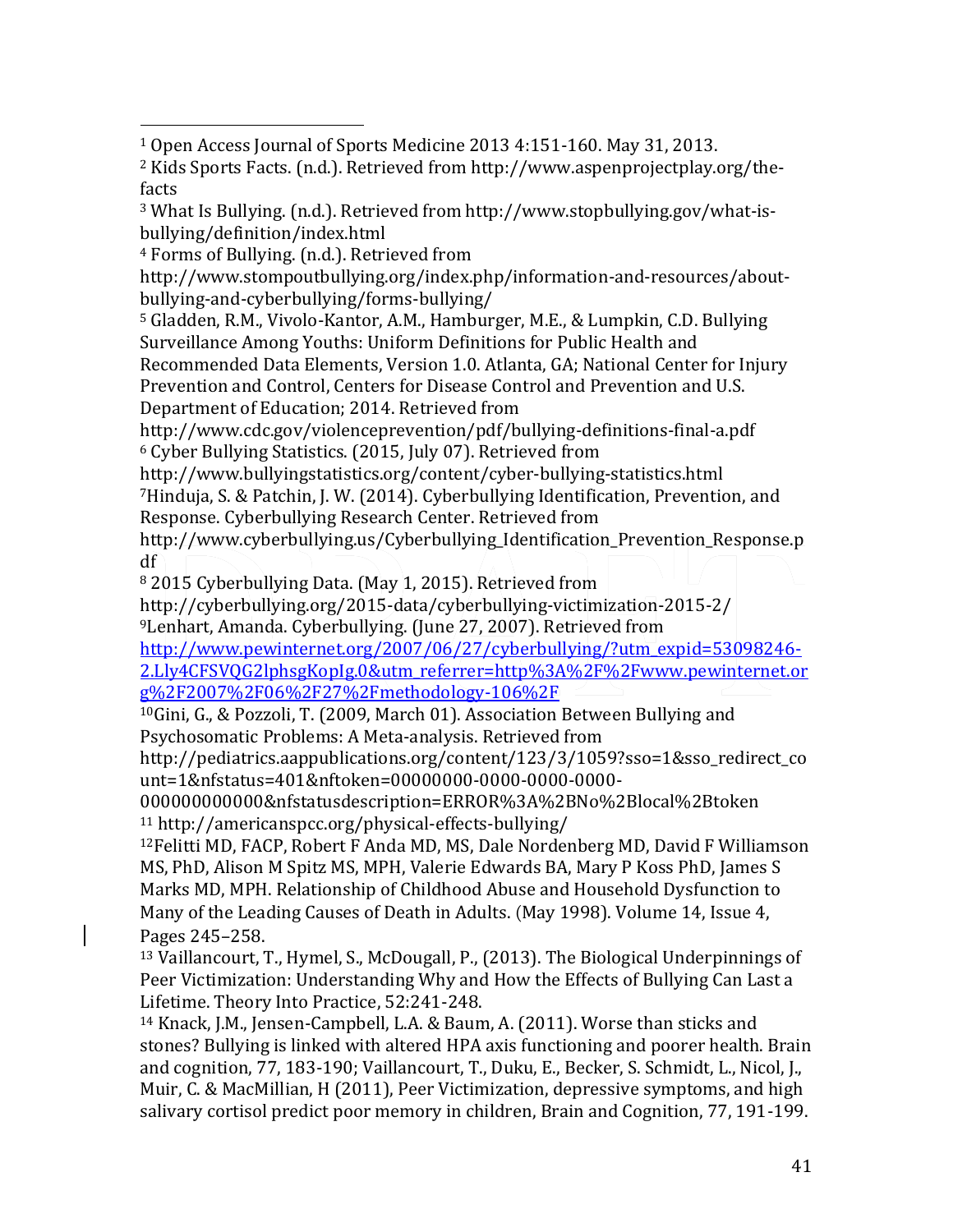$\overline{a}$ <sup>15</sup> Shalev, I,M.Offitt, TE, Sugden, K. Williams, B., Houts, R.M., Danes, A., Mill, J. Arseneault, I., Caspi, A. (2013) Molecular Psychiatry May: 18(5) 576-81. Doi: 10.1038/mp.2012.32.

<sup>16</sup> Robers, S., Kemp, J., Rathburn, A., Morgan, R.E., Snyder, T.D., Indicators of Crime and Safety: (2013)., U.S. Department of Education and U.S. Department of Justice, Office of Justice Programs.

<sup>17</sup> Silva, M. A. I., Pereira, B., Mendonça, D., Nunes, B., & de Oliveira, W. A. (2013). The Involvement of Girls and Boys with Bullying: An Analysis of Gender Differences. International Journal of Environmental Research and Public Health, 10(12), 6820– 6831. http://doi.org/10.3390/ijerph10126820

<sup>18</sup> 5 Reasons Teens Get Bullied (n.d.). Retrieved from

http://www.crchealth.com/youth-programs/5-reasons-teens-bullied/

<sup>19</sup> Centers for Disease Control and Prevention. (2011) Sexual identity, sex of sexual contacts and health-risk behaviors among students in grades 9-12:Youth risk behavior surveillance. Selected sites. United States 2001-2009. MMWR (Vol.60). Atlanta, GA.

<sup>20</sup> The GLSEN Sports Project (n.d.). Retrieved from http://sports.glsen.org/gameplan-coaches

<sup>21</sup> LGBTQ Inclusion (n.d.). Retrieved from

http://d3kv8ayplk3lle.cloudfront.net/sites/uploads/files/PCA\_YouCanPlay\_0.pdf <sup>22</sup>National Eating Disorders Association. Coaches and Trainers Toolkit (n.d.). Retrieved from

[http://www.nationaleatingdisorders.org/sites/default/files/Toolkits/CoachandTra](http://www.nationaleatingdisorders.org/sites/default/files/Toolkits/CoachandTrainerToolkit.pdf) [inerToolkit.pdf](http://www.nationaleatingdisorders.org/sites/default/files/Toolkits/CoachandTrainerToolkit.pdf)

<sup>23</sup>National Eating Disorders Association. Athletes and Eating Disorders (n.d.). Retrieved from https://www.nationaleatingdisorders.org/athletes-and-eatingdisorders

<sup>24</sup> Cathy Rigby Shares Her Nightmare Of Bulimia, Anorexia. (1988, June 07). Retrieved from http://articles.mcall.com/1988-06-07/news/2627062\_1\_cathyrigby-bulimia-anorexia

<sup>25</sup> US Rowing. The Female Athlete Triad. (n.d.). Retrieved from

http://www.usrowing.org/safety/boathousedoc/bhdfemaleathletetriad

<sup>26</sup> US Rowing. The Female Athlete Triad. (n.d.). Retrieved from

http://www.usrowing.org/safety/boathousedoc/bhdfemaleathletetriad

<sup>27</sup> National Eating Disorders Association. Tips for Coaches: Preventing Eating Disorders in Athletes. (n.d.). Retrieved from

https://www.nationaleatingdisorders.org/tips-coaches-preventing-eatingdisorders-athletes

<sup>28</sup> Disabled Sports USA. Our-Story. (n.d.). Retrieved from

http://www.disabledsportsusa.org/about-us/our-story/

 $29$  The International Paralympic Committee. The IPC - What we do. (n.d.). Retrieved from https://www.paralympic.org/the-ipc/paralympic-games

<sup>30</sup> Association for Applied Sports Psychology. Tips for Including Athletes with Disabilities (n.d.). Retrieved from http://www.appliedsportpsych.org/resourcecenter/resources-for-coaches/tips-for-including-athletes-with-disabilities/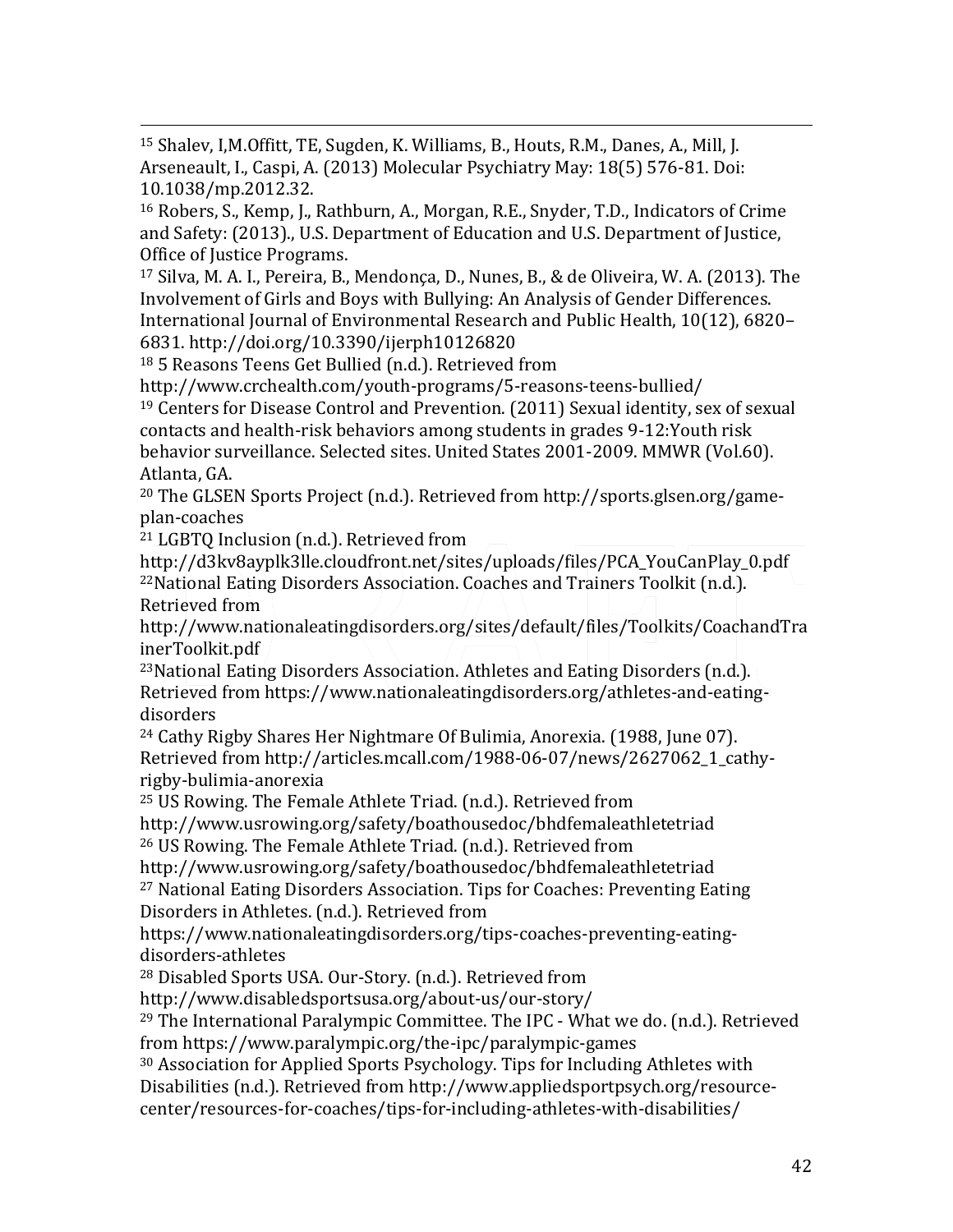$\overline{a}$ <sup>31</sup> Duncan, Arne. We Must Provide Equal Opportunity in Sports to Students with Disabilities (January 2013). http://blog.ed.gov/2013/01/we-must-provide-equalopportunity-in-sports-to-students-with-disabilities/

<sup>32</sup> Association for Applied Sports Psychology. Tips for Including Athletes with Disabilities (n.d.). Retrieved from http://www.appliedsportpsych.org/resourcecenter/resources-for-coaches/tips-for-including-athletes-with-disabilities/

<sup>33</sup> Stabeno, M. How to Help Young Athletes (October 27 2017). Retrieved from https://www.additudemag.com/how-to-help-young-athletes/

<sup>34</sup>Childhelp USA. Childhelp Speak Up Be Safe for Athletes. (n.d.) Retrieved from https://www.childhelp.org/subs/speak-safe-athletes/

<sup>35</sup> PACER Center. Bullying Statistics (n.d.). Retrieved from

http://www.pacer.org/bullying/about/media-kit/stats.asp

<sup>36</sup> DoSomething.org. 11 Facts About Bullying (n.d.). Retrieved from

https://www.dosomething.org/us/facts/11-facts-about-bullying

<sup>37</sup> Robers, S., Kemp, J., Rathburn, A., Morgan, R.E., Snyder, T.D., Indicators of Crime and Safety: 2013, U.S. Department of Education and U.S. Department of Justice, Office of Justice Programs

<sup>38</sup> National Center for Education Statistics. Student Reports of Bullying and Cyber-Bullying: Results From the 2011 School Crime Supplement to the National Crime Victimization Survey (n.d.). Retrieved from

http://nces.ed.gov/pubs2013/2013329.pdf

<sup>39</sup> Hanson, Bo. Emotional Intelligence in Sports for Elite Athletes (n.d.). Retrieved from: http://www.athleteassessments.com/emotional-intelligence-in-sports/ <sup>40</sup> Emotional Intelligence and Social Awareness (n.d.). http://www.free-

management-ebooks.com/faqpp/developing-04.htm

<sup>41</sup> Redford, J. and Pritzker, K. How Schools Teach Traumatized Kids. *The Atlantic*, July 7, 2016.

<sup>42</sup> Glaze, Sean. Two Easy Team Building Activities to Develop Team Chemistry (n.d.). Retrieved from https://www.breakthroughbasketball.com/coaching/two-easyteambuilding-activities-to-develop-team-chemistry.html

<sup>43</sup> Whitson, S. 8 keys to end bullying: Strategies for parents & schools. (2014) New York, NY:

W.W. Norton & Company**.**

<sup>44</sup> Molnau, Daniela. High-performance Teams: Understanding Team Cohesiveness (n.d.). Retrieved from https://www.isixsigma.com/implementation/teams/highperformance-teams-understanding-team-cohesiveness/

<sup>45</sup> Cave, J.D., Kevin. The Effects of Bullying in Sports (n.d.). Retrieved from

http://sportsconflict.org/effects-of-bullying-in-sports/

<sup>46</sup> Family Resource Facilitation Program. Bullying Statistics (n.d.). Retrieved from http://www.frfp.ca/parents-resources/parent-

education/bullying/bullying\_stats.php

<sup>47</sup> Eyes on Bullying. Bystander (n.d.). Retrieved from

http://www.eyesonbullying.org/bystander.html

<sup>48</sup> Gordon, Sherri. 8 Things Every Kid Should Do When He Sees Bullying. Retrieved from https://www.verywell.com/what-kids-should-do-when-they-witnessbullying-460686

<sup>49</sup> Stop Bullying. How to Prevent Bullying (September 08, 2017). Retrieved from http://www.stopbullying.gov/prevention/talking-about-it/